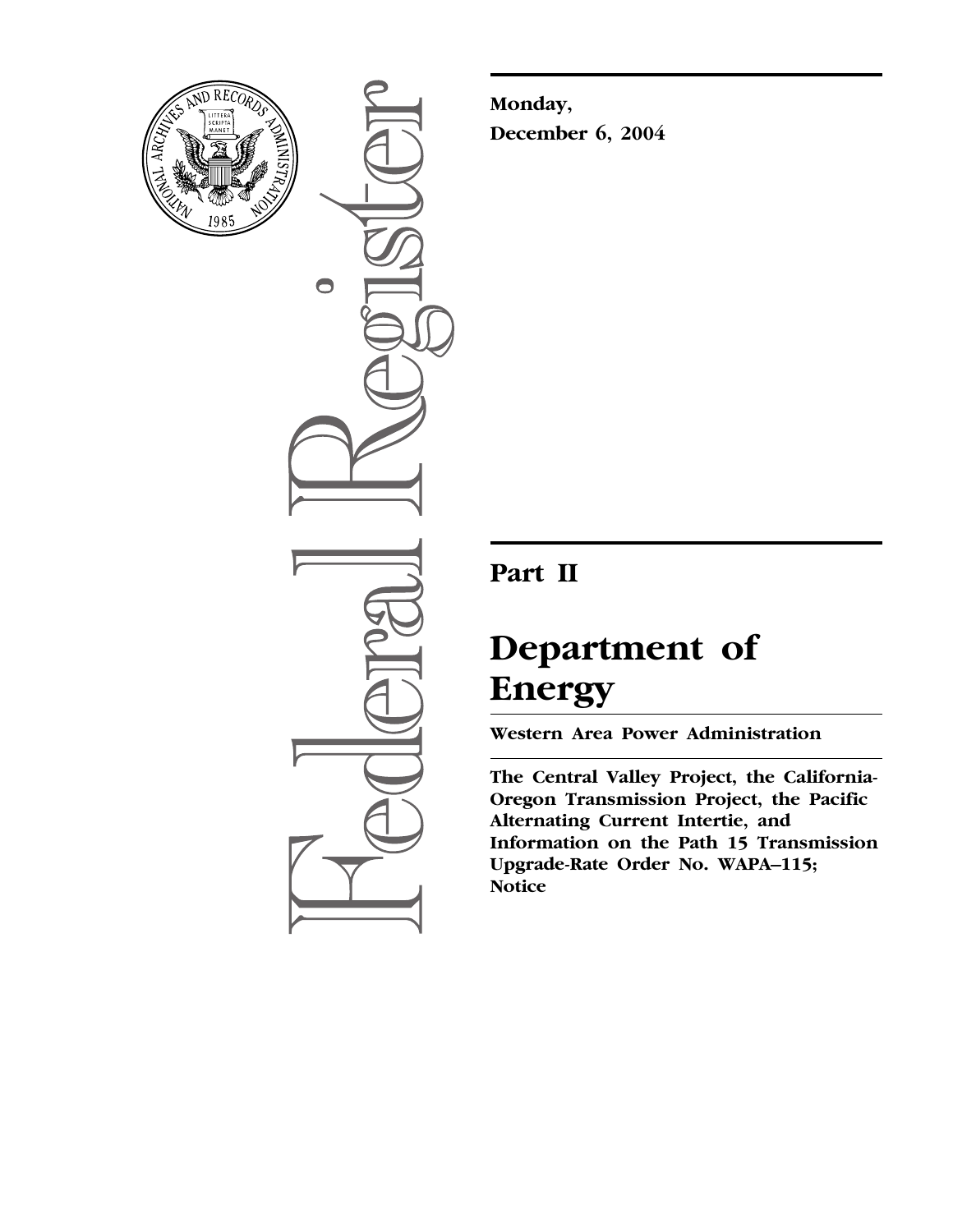# **DEPARTMENT OF ENERGY**

#### **Western Area Power Administration**

# **The Central Valley Project, the California-Oregon Transmission Project, the Pacific Alternating Current Intertie, and Information on the Path 15 Transmission Upgrade-Rate Order No. WAPA–115**

**AGENCY:** Western Area Power Administration, DOE.

**ACTION:** Notice of rate order.

**SUMMARY:** The Deputy Secretary of Energy confirmed and approved Rate Order No. WAPA–115, which includes Rate Schedules CV–F11, CPP–1, CV–T1, CV–NWT3, COTP–T1, PACI–T1, CV– TPT6, CV–SPR3, CV–SUR3, CV–RFS3, and CV–EID3, placing formula rates for power, transmission, and ancillary services for the Central Valley Project (CVP), transmission service on the California-Oregon Transmission Project (COTP), transmission service on the Pacific Alternating Current Intertie (PACI), and third-party transmission into effect on an interim basis. The Rate Order also provides information on the Western Area Power Administration's (Western) entitlement on the Path 15 Transmission Upgrade. The provisional formula rates will be in effect until the Federal Energy Regulatory Commission (Commission) confirms, approves, and places them into effect on a final basis or until they are replaced by other rates. The provisional formula rates will provide sufficient revenue to pay all annual costs, including interest expense, and repayment of power investment and irrigation aid, within the allowable periods.

**DATES:** Rate Schedules CV–F11, CPP–1, CV–T1, CV–NWT3, COTP–T1, PACI– T1, CV–TPT6, CV–SPR3, CV–SUR3, CV–RFS3, and CV–EID3 will be placed into effect on January 1, 2005, and will be in effect until the Commission confirms, approves, and places the rate schedules in effect on a final basis through September 30, 2009, or until the rate schedules are superseded.

**FOR FURTHER INFORMATION CONTACT:** Mr. James D. Keselburg, Regional Manager, Sierra Nevada Customer Service Region, Western Area Power Administration, 114 Parkshore Drive, Folsom, CA 95630–4710, (916) 353–4418, or Ms. Debbie Dietz, Rates Manager, Sierra Nevada Customer Service Region, Western Area Power Administration, 114 Parkshore Drive, Folsom, CA

95630–4710, (916) 353–4453, e-mail *ddietz@wapa.gov.*

**SUPPLEMENTARY INFORMATION:** Under Amendment No. 4 to Delegation Order No. 0204–108, the Administrator of Western approved the existing Rate Schedule CV–F10 for CVP firm power, Rate Schedules CV–FT4, CV–NFT4, CV– TPT5, CV–NWT2, COTP–FT2, and COTP–NFT2 for transmission, and Rate Schedules CV–RFS3, CV–EID3, CV– SPR3, and CV–SUR3 for CVP ancillary services on April 14, 2001, (Rate Order No. WAPA–95, April 27, 2001). The Commission confirmed and approved the rate schedules on August 14, 2001, in FERC Docket No. EF01–5011–000. The existing rate schedules are effective from April 1, 2001, through December 31, 2004.

The provisional rates include a new transmission service for the PACI (Rate Schedule PACI–T1). The Rate Order also provides information on Western's entitlement on the Path 15 Transmission Upgrade. Western intends to turn over operational control of Western's entitlement on the Path 15 Transmission Upgrade to the California Independent System Operator (CAISO). As a result, the CAISO tariff and rates will apply to this service.

The existing firm power Rate Schedule CV–F10 is being superseded by Rate Schedule CV–F11. Under Rate Schedule CV–F10, the energy rate is 24.97 per mills/kilowatthour (mills/ kWh) and the capacity rate is \$3.80 per kilowattmonth (kWmonth). The composite rate is 30.83 mills/kWh. On December 31, 2004, the 1994 Power Marketing Plan expires. The 2004 Power Marketing Plan goes into effect January 1, 2005, and does not offer the same type of power service that is available under the 1994 Power Marketing Plan.

Under the 2004 Power Marketing Plan, each Preference Customer (except First Preference Customers) that has signed a Base Resource contract is a Base Resource Customer and is allocated a percentage of the Base Resource. Base Resource is primarily CVP and Washoe Project power output remaining after meeting project use, First Preference, and other operational requirements.

A First Preference Customer is defined in the 2004 Power Marketing Plan as a Preference Customer and/or a Preference entity (an entity qualified to use, but not using, Preference power) within a county of origin (Trinity, Calaveras, and Tuolumne) as specified under the Trinity River Division Act (69 Stat. 719) and the New Melones project

provisions of the Flood Control Act of 1962 (76 Stat. 1173, 1191–1192).

The Base Resource and First Preference power provisional formula rates use percentages to recover the estimated power revenue requirement for January through September 2005 of \$30 million, of which \$1,110,000 will be recovered from the First Preference Customers and \$28,890,000 will be recovered from the Base Resource Customers. These rates also include pass-through language for Host Control Area (HCA) and the Commission or other regulatory body credits or charges.

Under the 2004 Power Marketing Plan, a Customer's load can be met through First Preference, Base Resource, and/or Custom Product Power. Custom Product Power is power that is purchased to meet a Customer's load and may include long- and short-term purchases at various rates. All costs associated with Custom Product Power will be recovered through a formula rate in Rate Schedule CPP–1 that passes through the cost of the purchase to a specific Customer(s).

Rate Schedule CV–T1 supersedes Rate Schedules CV–FT4 and CV–NFT4, and CV–NWT3 supersedes Rate Schedule CV–NWT2. The existing and provisional formula rates for CVP transmission service include the costs for scheduling, system control and dispatch service, and reactive supply and voltage control from generation sources service. Provisional formula rates developed for CVP, COTP, and PACI transmission services are consistent with FERC Order No. 888.

The third-party transmission service rate schedule allows Western to pass through any costs it incurs for delivery of Western power over a third party's transmission system. The provisional formula rate for third-party transmission service in Rate Schedule CV–TPT6 is the same as the existing formula rate in CV–TPT5, with the exception of passthrough language for HCA and any Commission or other regulatory body charges or credits.

On January 1, 2005, under the provisional formula rate in Rate Schedule CV–T1, the CVP firm and nonfirm transmission rates are the same. A change from the existing to the provisional formula rate is the passthrough of HCA charges or credits. A comparison of the estimated monthly and hourly rates from the provisional formula rate to the existing firm and non-firm rates is shown in the table below.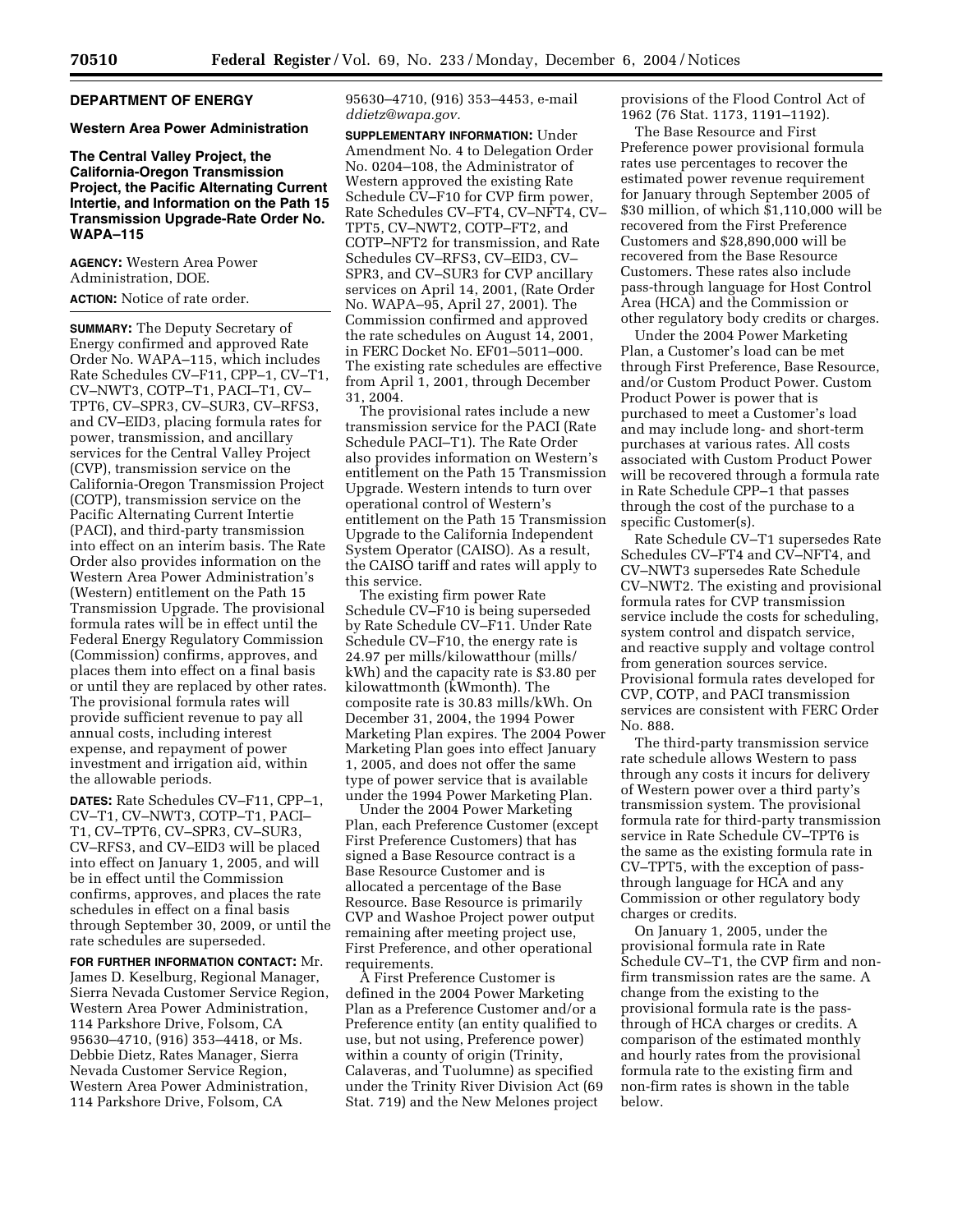# COMPARISON OF EXISTING AND ESTIMATED RATES FROM THE PROVISIONAL FORMULA RATE CVP TRANSMISSION SERVICE

|                                                                                       | Existing<br>rates | Estimated<br>rates from the<br>provisional for-<br>mula rate (ef-<br>fective 1/1/05) | Percent<br>change |
|---------------------------------------------------------------------------------------|-------------------|--------------------------------------------------------------------------------------|-------------------|
| CVP Firm Transmission Rate (\$/kWmonth)<br>CVP Non-Firm Transmission Rate (mills/kWh) | \$0.57<br>1.00    | \$1.03<br>1.40                                                                       | 81<br>40          |

The provisional formula rate for CVP network integration transmission service (Rate Schedule CV–NWT3) is the same as the existing formula rate for this service with the exception of the pass through of any HCA charges or credits.

On January 1, 2005, under the provisional formula rate in Rate Schedule COTP–T1, the COTP firm and non-firm transmission rates are the same. A change from the existing formula rate to the provisional formula rate is the inclusion of pass-through

language for HCA credits or charges. A comparison of the estimated monthly and hourly rates from the provisional formula rate to the existing firm and non-firm rates is provided in the table below.

# COMPARISON OF EXISTING AND ESTIMATED RATES FROM THE PROVISIONAL FORMULA RATES COTP TRANSMISSION **SERVICE**

|                                              | Existing<br>rates | Estimated<br>rates from the<br>provisional for-<br>mula rates (ef-<br>fective $1/1/05$ ) | Percent<br>change |
|----------------------------------------------|-------------------|------------------------------------------------------------------------------------------|-------------------|
| COTP Firm Transmission Rate (\$/kWmonth):    |                   |                                                                                          |                   |
| Spring                                       | \$0.73            | \$1.87                                                                                   | 156               |
| Summer                                       | \$0.53            | \$1.87                                                                                   | 253               |
| Winter                                       | \$0.66            | \$1.88                                                                                   | 185               |
| COTP Non-Firm Transmission Rate (mills/kWh): |                   |                                                                                          |                   |
|                                              | .00               | 2.55                                                                                     | 155               |
| Summer                                       | 0.72              | 2.54                                                                                     | 253               |
| Winter                                       | 0.91              | 2.59                                                                                     | 185               |

PACI transmission service is a new service. Under the provisional formula rate in Rate Schedule PACI–T1, the firm and non-firm transmission rates are the same and include pass-through language for HCA and Commission or other regulatory body charges or credits. Under the provisional formula rate, the estimated monthly rates are \$0.45/ kWmonth for spring, summer, and winter. The estimated hourly PACI transmission rates are 0.61 mills/kWh for spring and summer and 0.62 mills/ kWh for winter.

Western has not developed a separate rate for Western's entitlement on the Path 15 Transmission Upgrade, as Western intends to turn over operational control of Western's entitlement on the Path 15 Transmission Upgrade to the CAISO. The CAISO tariff and rates shall apply to Western's entitlement on the Path 15 Transmission Upgrade. Western has provided information on the treatment of revenue associated with its entitlement on the Path 15 Transmission Upgrade as part of this Rate Order.

Rate Schedules CV–RFS3, CV–EID3, CV–SPR3, and CV–SUR3 supersede Rate Schedules CV–RFS2, CV–EID2, CV– SPR2, and CV–SUR2, respectively. Provisional formula rates developed for the CVP ancillary services contain passthrough language for HCA and Commission or other regulatory body charges or credits. A comparison of existing rates to the estimated rates from the provisional formula rates is shown in the table below.

COMPARISON OF EXISTING AND ESTIMATED RATES FROM THE PROVISIONAL FORMULA RATES CVP ANCILLARY SERVICES

| Ancillary service type                                    | Existing rates                                 | Rate from the provisional formula rates        | Change  |
|-----------------------------------------------------------|------------------------------------------------|------------------------------------------------|---------|
| Scheduling and System<br>Control<br>and Dispatch Service. | Included in the appropriate transmission rates | Included in the appropriate transmission rates | N/A.    |
| Reactive Supply and Voltage Con-<br>trol Service.         | Included in the appropriate transmission rates | Included in the appropriate transmission rates | N/A.    |
| Spinning Reserve Service                                  |                                                | Prices consistent with CAISO market            | Varies. |
| Non-Spinning Reserve Service                              |                                                | Prices consistent with CAISO market            | Varies. |
| Regulation and Frequency<br>Re-<br>sponse Service.        |                                                |                                                | $3%$ .  |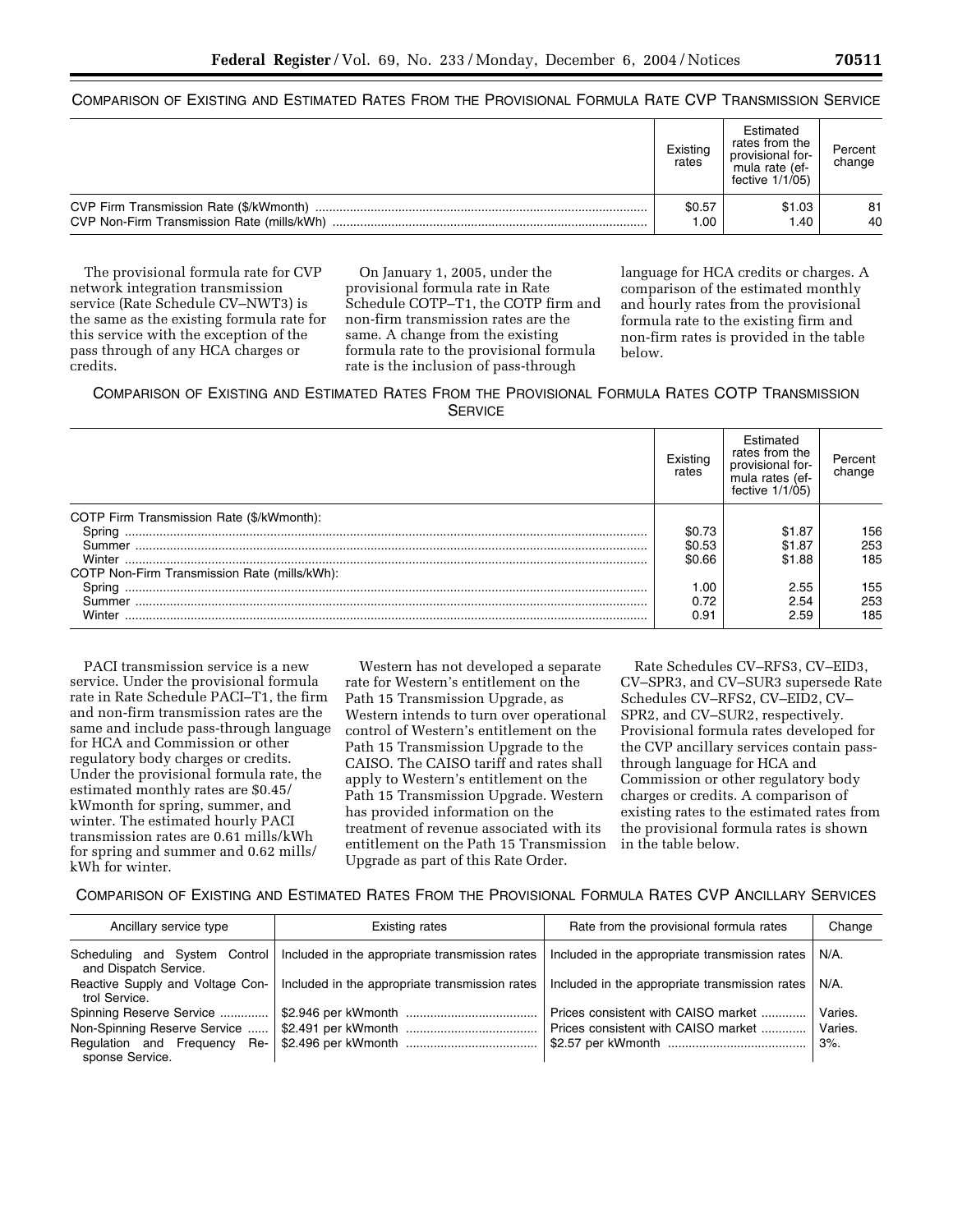# COMPARISON OF EXISTING AND ESTIMATED RATES FROM THE PROVISIONAL FORMULA RATES CVP ANCILLARY SERVICES—Continued

| Ancillary service type   | <b>Existing rates</b>                                                                                                                                                                                                                                                                                                                                                                                                                                               | Rate from the provisional formula rates                                                                                                                                                                                                                                                                                                                                                                                       | Change |
|--------------------------|---------------------------------------------------------------------------------------------------------------------------------------------------------------------------------------------------------------------------------------------------------------------------------------------------------------------------------------------------------------------------------------------------------------------------------------------------------------------|-------------------------------------------------------------------------------------------------------------------------------------------------------------------------------------------------------------------------------------------------------------------------------------------------------------------------------------------------------------------------------------------------------------------------------|--------|
| Energy Imbalance Service | Within Limits of Deviation Band: Accumulated<br>deviations are to be corrected or eliminated<br>within 30 days. Any net deviations that are<br>accumulated at the end of the month (posi-<br>tive or negative) are to be exchanged in<br>like hours of energy or charged at the com-<br>posite rate then in effect for CVP firm<br>power.                                                                                                                           | Within Limits of Deviation Band: There is no<br>financial charge for deviations (energy)<br>within the bandwidth.                                                                                                                                                                                                                                                                                                             |        |
|                          | Outside Limits of Deviation Band: Positive<br>Deviations (overdelivery)—the greater of no<br>charge, or any additional cost incurred.<br>Negative Deviations (underdelivery)—dur-<br>ing on-peak hours the greater of three<br>times the composite rate then in effect for<br>CVP firm power or any additional cost in-<br>curred. During off-peak hours the greater of<br>the composite rate then in effect for CVP<br>firm power or any additional cost incurred. | Outside the Limits of the Deviation Band:<br>Positive Deviations (overdelivery)—for any<br>hourly average positive deviation, the<br>amount of deviation outside the bandwidth<br>is lost to the system. Negative Deviations<br>(underdelivery)—for any hourly average<br>negative deviation, the amount of deviation<br>outside the bandwidth is charged at the<br>greater of 150 percent of market price or<br>actual cost. |        |

This Rate Order also includes a change in the Revenue Adjustment Clause (RAC) for the existing CVP Firm Power Rate (CV–F10) that would allow Western to make lump-sum payments to Customers for their share of the fiscal year (FY) 2004 RAC credit, if applicable. The change also delays calculation of the October through December 2004 RAC until all unmet obligations under existing contracts associated with business that occurred prior to January 1, 2005, are resolved.

By Delegation Order No. 00–037.00, effective December 6, 2001, the Secretary of Energy delegated: (1) The authority to develop power and transmission rates to Western's Administrator, (2) the authority to confirm, approve, and place such rates into effect on an interim basis to the Deputy Secretary of Energy, and (3) the authority to confirm, approve, and place into effect on a final basis to remand or to disapprove such rates to the Commission. Existing DOE procedures for public participation in power rate adjustments (10 CFR 903) were published on September 18, 1985.

Under Delegation Order Nos. 00– 037.00 and 00–001.00A, 10 CFR 903, and 18 CFR 300, I hereby confirm, approve, and place Rate Order No. WAPA–115, the CVP power, CVP ancillary services, CVP, COTP, and PACI transmission service formula rates into effect on an interim basis. The new Rate Schedules CV–F11, CPP–1, CV–T1, CV–TPT6, CV–NWT3, COTP–T1, PACI– T1, CV–RFS3, CV–EID3, CV–SPR3, and CV–SUR3 will be promptly submitted to the Commission for confirmation and approval on a final basis.

Dated: November 18, 2004. **Kyle E. McSlarrow,**  *Deputy Secretary.*

**Information on the Path 15 Transmission Upgrade** 

# **Order Confirming, Approving, and Placing the Central Valley Project Power Rates, the Central Valley Project, the California-Oregon Transmission Project, and the Pacific Alternating Current Intertie Transmission Rates and the Central Valley Project Ancillary Services Rates Into Effect on an Interim Basis, and Providing**

This rate was established in accordance with section 302 of the DOE Organization Act, (42 U.S.C. 7152). This Act transferred to and vested in the Secretary of Energy the power marketing functions of the Secretary of the Department of the Interior and the Bureau of Reclamation (Reclamation) under the Reclamation Act of 1902 (ch. 1093, 32 Stat. 388), as amended and supplemented by subsequent laws, particularly section 9(c) of the Reclamation Project Act of 1939, (43 U.S.C. 485h(c)), and other Acts that specifically apply to the project involved.

By Delegation Order No. 00–037.00, effective December 6, 2001, the Secretary of Energy delegated: (1) The authority to develop power and transmission rates to Western's Administrator, (2) the authority to confirm, approve, and place such rates into effect on an interim basis to the Deputy Secretary of Energy, and (3) the authority to confirm, approve, and place into effect on a final basis, to remand or to disapprove such rates to the Commission. Existing DOE procedures for public participation in power rate

adjustments (10 CFR 903) were published on September 18, 1985.

#### **Acronyms and Definitions**

As used in this Rate Order, the following acronyms and definitions apply:

- *1994 Power Marketing Plan:* The 1994 CVP Power Marketing Plan (57 FR 45782 and 58 FR 34579).
- *2004 Power Marketing Plan:* The 2004 CVP Power Marketing Plan (64 FR 34417) effective January 1, 2005.
- *Administrator:* The Administrator of the Western Area Power Administration.
- *Ancillary Services:* Those services necessary to support the transfer of electricity while maintaining reliable operation of the transmission provider's transmission system in accordance with standard utility practice.
- *Base Resource:* The Central Valley and Washoe Project power output and existing power purchase contracts extending beyond 2004, as determined by Western to be available for marketing, after meeting the requirements of Project Use and First Preference Customers, and any adjustments for maintenance, reserves, transformation losses, and certain ancillary services.
- *CAISO:* The California Independent System Operator is a Commissionregulated, State-chartered, nonprofit corporation, and the control area operator of most of California's transmission grid.
- *COI:* The California-Oregon Intertie consists of three 500-kilovolt lines linking California and Oregon, the California-Oregon Transmission Project, and the Pacific Alternating Current Intertie. The Western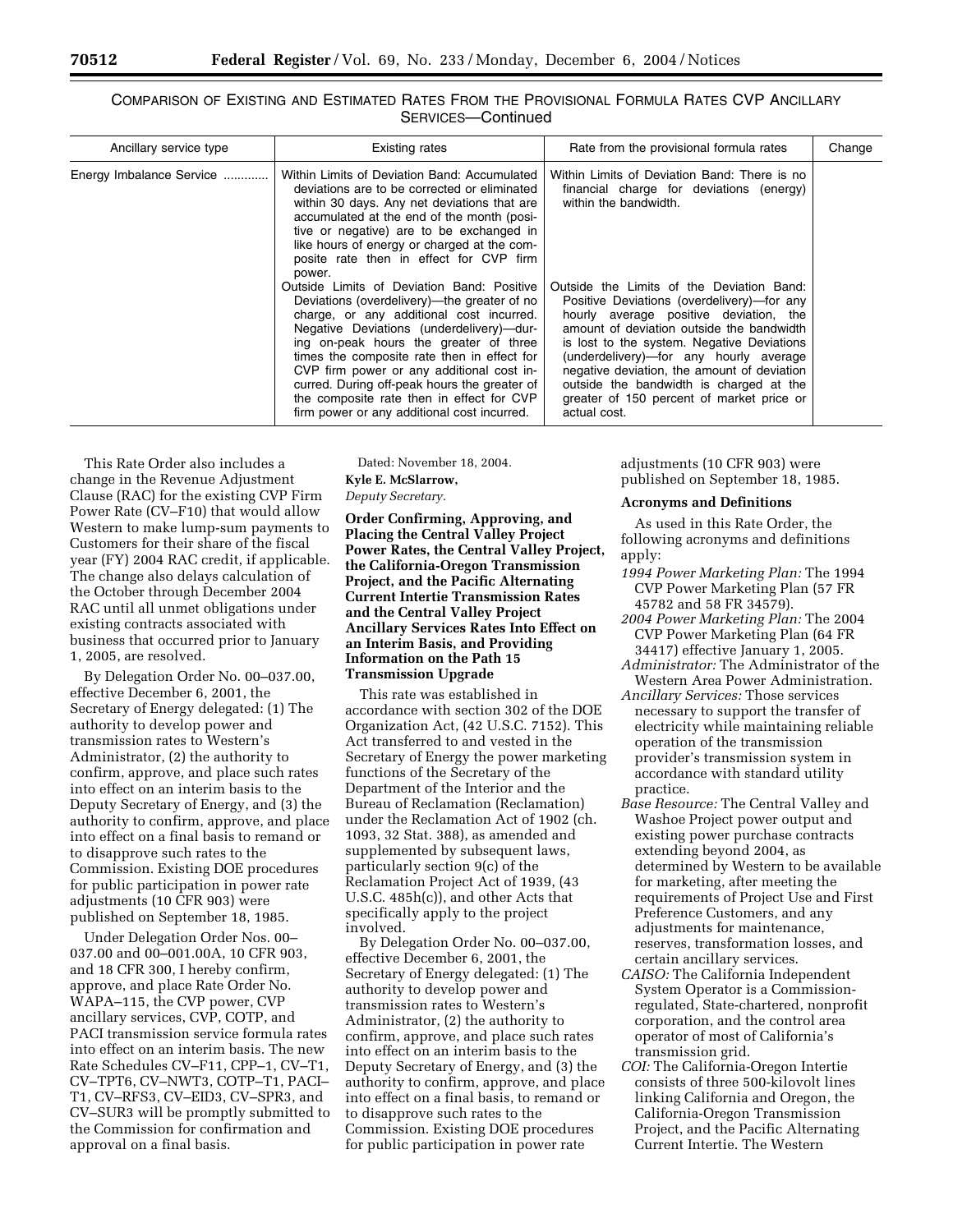Electricity Coordinating Council establishes the seasonal transfer capability for the California-Oregon Intertie.

- *COI Rating Seasons:* COI rating seasons are: summer, June through October; winter, November through March; and spring, April through May.
- *COTP:* The California-Oregon Transmission Project. A 500-kilovolt transmission project in which Western has part ownership.
- *CPPA:* The Calaveras Public Power Agency is a First Preference Customer located in Calaveras County, California.
- *CVP:* The Central Valley Project is a multipurpose Federal water development project extending from the Cascade Range in northern California to the plains along the Kern River south of the city of Bakersfield, California.
- *Capacity:* The electric capability of a generator, transformer, transmission circuit, or other equipment expressed in kilowatts.
- *Capacity Rate:* The rate which sets forth the charges for capacity. It is expressed in dollars per kWmonth.
- *Commission:* The Federal Energy Regulatory Commission.
- *Component 1:* Part of a formula rate which is used to recover the costs for a specific service or product.
- *Component 2:* Any charges or credits associated with the creation, termination, or modification to any tariff, contract, or rate schedule accepted or approved by the Commission or other regulatory body that will be passed on to each appropriate Customer. The Commission or other regulatory body accepted or approved charges or credits apply to the service to which this rate methodology applies. When possible, Western will pass through directly to the appropriate Customer, the Commission or other regulatory body accepted or approved charges or credits in the same manner Western is charged or credited. If the Commission or other regulatory body accepted or approved charges or credits cannot be passed through directly to the appropriate Customer in the same manner Western is charged or credited, the charges or credits will be passed through using Component 1 of the applicable formula rate.
- *Component 3:* Any charges or credits from the HCA applied to Western for providing this service that will be passed through directly to the appropriate Customer in the same manner Western is charged or credited, to the extent possible. If the

HCA charges or credits cannot be passed through to the appropriate Customer in the same manner Western is charged or credited, the charges or credits will be passed through using Component 1 of the applicable formula rate.

- *Composite Rate:* The rate for firm power that is the total annual revenue requirement for capacity and energy divided by the total annual energy sales. It is expressed in mills/kWh and used for comparison purposes.
- *Contract 2947A:* Contract No. 14–06– 200–2947A, as amended, is Western's contract with the Pacific Gas and Electric (PG&E), the Southern California Edison, and the San Diego Gas and Electric (SDG&E) companies for extra high-voltage transmission and exchange service.
- *Contract 2948A:* Contract No. 14–06– 200–2948A is the Integration Contract between PG&E and Western. The contract provides for integrating Western's resources with PG&E's and requires PG&E to serve the combined PG&E/Western load with the integrated resource. The contract also requires PG&E to provide wheeling of the power to Western Customers on PG&E's system.
- *Custom Product Power:* Power purchased by Western to meet a Customer's load.
- *Customer:* An entity with a contract that receives service from the Western's Sierra Nevada Customer Service Region (SNR).
- *DOE:* United States Department of Energy.
- *DOE Order RA 6120.2:* A DOE order outlining power marketing administration financial reporting and ratemaking procedures.
- *Energy Rate:* The rate which sets forth the charges for energy. It is expressed in mills/kWh and applied to each kWh delivered to each Customer.
- *ETCs:* Existing Transmission Contracts. Long-term contracts for CVP transmission between Western and other parties, including contracts that predate the Open Access Transmission Tariff (OATT) and point-to-point transmission service under the OATT.
- *FERC:* The Federal Energy Regulatory Commission (to be used when referencing Commission orders).
- *First Preference:* A Customer or entity qualified to use Preference power within a county of origin (Trinity, Calaveras, and Tuolumne) as specified under the Trinity River Division Act of August 12, 1955 (69 Stat. 719) and the Flood Control Act of 1962 (76 Stat. 1173, 1191–1192).

*FRN:* **Federal Register** notice.

- *FY:* Fiscal Year. October 1 through September 30.
- *HCA:* Host Control Area. The control area in which SNR has a contractual arrangement to operate as a Sub-Control Area.
- *kV:* Kilovolt. The electrical unit of measure of electric potential that equals 1,000 volts.
- *kW:* Kilowatt. The electrical unit of capacity that equals 1,000 watts.
- *kWh:* Kilowatthour. The electrical unit of energy that equals 1,000 watts in 1 hour.
- *kWmonth:* Kilowattmonth. The electrical unit of the monthly amount of capacity.
- *Load:* The amount of electric power or energy delivered or required at any specified point(s) on a transmission or distribution system.
- *Mill:* A monetary denomination of the United States that equals one-tenth of a cent or one-thousandth of a dollar.
- *Mills/kWh:* Mills per kilowatthour. The unit of charge for energy.
- *MW:* Megawatt. The electrical unit of capacity that equals 1 million watts or 1,000 kilowatts.
- *NITS:* Network Integrated Transmission Service.
- *O&M:* Operation and maintenance.
- *OATT:* Open Access Transmission Tariff.
- *PACI:* Pacific Alternating Current Intertie. A 500-kV transmission project of which Western owns a portion of the facilities.
- *Path 15 Transmission Upgrade:* A transmission project consisting of approximately 84 miles of new 500 kV transmission line in California's western San Joaquin Valley, starting at the existing Los Banos Substation near Los Banos in Merced County and extending generally south southeastward to the existing Gates Substation near Coalinga in Fresno County.
- *PG&E:* The Pacific Gas and Electric Company.

*Power:* Capacity and energy.

- *Preference:* The provisions of Reclamation Law which require Western to first make Federal power available to certain entities. For example, section 9(c) of the Reclamation Project Act of 1939 states that preference in the sale of Federal power shall be given to municipalities and other public corporations or agencies and also to cooperatives and other nonprofit organizations financed in whole or in part by loans made under the Rural Electrification Act of 1936 (43 U.S.C. 485h(c)).
- *Provisional Rate:* A rate which has been confirmed, approved, and placed into effect on an interim basis by the Deputy Secretary.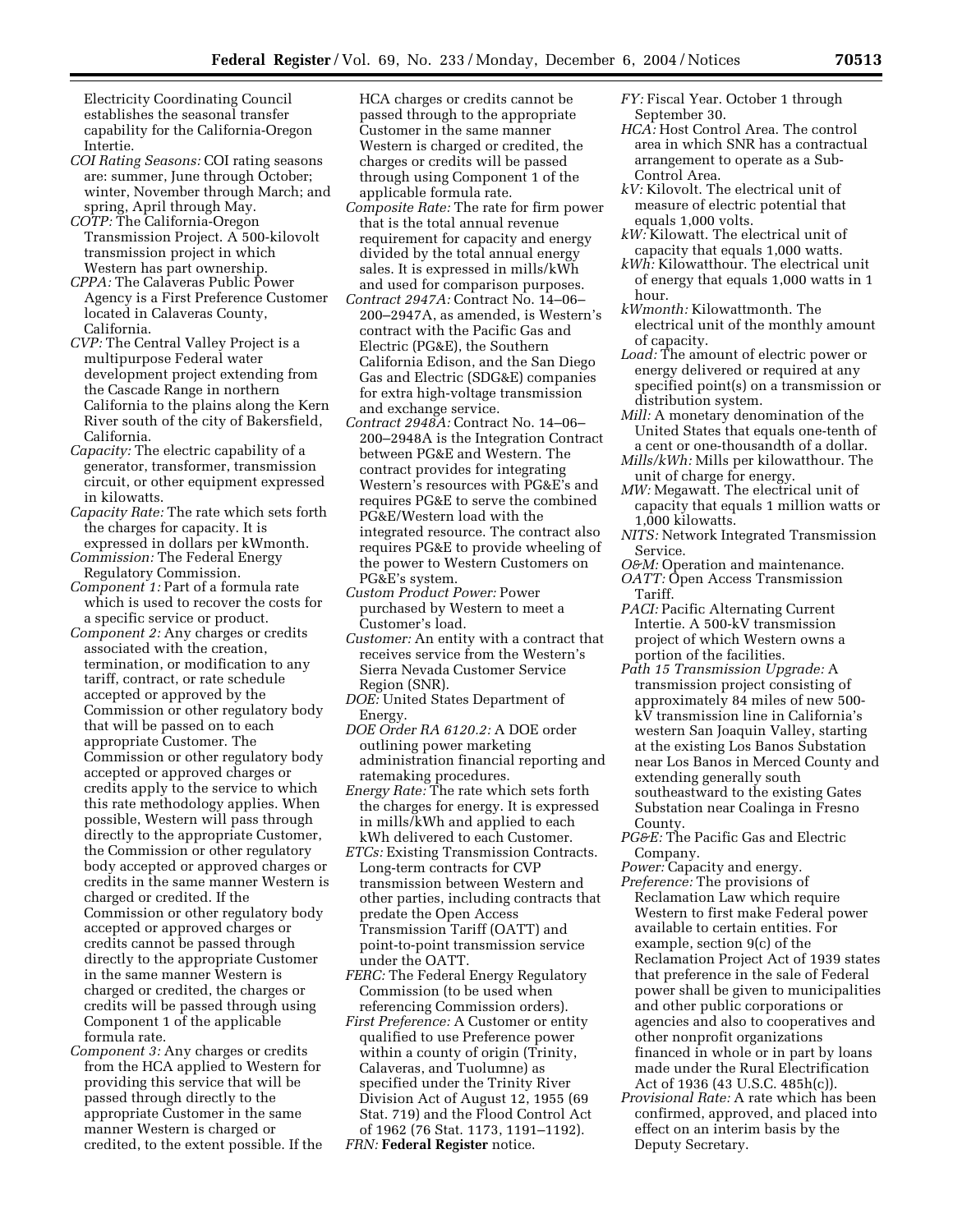PRS: Power repayment study.

- *RAC:* Revenue Adjustment Clause. A provision in the existing CVP firm power rate schedule (CV–F10) that compares actual net revenue to projected net revenue from the ratesetting PRS on an FY basis.
- *Rate Brochure:* A document dated May 2004 explaining the rationale and background for the rates contained in this Rate Order.
- *Reclamation:* United States Department of the Interior, Bureau of Reclamation.
- *Reclamation Law:* A series of Federal laws. Viewed as a whole, these laws create the originating framework under which Western markets power.
- *SCA:* Sub-Control Area. Western's contract-based sub-control area within the Sacramento Municipal Utility District's control area.
- *SCC:* The Sierra Conservation Center is a First Preference Customer located in Tuolumne County, California.
- *SNR:* The Sierra Nevada Customer Service Region of Western.
- *TPPA:* The Tuolumne Public Power Agency is a First Preference Customer located in Tuolumne County, California.
- *TPUD:* The Trinity Public Utilities District is a First Preference Customer located in Trinity County, California.
- *Washoe Project:* A Reclamation project located in the Lahontan Basin in westcentral Nevada and east-central California.

#### **Effective Date**

The new interim rates will take effect on January 1, 2005, and will remain in effect until September 30, 2009, pending approval by the Commission on a final basis.

#### **Public Notice and Comment**

Western followed the Procedures for Public Participation in Power and Transmission Rate Adjustments and Extensions, 10 CFR 903, in developing these rates. The steps Western took to involve interested parties in the rate process were:

1. The proposed rate adjustment process began April 25, 2003, when Western mailed a notice announcing an informal meeting to all SNR Customers and interested parties.

2. Western held an informal meeting on May 14, 2003, in Folsom, California. At this informal meeting, Western explained the need for the rate adjustment, presented conceptual rate designs and methodologies, and answered questions. As a result of this meeting, Western received more than 180 comments and questions from interested parties. Western publicly posted these comments and questions

with Western's responses on Western's Web site at *http://www.wapa.gov/sn/ initiatives/post2004/rates/* in August 2003.

3. On May 7, 2004, Western mailed letters to all SNR Preference Customers and interested parties notifying them of the Proposed Rates **Federal Register** notice due to be published on or around May 13, 2004.

4. A **Federal Register** notice published on May 12, 2004 (69 FR 26370), announced the proposed rates for CVP, COTP, and PACI, began the public consultation and comment period, and announced the public information and public comment forums.

5. On May 12, 2004, Western mailed letters to all SNR Preference Customers and interested parties transmitting the **Federal Register** notice (69 FR 26370) and reiterating the dates and locations of the public information and comment forums.

6. On May 18, 2004, Western held a public information forum at the Folsom Community Center in Folsom, California. Western provided detailed explanations of the proposed rates for CVP, COTP, and PACI and a list of issues that could change the proposed rates. Western provided Rate brochures and informational (slide) handouts.

7. On June 3, 2004, Western mailed letters to all SNR Preference Customers and interested parties transmitting the Web site address to obtain copies of the slides used during the public information forum and providing instructions on how to receive a copy of the Rate Brochure.

8. As a result of the public information forum, several Customers requested meetings to ask clarifying questions of the proposed rates. Western met with the following Customers and/ or their representatives on the dates indicated below. Notes from these meetings are included in the record. Calaveras Public Power Agency, June 3,

- 2004
- City of Shasta Lake, June 17, 2004 Northern California Power Agency (representing cities of Palo Alto, Roseville, Lodi, and Santa Clara (dba Silicon Valley Power), Port of Oakland, and Alameda Power and Telecom), June 3, 2004
- Redding Electric, June 8, 2004 (via telephone) and June 16, 2004 Roseville Electric, June 1, 2004
- Trinity Public Utility District, June 3, 2004
- Tuolumne Public Power Agency, June 3, 2004
- City of Santa Clara (dba Silicon Valley Power), July 30, 2004

Department of Energy (via telephone), August 10, 2004

9. In addition to the above meetings, Western communicated clarifying information on the proposed rates with the following Customers. This information is included in the record. Calpine Corporation, California City of Palo Alto, California City of Shasta Lake, California Duncan, Weinberg, Genzer and

- Pembroke, PC, Washington, DC East Contra Costa Irrigation District,
- California
- Energy Security Analysis, Inc., Massachusetts
- Lassen Municipal Utility District, California
- Northern California Power Agency, California

Redding Electric, California Roseville Electric, California Sierra Conservation Center, California Turlock Irrigation District, California

10. On June 17, 2004, Western held a comment forum to give the public an opportunity to comment for the record. Eight individuals commented at this forum.

11. On July 28, 2004, Western published a letter updating the revenue requirements for Component 1 of the proposed formula rates for regulation and frequency response and spinning and non-spinning reserve services. This letter was sent to all interested parties by mail and electronic mail. The letter was also posted on Western's Web site at *http://www.wapa.gov/sn/initiatives/ Post2004/rates/*.

12. Western received 27 comment letters during the consultation and comment period, which ended on August 10, 2004. All comments received prior to the close of the consultation and comment period have been considered in preparing this Rate Order. All written comments received are posted on Western's Web site at *http:// www.wapa.gov/sn/initiatives/Post2004/ rates/.*

#### *Comments*

Written comments were received from the following organizations:

- Alameda Power and Telecom, California Bella Vista Water District, California
- Bay Area Municipal Transmission Group, California
- Calaveras Public Power Agency, California
- Calpine Corporation, California
- City of Biggs, California
- City of Gridley, California
- City of Healdsburg, California
- City of Lodi, California
- City of Lompoc, California
- City of Palo Alto, California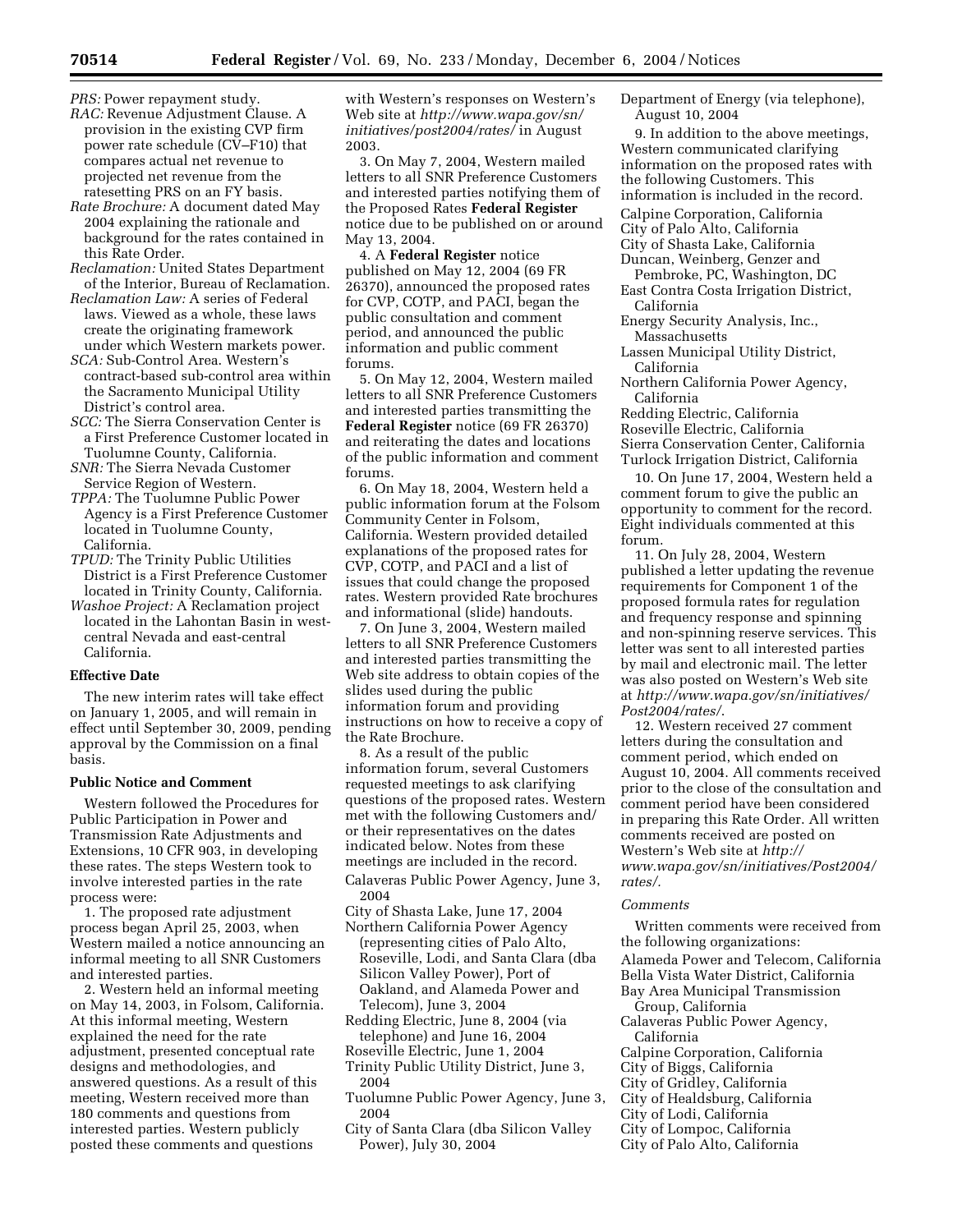City of Santa Clara (dba Silicon Valley Power), California

City of Ukiah, California

Lassen Municipal Utility District, California

Modesto Irrigation District, California Moffett Federal Airfield, California NASA-Ames Research Center, California Northern California Power Agency

(representing the Turlock Irrigation District, the Bay Area Rapid Transit District, Placer County Water Agency, Truckee-Donner Public Utility District, the Lassen Public Utility District, the Plumas-Sierra Rural Electric Cooperative, the Port of Oakland, and the cities of Alameda, Biggs, Gridley, Lodi, Redding, Lompoc, Healdsburg, Ukiah, Palo Alto, and Roseville), California

Pittsburg Power Company, California Plumas-Sierra Rural Electric

Cooperative, California

Port of Oakland, California and Water Resources Pooling Authority (representing the Arvin-Edison Water Storage District, Banta-Carbona Irrigation District, Byron-Bethany Irrigation District, Cawelo Water District, Glenn-Colusa Irrigation District, James Irrigation District, Lower Tule River Irrigation District, Princeton-Codora-Glenn Irrigation District, Provident Irrigation District, Reclamation District 108, Santa Clara Valley Water District, Sonoma County Water Agency, West Stanislaus Irrigation District, Westlands Water District, and the West Side Irrigation District), California

Redding Electric, California

Roseville Electric, California

Sacramento Municipal Utility District, California

Trinity Public Utility District, California Tuolumne Public Power Agency,

California

Representatives of the following organizations made oral comments:

- Bay Area Municipal Transmission Group (consisting of the cities of Alameda Power and Telecom, Silicon Valley Power, and the City of Palo Alto), California
- City of Palo Alto, California

City of Roseville, California

- City of Santa Clara (dba Silicon Valley Power), California
- Power and Water Resources Pooling Authority, California

Modesto Irrigation District, California

- Redding Electric, California
- Sacramento Municipal Utility District, California

#### **Project Description**

Initially authorized by Congress in 1935, the CVP is a large water and

power system that covers about onethird of the State of California. Legislation set the purposes of the CVP in priority as: (1) Improvement of navigation, (2) river regulation, (3) flood control, (4) irrigation, and (5) power. The CVP Improvement Act of 1992 added fish and wildlife mitigation as a priority above power and added fish and wildlife enhancement as a priority equal to power.

The CVP is within the Central Valley and Trinity River basins of California. It includes 18 dams and reservoirs with a total storage capacity of 13 million acrefeet. The system includes 615 miles of canals, 7 pumping facilities, 11 powerplants with a maximum operating capability of about 2,074 MW, about 852 circuit-miles of high voltage transmission lines, 15 substations, and 16 communication sites. Reclamation operates the water control and delivery system and all of the powerplants except the San Luis Unit, which the State of California operates for Reclamation.

The Rivers and Harbors Act of 1937 authorized Reclamation to build the CVP, including Shasta and Keswick dams on the Sacramento River. The initial authorization included powerplants at Shasta and Keswick dams along with high-voltage transmission lines to transmit power from Shasta and Keswick powerplants to the Tracy Pumping Plant and to integrate Federal hydropower into other electric systems.

Additional CVP facilities were authorized by Congress through a series of laws. The American River Division was authorized in 1944 and includes the Folsom Dam and Powerplant and the Nimbus Dam and Powerplant on the American River. The Trinity Dam and Powerplant, Judge Francis Carr Powerplant, and Whiskeytown Dam and Spring Creek Powerplant were authorized as part of the Trinity River Division in 1955 and allocated up to 25 percent of the resulting energy to Trinity County for use within Trinity County. The San Luis Unit authorized in 1960, includes the B. F. Sisk San Luis Dam, San Luis Reservoir and William R. Gianelli Pump-Generating Plant, O'Neill Pump-Generating Plant, and Dos Amigos Pumping Plant. The Rivers and Harbors Act of 1962 authorized the New Melones Project and allocated up to 25 percent of the resulting energy to Calaveras and Tuolumne counties for use within the counties.

Western's SNR markets the surplus hydropower generation of the CVP and Washoe Project. Since 1967, under the terms of Contract 2948A with PG&E, CVP resources, along with other

Western resources, have been integrated with PG&E resources. PG&E serves the combined PG&E/Western loads with the integrated resources.

PG&E has informed Western that it plans to terminate Contract 2948A on December 31, 2004. In anticipation of this eventuality, Western has worked with its Customers to develop and implement the 2004 Power Marketing Plan. The 2004 Power Marketing Plan was published in the **Federal Register**, (64 FR 34417) on June 25, 1999. It established the criteria for marketing CVP and Washoe Project power output for a 20-year period beginning on January 1, 2005, and ending on December 31, 2024.

The Base Resource is a fundamental component and the primary power product marketed through the 2004 Power Marketing Plan. Under previous marketing plans, Preference Customers received a fixed capacity and load factored energy allocation. Under the 2004 Power Marketing Plan, Preference Customers (other than First Preference) receive an allocated percentage of the Base Resource. The Base Resource is defined as the CVP and Washoe Project power output and any existing power purchase contracts extending beyond 2004, determined by Western to be available for marketing after meeting the requirements of project use and First Preference Customers, and any adjustments for maintenance, reserves, transformation losses, and certain ancillary services. In 2000, each CVP Customer (other than First Preference Customers) signed a contract with Western that specifies how Base Resource power will be made available under the 2004 Power Marketing Plan.

In marketing Federal hydroelectric power generated from the CVP, Western currently has 77 Preference and 38 project use Customers serving the equivalent of the annual electrical needs of 790,000 California households.

Power generated from the CVP is first dedicated to project use. The remaining power is allocated to various Preference Customers in California. Types of Preference Customers include: (1) Irrigation and water districts, (2) public utility districts, (3) municipalities, (4) Federal agencies, (5) State agencies, (6) rural electric cooperatives, and (7) Native American tribes.

According to the 2004 Power Marketing Plan, Western will market the Base Resource alone or in combination with custom products. One type of custom product is Custom Product Power, which is power supplied by Western to meet a Customer's load.

In 1964, Congress authorized construction of the 500-kV Pacific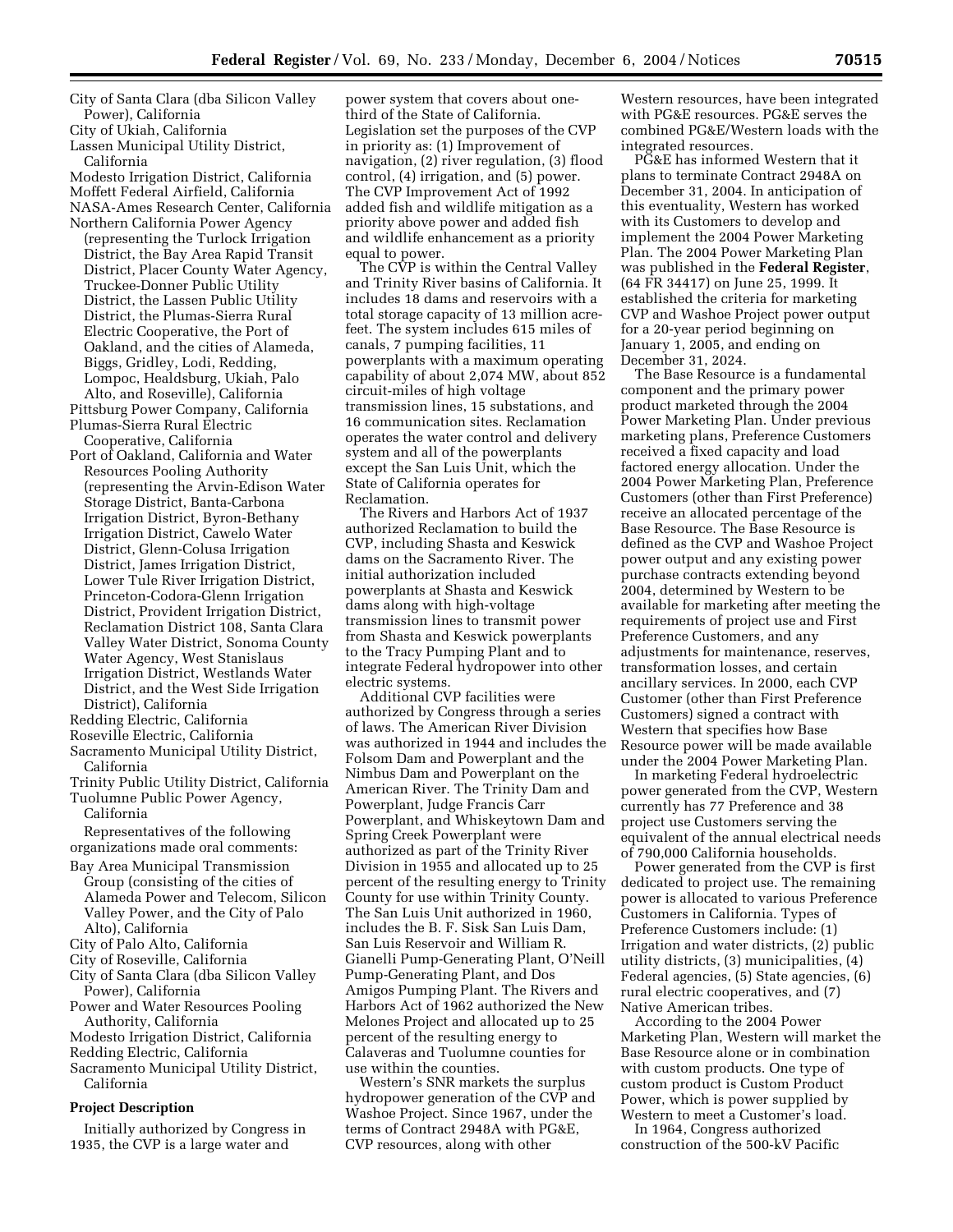Northwest-Pacific Southwest Alternating Current Intertie. On July 31, 1967, Reclamation (Western's predecessor), PG&E, the Southern California Edison Company, and SDG&E entered into Contract 2947A, an extra high-voltage transmission service and exchange agreement for the northern portion of the PACI. Under Contract 2947A, Western has a 400-MW entitlement of transmission capacity on the PACI. Contract 2947A terminates on December 31, 2004. A replacement agreement for Contract 2947A is being developed in a Commission process.

The COTP is a jointly owned 342 mile, 500-kV transmission line that connects the Captain Jack Substation in southern Oregon to Tracy/Tesla Substation in central California. Operational since March 1993, COTP provides a third high-voltage intertie between the Pacific Northwest and California. COTP owners other than Western are non-Federal participants.

# **Power Repayment Study**

Western prepares a PRS each FY to determine if revenues will be sufficient to repay, within the required time, all costs assigned to the commercial power function. Repayment criteria are based on law, applicable policies including DOE Order RA 6120.2, and authorizing legislation.

# **Existing and Provisional Power Rates and Revenue Requirement**

The 2004 Power Marketing Plan does not offer the same type of power service that was available under the 1994 Power Marketing Plan. Under the 1994 Power Marketing Plan, each Customer was allocated a contract rate of delivery (an amount of capacity) with associated energy, and the Customer was allowed to use up to that amount of capacity in any hour. The total monthly energy was determined based on the Customer's load factor. Under the 2004 Power Marketing Plan, Base Resource and First Preference power is primarily CVP hydrogeneration available subject to water conditions and operating constraints.

Under the 2004 Power Marketing Plan, the power revenue requirement for First Preference and Base Resource power includes O&M, purchased power for project use and First Preference Customer loads, interest expense, annual expenses (including any other statutorily required costs or charges), investment repayment for the CVP, and the Washoe Project annual power revenue requirement that remains after project use loads are met. Revenues from project use, transmission, ancillary services, and other services are applied to the total power revenue requirement, and the remainder is collected from

Base Resource and First Preference Customers.

The Base Resource and First Preference power provisional formula rates recover a power revenue requirement through percentages for First Preference and Base Resource Customers. Base Resource Customer percentages were established through the public process for the 2004 Power Marketing Plan. The First Preference Customers' percentages to be used for billing purposes were developed as part of this rate process.

Under the 2004 Power Marketing Plan, a Customer's load can be met through First Preference, Base Resource, and/or Custom Product Power. Custom Product Power may include long- and short-term purchases at various rates. The existing rates do not have a parallel service. All costs associated with Custom Product Power will be recovered through a formula rate that passes through the cost of the purchase to a specific Customer(s). Such costs could include Western's scheduling costs and Components 2 and 3, as well as the cost of the power. A further discussion of the power revenue requirement and Custom Product Power is provided in the power revenue requirement discussion section later in this document.

COMPARISON OF EXISTING RATES AND PROVISIONAL FORMULA RATES FOR WESTERN POWER

| Power service | Existing rate | Provisional formula rate                                      | Percent change |
|---------------|---------------|---------------------------------------------------------------|----------------|
|               |               | N/A<br>Percent of Annual Power Revenue Re- N/A.<br>quirement. | N/A.           |
|               | N/A           |                                                               | N/A.           |

#### **Cost-of-Service Study**

Western prepared a detailed cost-ofservice study to determine the revenue requirement that will be recovered through the CVP regulation and frequency response service formula rate and the CVP, COTP, and PACI transmission service formula rates. This combined cost-of-service study integrates all three transmission systems. Each CVP, COTP, and PACI facility was researched in order to determine its functional use. The costs for CVP, COTP, and PACI facilities that support the transfer capability of the transmission system (excluding generation ties and radial lines) are included in the respective transmission system's revenue requirement; whereas, the cost for facilities that support the generation capability of the CVP system (including generation ties and radial

lines) are included in the CVP generation revenue requirement and are used in the regulation and frequency response service revenue requirement. The costs associated with the CVP are allocated to the transmission and generation functions, based on a ratio of transmission or generation plant to total plant.

Western is using this study because it is more consistent with the methodology used in other Western regions. The costs allocated through the cost-of-service study include O&M, interest, and depreciation expenses. The cost-of-service study contains forecasted O&M and historical financial information, which is also in the PRS. Western's costs for scheduling, system control and dispatch service, and reactive supply and voltage control from generation sources service associated with the CVP, COTP, and PACI

transmission service are included in and recovered through the respective transmission system's revenue requirement.

#### *CVP Transmission*

The provisional formula rate for CVP firm and non-firm transmission service results in an estimated monthly rate of \$1.03 per kWmonth for January through September 2005. The provisional formula rate for CVP transmission includes three components:

Component 1:

#### CVP TRR

# $TTc + NITSc$

Where:

TRR = Transmission revenue requirement.

TTc = Total transmission capacity under ETCs.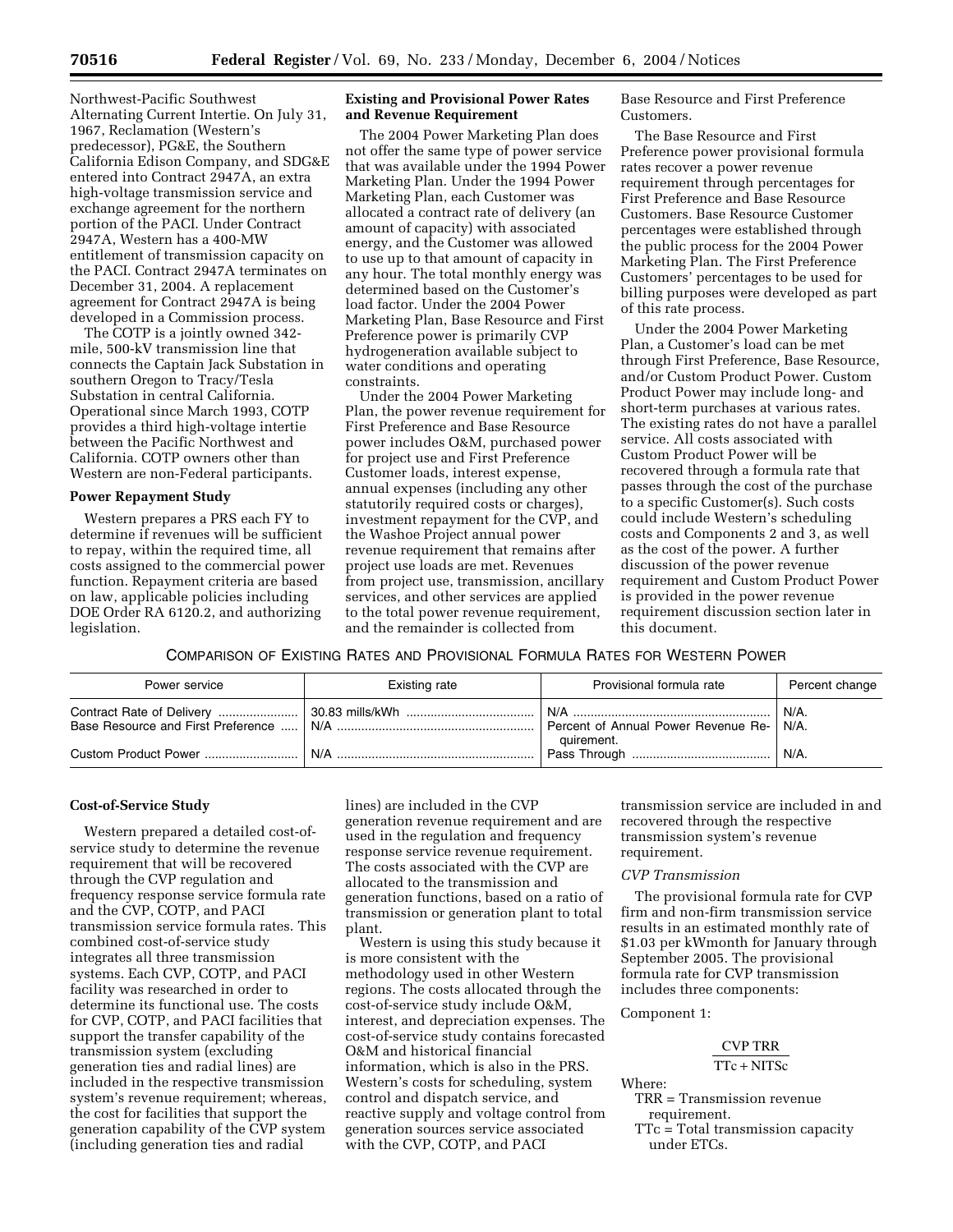NITSc = Average of 12-month coincident peaks of NITS Customers at the time of the monthly CVP transmission system peak. For rate design purposes, Western's use of the transmission system to meet its statutory obligations is treated as NITS.

This formula rate also contains Components 2 and 3.

The cost-of-service study determines the revenue requirement for Component 1 of this service. The rates from Component 1 of the provisional formula rate may be discounted for short-term sales. The estimated rates from the provisional formula rate are subject to change prior to the rate taking effect.

#### *CVP NITS*

The estimated monthly revenue requirement for NITS effective January 1, 2005, is \$1,021,712. The provisional formula rate for CVP NITS includes three components:

Component 1:

- NITS Customer's monthly costs = NITS Customer's load ratio share times one-twelfth of the annual network TRR.
- Where:
	- NITS Customer's load ratio share = The NITS Customer's hourly load (including behind the meter generation minus the NITS Customer's hourly Base Resource) coincident with the monthly CVP transmission system peak minus the coincident peak for all firm CVP (including reserved transmission capacity) transmission service, expressed as a ratio.
	- Annual network TRR = Total CVP transmission revenue requirement less ETC revenues.

This formula rate also contains Components 2 and 3.

The cost-of-service study determines the revenue requirement for Component

COTP Seaso nal Transmission Revenue Requirement

Western's Share of COTP Seasonal Capacity

Component 1 is the ratio of the COTP seasonal transmission revenue requirement to Western's share of the COTP seasonal capacity (subject to curtailment). Western will update the rate resulting from Component 1 at least 15 days before the start of each COI rating season.

This formula rate also contains Components 2 and 3.

The cost-of-service study determines the revenue requirement for Component 1 of this service. The COTP cost-of-

service study identifies the costs associated with the facilities that support the transfer capability of the COTP transmission system only. The amount of COTP capacity used in Component 1 of the formula rate will change with the seasonal transfer capability of the COI. The rates from Component 1 of the provisional formula rate may be discounted for short-term sales. The estimated rates from the provisional formula rate are subject to change prior to the rate taking effect.

PACI Seaso nal Transmission Revenue Requirement Western's PACI Seasonal Capacity

Component 1 is the ratio of the PACI seasonal transmission revenue requirement to Western's share of the PACI seasonal capacity (subject to curtailment). Western will update the rate resulting from Component 1 at least 15 days before the start of each COI rating season.

This formula rate also contains Components 2 and 3.

The cost-of-service study determines the revenue requirement for Component 1 of this service. The PACI cost-ofservice study identifies the costs associated with the facilities that support the transfer capability of the PACI transmission system. There are no existing rates for PACI transmission since it is currently covered under an

existing contract. The amount of PACI capacity used in Component 1 of the formula rate will change with the seasonal transfer capability of the COI. The rates resulting from Component 1 of the provisional formula rate may be discounted for short-term sales. The estimated rates from the provisional formula rate are subject to change prior to the rate taking effect.

#### *Third-Party Transmission*

The provisional formula rate for thirdparty transmission includes three components. The first component is equivalent to the existing formula rate and allows for Western to pass through costs it incurs for using a third party's transmission system. The provisional

1 of this service. The provisional formula rate for CVP NITS is based on the same revenue requirement that is used in the CVP firm and non-firm transmission formula rate. The NITS estimated monthly revenue requirement is subject to change prior to the rates taking effect.

#### *COTP Transmission*

The provisional formula rate results in estimated monthly rates for COTP firm and non-firm point-to-point transmission service of \$1.87 per kWmonth for spring and summer and \$1.88 per kWmonth for winter. The provisional formula rate for COTP firm and non-firm point-to-point transmission service consists of three components.

Component 1:

# *PACI Transmission*

PACI firm and non-firm transmission services are new services. The estimated rates from the formula rate for PACI firm and non-firm point-to-point transmission are \$0.45 per kWmonth for spring, summer, and winter. The provisional formula rate for PACI firm and non-firm point-to-point transmission service consists of three components.

Component 1:

formula rate also contains Components 2 and 3.

#### *Path 15 Transmission Upgrade*

Western is constructing the Path 15 Transmission Upgrade in conjunction with PG&E and Trans-Elect, Inc. Western will turn over operational control of its rights in the Path 15 Transmission Upgrade to the CAISO. Recovery of the transmission revenue requirement will be through the CAISO tariff and rates.

#### **Existing and Provisional Transmission Rates**

A comparison of the existing rates and the estimated rates from the provisional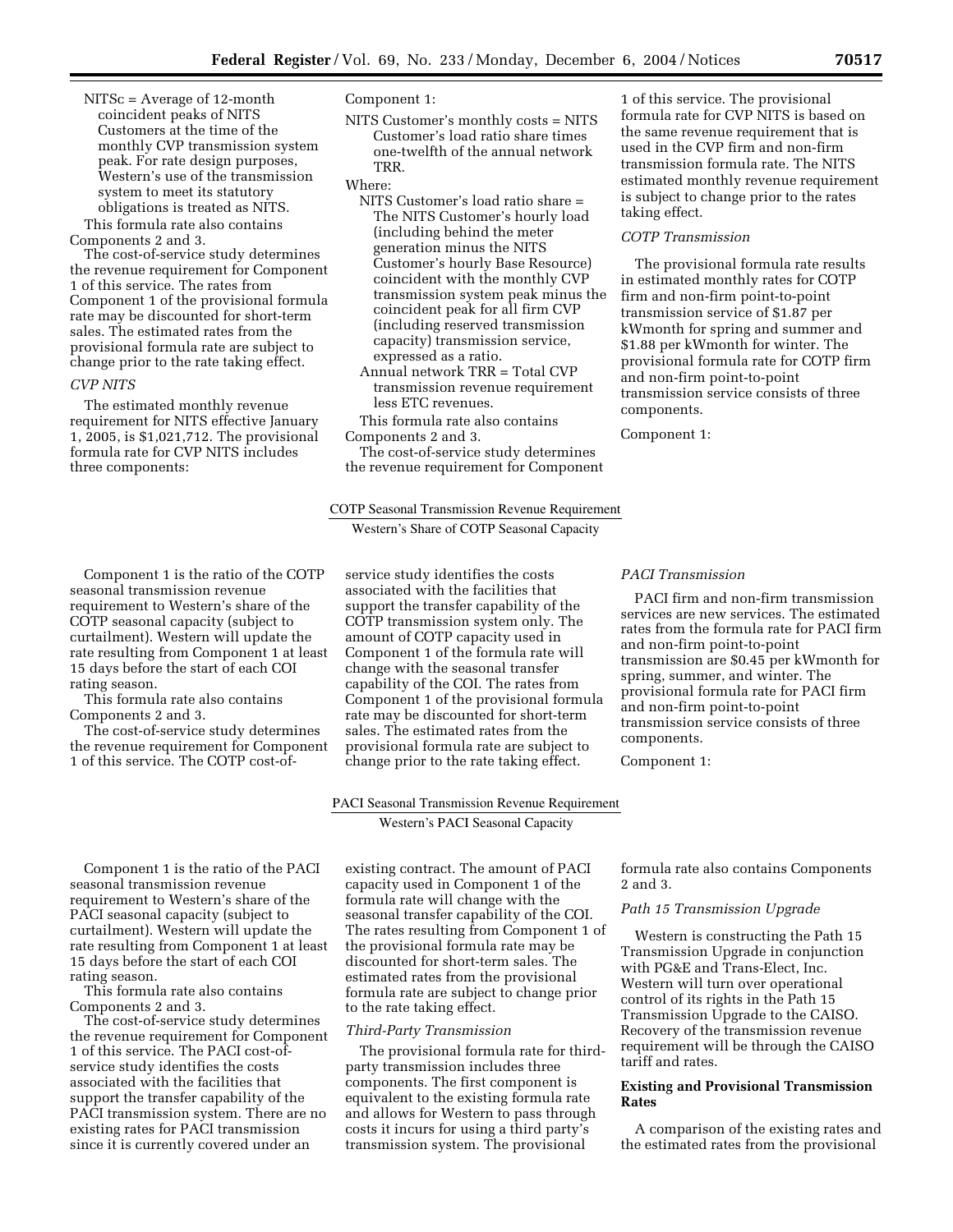formula rates for CVP, COTP, and PACI transmission service follows:

# COMPARISON OF EXISTING AND ESTIMATED RATES FROM THE PROVISIONAL FORMULA RATES CVP, COTP, AND PACI TRANSMISSION SERVICE

|                                              | <b>Existing rates</b><br>(Note 1) | <b>Estimated rates</b><br>from the provisional<br>formula rates<br>(effective $1/1/05$ ) | Percent<br>change |
|----------------------------------------------|-----------------------------------|------------------------------------------------------------------------------------------|-------------------|
|                                              | \$0.57                            | \$1.03                                                                                   | 81                |
|                                              | 1.00                              | 1.40                                                                                     | 40                |
|                                              | N/A                               | \$1,021,712                                                                              | N/A               |
|                                              | Pass Through                      | Pass Through                                                                             | N/A               |
| COTP Firm Transmission Rate (\$/kWmonth):    |                                   |                                                                                          |                   |
|                                              | \$0.73                            | \$1.87                                                                                   | 156               |
|                                              | \$0.53                            | \$1.87                                                                                   | 253               |
|                                              | \$0.66                            | \$1.88                                                                                   | 185               |
| COTP Non-Firm Transmission Rate (mills/kWh): |                                   |                                                                                          |                   |
|                                              | 1.00                              | 2.55                                                                                     | 155               |
|                                              | 0.72                              | 2.54                                                                                     | 253               |
|                                              | 0.91                              | 2.59                                                                                     | 185               |
| PACI Firm Transmission Rate (\$/kWmonth):    |                                   |                                                                                          |                   |
|                                              | N/A                               | \$0.45                                                                                   | N/A               |
|                                              | N/A                               | \$0.45                                                                                   | N/A               |
|                                              | N/A                               | \$0.45                                                                                   | N/A               |
| PACI Non-Firm Transmission Rate (mills/kWh): |                                   |                                                                                          |                   |
|                                              | N/A                               | 0.61                                                                                     | N/A               |
|                                              | N/A                               | 0.61                                                                                     | N/A               |
|                                              | N/A                               | 0.62                                                                                     | N/A               |
|                                              | N/A                               | Per CAISO Tariff                                                                         | N/A               |

**Note 1:** NITS service not provided prior to 1/1/05.

The estimated rates from the provisional formula rates are the same but are shown here as monthly and hourly rates for comparison to the existing firm and non-firm transmission rates. The increase in CVP transmission rates from the existing rate is primarily due to an increase in O&M costs and a change in Western's use of the CVP transmission system under the 2004 Power Marketing Plan. The increase in COTP transmission rates is primarily due to a decrease in Western's COTP capacity available for sale. The decrease in capacity occurs because of increased usage by DOE of a statutory entitlement at a rate which recovers only O&M costs.

# *Cost-of-Service Study—Ancillary Services*

Six ancillary services will be offered by Western. The costs for two of these

ancillary services: (1) Scheduling, system control and dispatch and (2) reactive supply and voltage control service from generation sources, are included in the CVP, COTP, and PACI transmission revenue requirements. The remaining four ancillary services are (3) spinning reserve service, (4) nonspinning reserve service, (5) regulation and frequency response service, and (6) energy imbalance service.

Western used the cost-of-service study to set a revenue requirement for Component 1 of the regulation and frequency response service. The provisional formula rate for this service is designed to recover only the costs associated with providing the service. The revenue requirement for regulation and frequency response service includes the CVP generation costs associated with providing the service and the non-

facility costs allocated to the service, as well as the cost of energy, capacity, or foregone generation that support regulation and frequency response service. This formula rate also contains Components 2 and 3.

Spinning and non-spinning reserves will be sold at prices consistent with the CAISO market plus all costs incurred as a result of the sale, such as Western's scheduling costs and Components 2 and 3.

# **Existing Rates and the Provisional Ancillary Service Rates**

A comparison of the existing rates and the estimated rates under the provisional formula rates for ancillary services follows:

#### COMPARISON OF EXISTING AND ESTIMATED RATES FROM THE PROVISIONAL FORMULA RATES CVP ANCILLARY SERVICES

| Ancillary service type                                 | Existing rates                                 | Estimated rate under the provisional formula<br>rates | Change |
|--------------------------------------------------------|------------------------------------------------|-------------------------------------------------------|--------|
| Scheduling and System Control<br>and Dispatch Service. | Included in the appropriate transmission rates | Included in the appropriate transmission rates        | N/A    |
| Reactive Supply Voltage Control<br>Service.            | Included in the appropriate transmission rates | Included in the appropriate transmission rates        | N/A    |
| Spinning Reserve Service                               |                                                | Prices consistent with CAISO market                   | Varies |
| Non-Spinning Reserve Service                           |                                                | Prices consistent with CAISO market                   | Varies |
| Regulation and Frequency<br>Re-<br>sponse Service.     |                                                |                                                       | 3%     |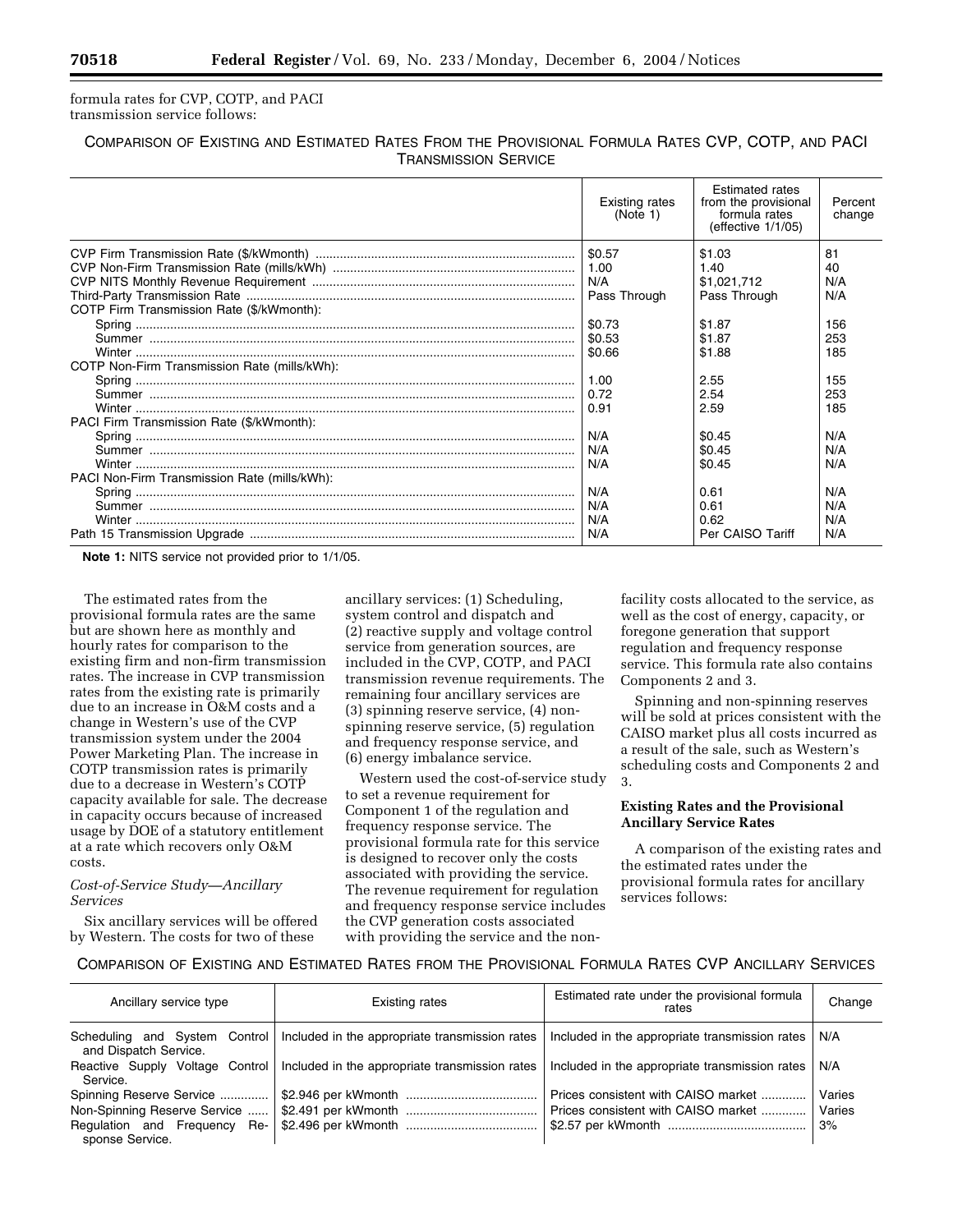# COMPARISON OF EXISTING AND ESTIMATED RATES FROM THE PROVISIONAL FORMULA RATES CVP ANCILLARY SERVICES—Continued

| Ancillary service type   | Existing rates                                                                                                                                                                                                                                                                                                                                                                                                                                                      | Estimated rate under the provisional formula<br>rates                                                                                                                                                                                                                                                                                                                                                                                           | Change |
|--------------------------|---------------------------------------------------------------------------------------------------------------------------------------------------------------------------------------------------------------------------------------------------------------------------------------------------------------------------------------------------------------------------------------------------------------------------------------------------------------------|-------------------------------------------------------------------------------------------------------------------------------------------------------------------------------------------------------------------------------------------------------------------------------------------------------------------------------------------------------------------------------------------------------------------------------------------------|--------|
| Energy Imbalance Service | Within Limits of Deviation Band: Accumulated<br>deviations are to be corrected or eliminated<br>within 30 days. Any net deviations that are<br>accumulated at the end of the month (posi-<br>tive or negative) are to be exchanged in<br>like hours of energy or charged at the com-<br>posite rate then in effect for CVP firm<br>power.                                                                                                                           | Within Limits of Deviation Band: There is no<br>financial charge for deviations (energy)<br>within the bandwidth.                                                                                                                                                                                                                                                                                                                               |        |
|                          | Outside Limits of Deviation Band: Positive<br>Deviations (overdelivery)—the greater of no<br>charge, or any additional cost incurred.<br>Negative Deviations (underdelivery)—dur-<br>ing on-peak hours the greater of three<br>times the composite rate then in effect for<br>CVP firm power or any additional cost in-<br>curred. During off-peak hours the greater of<br>the composite rate then in effect for CVP<br>firm power or any additional cost incurred. | Outside the Limits of the Deviation Band:<br>Positive Deviations (overdelivery)—for any<br>hourly average positive deviation, the<br>amount of deviation outside the bandwidth<br>(MWh) is lost to the system. Negative Devi-<br>ations (underdelivery)-for any hourly aver-<br>age negative deviation, the amount of devi-<br>ation outside the bandwidth (MWh) is<br>charged at the greater of 150 percent of<br>market price or actual cost. |        |

# **Certification of Rates**

Western's Administrator certified that the provisional formula rates for First Preference, Base Resource, Custom Product Power, CVP, COTP, and PACI transmission and CVP ancillary services are the lowest possible rates consistent with sound business principles. The provisional formula rates were developed following administrative policies and applicable laws.

# **Power Revenue Requirement Discussion**

According to Reclamation Law, Western must establish rates sufficient to recover O&M, purchased power

expenses, other annual expenses, interest expenses, and repayment of power investment and irrigation aid.

The power revenue requirement for Base Resource and First Preference power includes the following expenses: annual investment repayment, purchases to firm the Base Resource and First Preference power deliveries for up to 2 hours, power purchased for project use and First Preference Customers, interest expense, O&M expense allocated to power, and the Washoe Project annual power revenue requirement that remains after project use loads are met. Revenues from project use, transmission, ancillary

services, and other services are applied to the total power revenue requirement, and the remainder is collected from Base Resource and First Preference Customers. The power revenue requirement includes Components 2 and 3.

# *Statement of Revenue and Related Expenses*

The following table provides a summary of projected revenue and expense data from the PRS through the 43⁄4-year provisional rate approval period. The table includes a comparison of existing rate data to provisional rate data and the difference.

# PRS COMPARISON OF 43⁄4 YEAR RATE PERIOD (JAN 1, 2005–SEP 30, 2009), TOTAL REVENUES AND EXPENSES

|                                       | Existing rate<br>(Note 1)<br>(\$000) | Provisional<br>revenue re-<br>quirement<br>(S000) | <b>Difference</b><br>(0,00) |
|---------------------------------------|--------------------------------------|---------------------------------------------------|-----------------------------|
|                                       | N/A                                  | \$812.165                                         | N/A                         |
| Revenue Distribution Annual Expenses: |                                      |                                                   |                             |
|                                       | N/A                                  | 343,555                                           | N/A                         |
|                                       | N/A                                  | 244.063                                           | N/A                         |
|                                       | N/A                                  | 30.786                                            | N/A                         |
|                                       | N/A                                  | 139.315                                           | N/A                         |
|                                       | N/A                                  | 757.719                                           | N/A                         |
| <b>Annual Principal Payments:</b>     |                                      |                                                   |                             |
|                                       | N/A                                  |                                                   | N/A                         |
|                                       | N/A                                  | 41,050                                            | N/A                         |
|                                       | N/A                                  | 13.396                                            | N/A                         |
|                                       | N/A                                  |                                                   | N/A                         |
|                                       | N/A                                  | 54,446                                            | N/A                         |
|                                       | N/A                                  | 812.165                                           | N/A                         |

**Note 1:** The 2004 Power Marketing Plan does not offer the same type of power service that is available under the 1994 Power Marketing Plan; hence, the existing rates could not be used under the 2004 Power Marketing Plan.

Western will develop the power revenue requirement for First Preference and Base Resource power prior to the

start of each FY. The power revenue requirement for the April through September period will be reviewed in March of each year (except March 2005). The review will analyze financial data from the October through February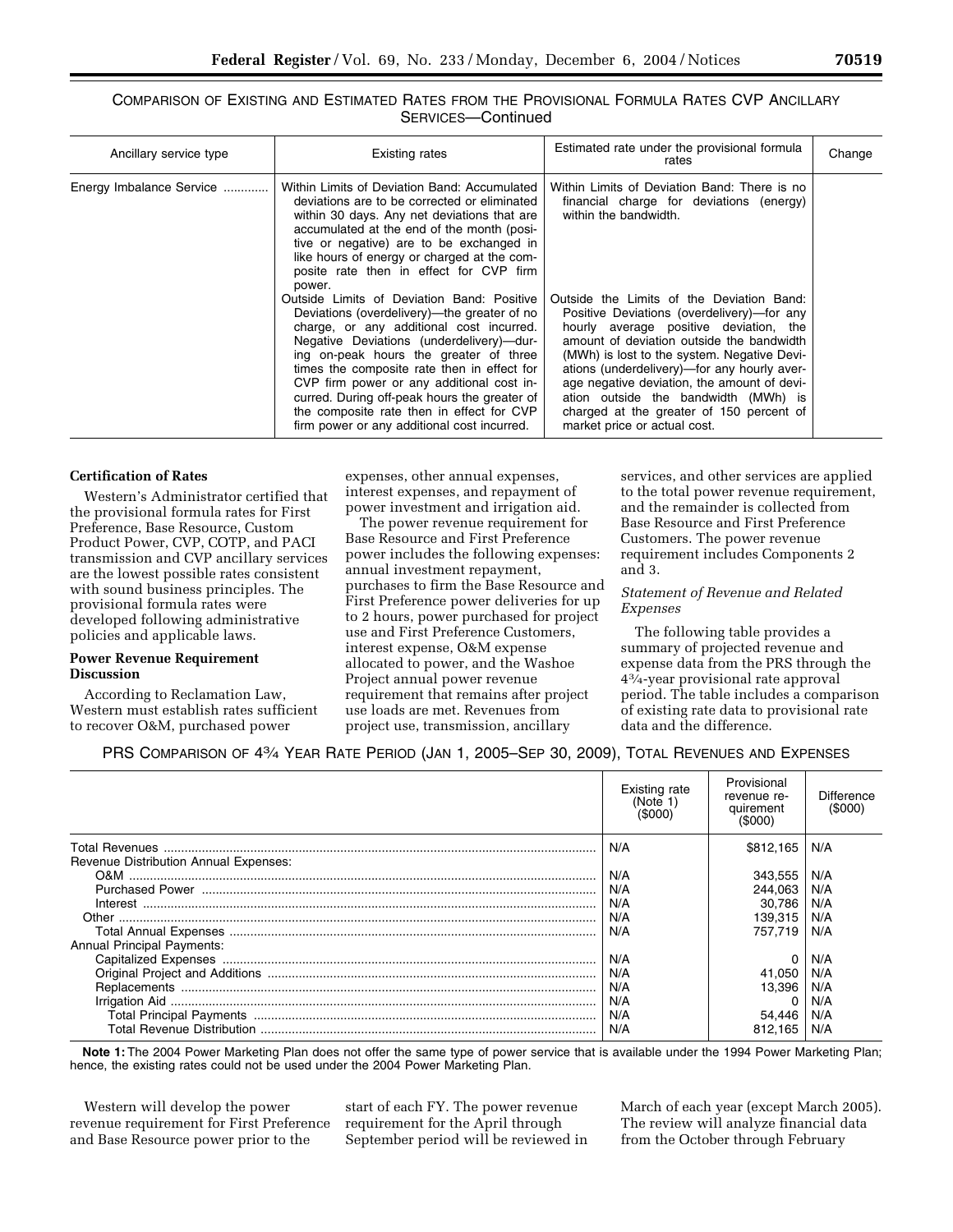period, to the extent information is available, as well as forecasted data for the March through September period. If there is a change of \$5 million or more, the power revenue requirement for the April through September period will be recalculated. A monthly power revenue requirement will be calculated by

dividing each 6-month power revenue requirement by six. For the January through September 2005 period, a power revenue requirement will be calculated for a 9-month period instead of a year.

# **Provisional Formula Rate for First Preference Power**

To have a consistent billing process for Base Resource and First Preference Customers, a percentage will be developed for each First Preference Customer before the start of each FY based on the following formula:

First Preference Customer's  $\% = \frac{FP \text{ Customer Load}}{5 \times 5 \times 10^{-10}}$ Gen + Power Purchases – Project Use

Where:

- FP Customer Load = A First Preference Customer's forecasted annual load (MWh).
- Gen = The forecasted annual CVP and Washoe Project generation (MWh).
- Power Purchases = Forecasted power purchase for project use and First Preference loads (MWh).
- Project Use = The forecasted annual project use load (MWh).

For January through September 2005, the same formula will be used with data for the 9-month period instead of annual data.

During March of each year (except March 2005), each First Preference Customer's percentage will be reviewed by Western. The review will take into account the actual and estimated current FY data used in the First Preference Customer's percentage formula. If Western's review results in a change in a First Preference Customer's percentage of more than one-half of 1 percent, the percentage will be revised for that First Preference Customer for the remainder of the current FY. The review will not occur in March 2005 because the 2004 Power Marketing Plan will have been in effect for a very short period of time.

Each First Preference Customer's monthly charges are determined by the following formula:

First Preference Customer's monthly costs = 6-month power revenue requirement divided by six, times the First Preference Customer's percentage.

Starting with FY 2006, the First Preference Customers' share of the annual power revenue requirement is divided into two 6-month revenue requirements. The first 6-month revenue requirement will be collected from October through March and the second 6-month revenue requirement will be collected from April through September. The estimated April through September power revenue requirement will be reviewed by Western in March (with the exception of March 2005). Western's review will analyze financial data

relating to the power revenue requirement for October through February, to the extent it is available, as well as forecasted data for March through September. If, as a result of Western's review, the power revenue requirement changes by \$5 million or more, the April through September power revenue requirement will be revised.

The power revenue requirement for January through September 2005 will be divided by nine to determine a monthly power revenue requirement. Each First Preference Customer's percentage will be applied to the monthly power revenue requirement to determine each First Preference Customer's monthly costs. The estimated power revenue requirement for January through September 2005 is \$30 million. The estimated First Preference Customers' revenue requirement for January through September 2005 is \$1,110,000 (sum of all First Preference Customers' estimated percentages of 3.7 percent multiplied by the power revenue requirement for January through September 2005 of \$30 million). The estimated power revenue requirement and First Preference Customers' percentages are subject to change prior to the rates taking effect.

# **Provisional Formula Rate for Base Resource**

Base Resource Customer's monthly cost = Base Resource Customer's percentage times the Base Resource monthly revenue requirement.

A Customer's Base Resource percentage may be adjusted as provided for in the contract; *e.g.,* participation in the exchange program. After the First Preference Customers' share of the annual power revenue requirement has been determined, the remainder of the annual power revenue requirement is recovered from the Base Resource Customers. The Base Resource revenue requirement will be collected in two 6 month periods. For October through March, 25 percent of the Base Resource revenue requirement will be collected.

For April through September, 75 percent of the Base Resource revenue requirement will be collected. Allocating the Base Resource revenue requirement in this manner aligns the base resource revenue requirement with the Base Resource availability during the two 6-month periods. CVP generation is greater in the April through September period than the October through March period. The shifting of the Base Resource revenue requirement will help minimize monthly per unit cost variations for the Customers.

A Base Resource monthly revenue requirement is calculated by dividing the Base Resource estimated 6-month revenue requirement by six. A Customer's Base Resource costs are independent of the Base Resource received. Base Resource energy not used by any Preference Customer will be sold, if possible, and the revenues will reduce the Base Resource revenue requirement. The revenues from the sale of surplus Base Resource will be applied to the estimated annual Base Resource revenue requirement for the following FY.

The estimated power revenue requirement for January through September 2005 is \$30 million and the estimated First Preference Customers' revenue requirement is \$1,110,000; therefore, the estimated Base Resource revenue requirement is \$28,890,000. The Base Resource revenue requirement will be allocated 25 percent to the 3 month period from January through March 2005 and 75 percent to the 6 month period, April through September 2005. For January through March 2005, the estimated Base Resource revenue requirement is \$2,407,500 per month. For April through September 2005, the estimated Base Resource revenue requirement is \$3,611,250 per month. The estimated Base Resource revenue requirement for January through September 2005 may change prior to the rate taking effect.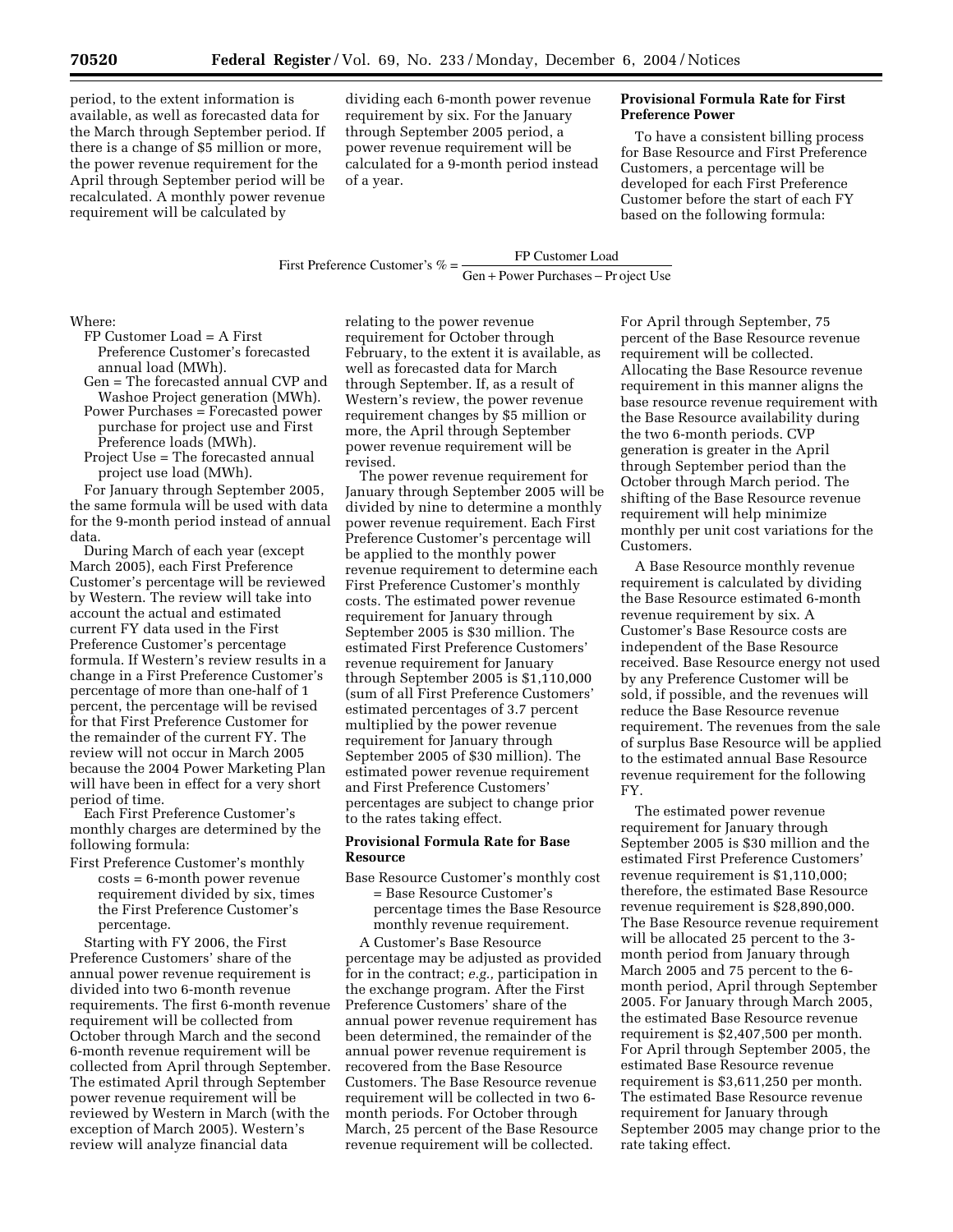# **Provisional Formula Rate for Custom Product Power**

All costs associated with Custom Product Power will be recovered using a formula rate that passes through all costs of the purchase to a specific Customer(s). Such costs could include Western's scheduling costs and Components 2 and 3, as well as the cost of the power. Under the 2004 Power Marketing Plan, Custom Product Power is power supplied by Western to meet a Customer's load. Western may make Custom Product Power purchases for a group of Customers or for an individual Customer. Costs for Custom Product Power purchases that are funded in advance by the Customer(s) will be passed through to that Customer(s) based on the power forecasted to the Customer(s). Unless otherwise agreed to by Western, Custom Product Power funded in advance that is surplus to the load requirements of the Customer(s) will be sold. If the Customer(s) fails to have an account available to receive the proceeds from the sale of surplus Custom Product Power, the proceeds are forfeited to Western and will be applied to the Custom Product Power purchase cost for the Customer(s).

If the Custom Product Power purchase is funded through appropriations, Federal reimbursable, or use of receipts authority, the cost of the Custom Product Power is passed through to the Customer(s) that have that power in their final schedules. Custom Product Power funded through appropriations, Federal reimbursable authority, or use of receipts authority that is surplus to the load of the Customer(s) will be sold. Proceeds from the sale of surplus Custom Product Power funded through use of receipts authority, Federal reimbursable authority, or appropriations will be applied to the Custom Product Power purchase cost for the Customer(s).

#### **Change in RAC in Existing CVP Firm Power Rate Schedule CV–F10**

Western is changing the RAC for FY 2004. Under the existing CVP Firm Power Rate Schedule CV–F10, a RAC credit for FY 2004 would be applied in equal amounts to the nine power bills issued by Western from January through September 2005. Western is changing the RAC to allow Western to make lump-sum payments to Customers for their share of the FY 2004 RAC credit, as opposed to issuing credits in equal amounts to the power bills issued from January through September 2005. This change in the RAC will allow Western more flexibility as it moves to the 2004 Power Marketing Plan. This change will

not affect the calculation of the FY 2004 RAC or the determination of each Customer's share of the FY 2004 RAC.

For the October to December 2004 RAC, Western is changing the existing process of calculating the RAC and applying the resulting RAC credit or surcharge to the power bills issued from April through September 2005. Western will delay calculation of the October through December 2004 RAC so that any outstanding project use true-ups and any unmet obligations under existing contracts associated with business that occurred prior to January 1, 2005, can be included in the October through December 2004 RAC. Once this data is available, Western will calculate the October through December 2004 RAC using the existing methodology. This will likely delay the October through December 2004 RAC until sometime in FY 2006. The resulting RAC credit or surcharge will be allocated among the power Customers taking firm power during October through December 2004 under the existing methodology. Western will initiate distribution of the RAC credit or surcharge within 60 days of completing the RAC calculation. If the result was a RAC credit, at Western's discretion, Western will either credit the Customers' power bills to the extent possible, or Western will make a lumpsum payment to the Customers for their share of the RAC. If the result is a RAC surcharge, at Western's discretion, Western could collect the payment in equal installments over 9 months or as a lump sum.

#### *Comments*

The comments and responses regarding changes in RAC procedure for CV-F10 and First Preference, Base Resource, and Custom Product Power formula rates, paraphrased for brevity when not affecting the meaning of the statement(s), are discussed below. Direct quotes from comment letters are used for clarification where necessary.

A. *Comment:* Some of the First Preference Customers expressed concern that during several consecutive drought years, they would be paying for all of Western's costs that would normally be covered by revenues from the Base Resource. These Customers suggested an alternative methodology that affected both the First Preference and Base Resource Customers. The suggestion charged the First Preference Customers based on a percentage of repayment obligation as opposed to the receipt of energy or Base Resource percentage. Western could base the percentage of repayment obligation on some sort of average; *e.g.,* long-term

average, 5-year rolling average, or a single average water year.

*Response:* Western considered these comments, reviewed the alternatives presented by the Customers, and evaluated several other scenarios that might mitigate the financial impacts experienced by the First Preference Customers. Western's analysis determined that the financial impacts experienced by the First Preference Customers are similar to those experienced by the Base Resource Customers. According to this analysis, the First Preference Customers do not pay a larger per unit cost. As a means of mitigating the First Preference Customers' concerns, Western reviewed estimated First Preference percentages in different hydrological years. As a result of this review, Western has determined a maximum percentage for each First Preference Customer: SCC 1.39 percent, CPPA 3.49 percent, TPUD 9.21 percent, and TPPA 3.42 percent. The maximum percentages were determined based on a critically dry year where there are hydrologic conditions that result in low CVP generation and, consequently, low levels of Base Resource. These maximum percentages are not used in instances where individual First Preference Customer percentages increase due to load growth. If a maximum percentage is used for determining a First Preference Customer's costs for more than 1 year, then Western will evaluate that First Preference Customer's percentage resulting from the formula rate versus the maximum percentage and make adjustments as appropriate.

B. *Comment:* A First Preference Customer requested that Western consider converting its monthly fixed payment obligation to a per kWh rate with periodic adjustments. This conversion would better parallel its cash flow from its retail Customers.

*Response:* While Western understands the complexity of managing cash flow with a variable power product, as is provided through the 2004 Power Marketing Plan, Western intends to provide the Customer with sufficient information to calculate a per unit rate. Changing to a billing method using per unit cost versus a fixed payment obligation would not change the First Preference Customer's share of Western power costs. As stated earlier, Western will review the power revenue requirement every 6 months. The power revenue requirement will be changed in March only if it exceeds the \$5 million threshold. As part of the record for the rate case, Western has provided estimated annual power revenue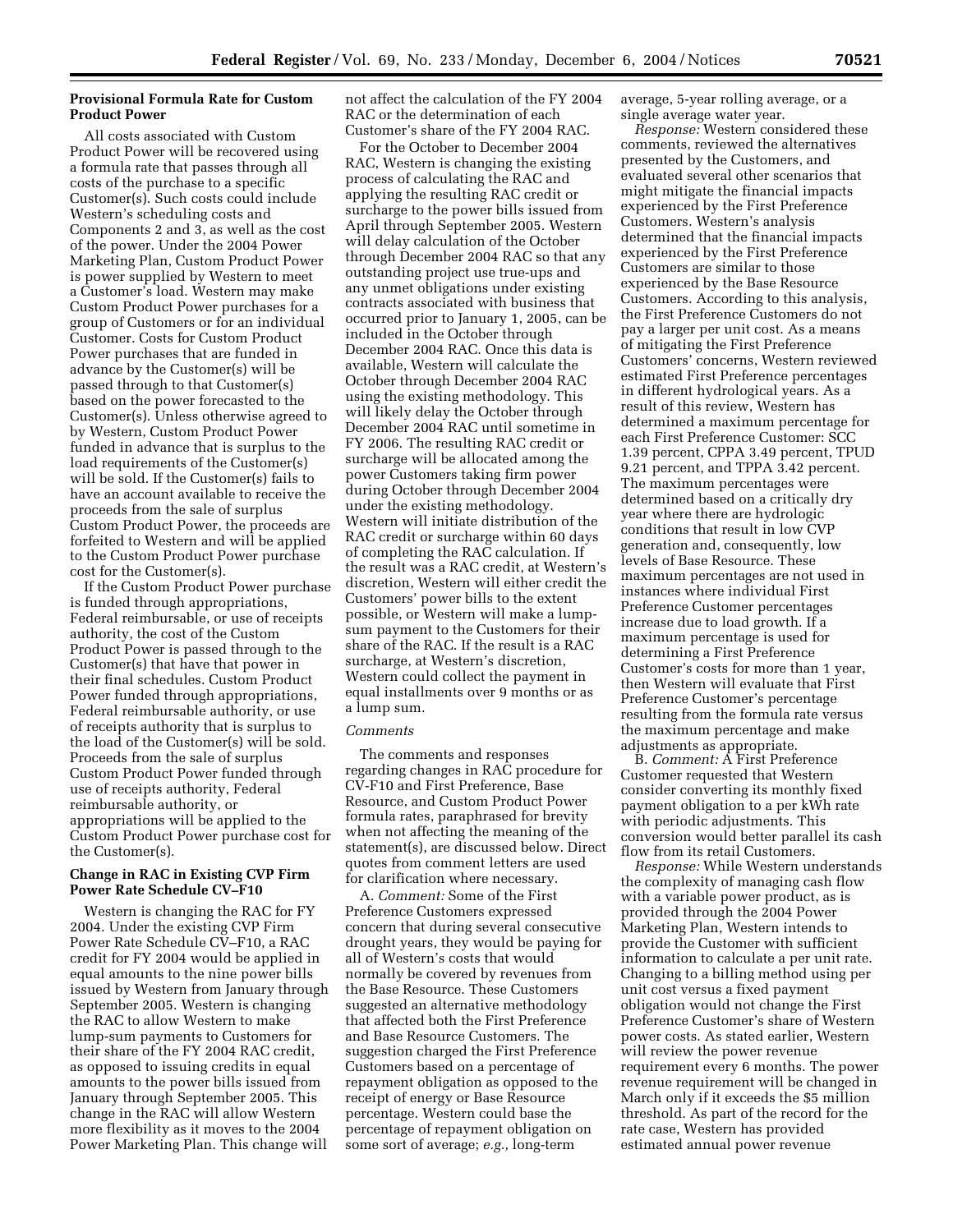requirements for January through September 2005 and FY 2006 through 2009. Western has provided estimated percentages for all First Preference Customers for January through September 2005 and for FY 2006 so that the First Preference Customers could use that data in developing their future budgets.

C. *Comment:* Several Customers expressed concern regarding the disposition of proceeds from the sale of surplus Custom Product Power. The proposed formula rate for Custom Product Power indicated that the proceeds are forfeited to Western if a Customer fails to have an account available to receive the proceeds from such a sale. The Customers requested that Western change this language to allow for the proceeds to be applied to future Custom Product Power purchases on behalf of the Customer(s).

*Response:* If Western receives the proceeds from the sale of surplus Custom Product Power, they will be applied to the current Custom Product Power cost for the Customer(s). Under its trust authority, Western cannot use these proceeds to fund future Custom Product Power purchases.

D. *Comment:* A Customer indicated its support of Western's intention to better align the Base Resource monthly revenue requirement with CVP generation. The Customer thought this procedure would help reduce monthly per unit cost variations for Western's Customers.

*Response:* Western notes the comment.

E. *Comment:* A Customer ''applaud[ed] Western's efforts to separately track any costs associated with supplemental or custom products to ensure no cost shifting occurs with the Base Resource.''

*Response:* Western notes the comment.

# **Provisional Formula Rate for CVP Firm and Non-Firm Transmission**

The provisional formula rate for CVP firm and non-firm transmission includes three components:

#### Component 1

CVP transm ission revenue requirement

# TTc + NITSc

Where:

- TTc = Total transmission capacity under ETCs.
- NITSc = Average of 12-month coincident peaks of NITS Customers at the time of the monthly CVP transmission system peak. For rate design purposes, Western's use of the transmission

system to meet its statutory obligations is treated as NITS. This provisional formula rate also contains Components 2 and 3.

The rate from Component 1 will be used for CVP firm and non-firm transmission service. Western will revise the rate resulting from Component 1 of the provisional formula rate based on either of the following two conditions: (a) Updated financial data available in March of each year, and (b) a change in the numerator or denominator that results in a rate change of at least \$0.05 per kWmonth. The estimated monthly rate resulting from Component 1 of the provisional formula rate for January through September 2005 has increased from \$0.93 per kWmonth to \$1.03 per kWmonth. The increase is primarily due to a correction in the classification of Western's rights on a third party's transmission system for CVP generation. The \$1.03 per kWmonth rate is an 81 percent increase from the existing rate of \$0.57 per kWmonth.

The estimated hourly rate from Component 1 of the provisional formula rate for CVP transmission service for January through September 2005 has increased from 1.30 mills/kWh to 1.40 mills/kWh for the same reason stated above. The 1.40 mills/kWh is a 40 percent increase from the existing CVP non-firm transmission service rate of 1.00 mill/kWh. The percentage increase for the estimated hourly rates is smaller than the percentage increase for estimated monthly rates because the existing CVP non-firm transmission rate was rounded up to 1.00 mill/kWh. The increase in CVP transmission rates from the existing rate is primarily due to an increase in O&M costs and a change in Western's use of the CVP transmission system under the 2004 Power Marketing Plan. Under the 1994 Power Marketing Plan, Western was reserving transmission capacity based on the maximum output of directly connected CVP generating plants under normal operating conditions. Under the 2004 Power Marketing Plan, Western's use of the CVP transmission system to meet its statutory obligations is treated as NITS for rate design purposes. The rates from Component 1 of the provisional formula rate may be discounted for short-term sales. The estimated rates from the provisional formula rate are subject to change prior to the rate taking effect.

The provisional formula rate for CVP transmission service is based on a revenue requirement that recovers: (1) The CVP transmission system costs for facilities associated with providing transmission service, (2) the non-facility

costs allocated to transmission service, (3) CVP generation costs for providing reactive supply and voltage control from generation sources, (4) Component 2, (5) Component 3, (6) any other statutorily required costs or charges, and (7) any other costs associated with transmission service, including uncollectible debt. Revenues from the sales of short-term transmission will offset the transmission revenue requirement.

Component 1 of the provisional formula rate includes Western's cost for transmission scheduling, system control and dispatch service, and reactive supply and voltage control from generation sources service associated with the transmission service. The provisional formula rate applies to ETCs.

#### **Provisional Formula Rate for CVP NITS**

The provisional formula rate for CVP NITS includes three components:

#### Component 1:

NITS Customer's monthly demand charge = NITS Customer's load ratio share times one-twelfth  $(1/12)$  of the annual network TRR.

Where:

- NITS Customer's load ratio share = The NITS Customer's hourly load (including behind the meter generation minus the NITS Customer's hourly Base Resource) coincident with the monthly CVP transmission system peak minus the coincident peak for all firm CVP (including reserved transmission capacity) transmission service, expressed as a ratio.
- Annual network TRR = Total CVP transmission revenue requirement less ETC revenues.

The Annual Network TRR will be revised when the rate from Component 1 of the CVP transmission rate under Rate Schedule CV–T1 is revised. This provisional formula rate also contains Components 2 and 3.

The provisional formula rate for CVP NITS is based on a revenue requirement that recovers: (1) The CVP transmission system costs for facilities associated with providing transmission service, (2) the non-facility costs allocated to transmission service, (3) CVP generation costs for providing reactive supply and voltage control from generation sources, (4) Component 2, (5) Component 3, (6) any other statutorily required costs or charges, and (7) any other costs associated with transmission service, including uncollectible debt. For January through September 2005, the estimated NITS monthly revenue requirement is \$1,021,712. The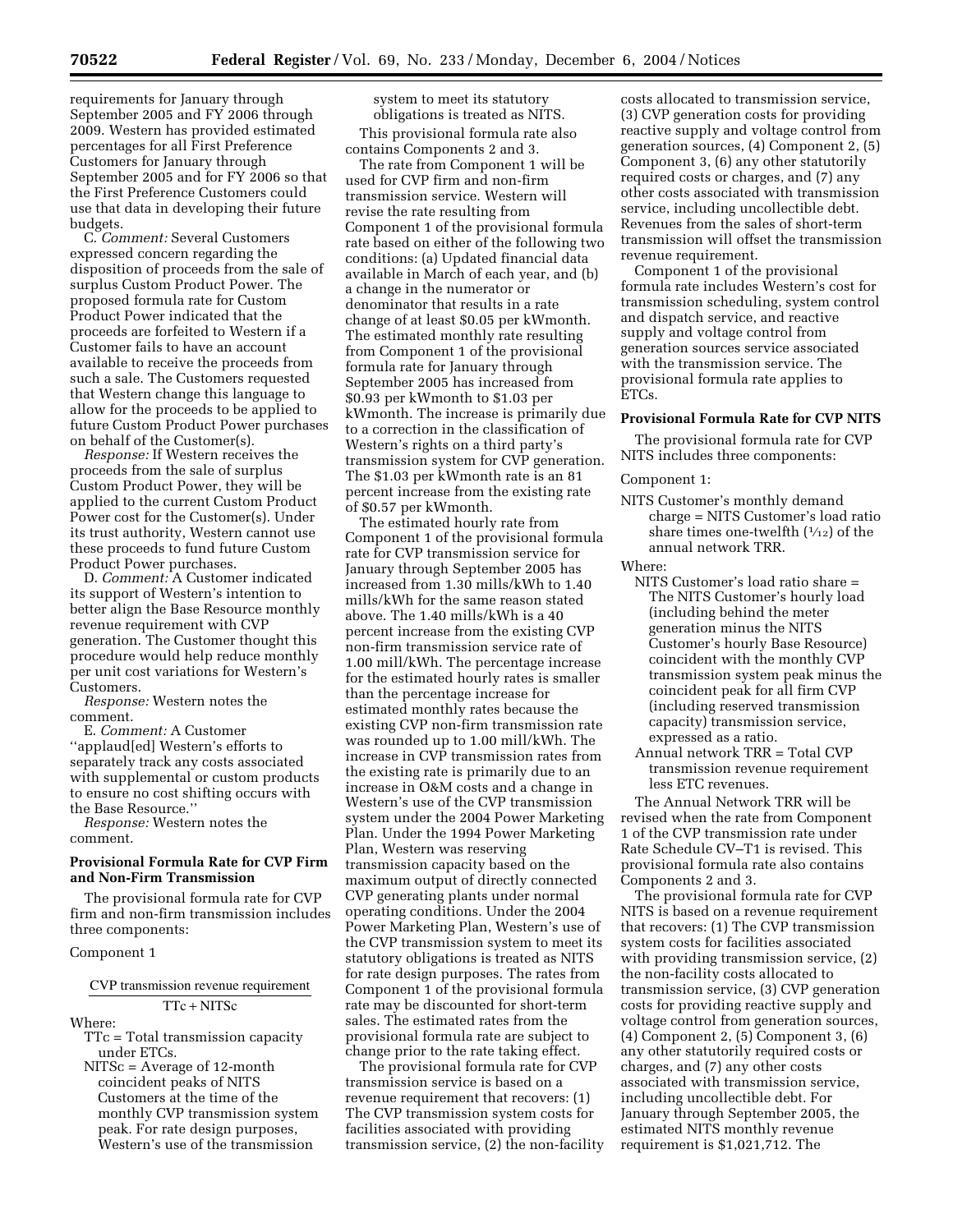estimated monthly revenue requirement resulting from the provisional formula rate has increased to \$1,021,712 from the estimated monthly revenue requirement in the proposed rates of \$926,316. The increase is primarily due to a correction in the classification of Western's rights on a third party's transmission system for CVP generation. NITS was not provided prior to January 1, 2005, so there is no existing monthly revenue requirement for NITS.

The provisional formula rate includes Western's cost for transmission scheduling, system control and dispatch service, and reactive supply and voltage control from generation sources service associated with the CVP NITS. The NITS estimated monthly revenue requirement is subject to change prior to the rates taking effect.

# **Provisional Formula Rate for Third-Party Transmission**

The provisional formula rate for thirdparty transmission includes three components:

*Component 1:* Western will directly pass through any costs it incurs for using a third party's transmission

system to the requesting Customer. Rates under this schedule are to be automatically adjusted as third-party transmission costs are adjusted.

The formula rate for this service also contains Components 2 and 3.

# **Provisional Formula Rate for COTP Firm and Non-Firm Point-to-Point Transmission**

The provisional formula rate for COTP firm and non-firm transmission includes three components:

Component 1:

#### COTP Seaso nal Transmission Revenue Requirement

Western's Share of COTP Seasonal Capacity

Component 1 is the ratio of the COTP seasonal transmission revenue requirement to Western's share of the COTP seasonal capacity (subject to curtailment). Western will update the rate from Component 1 at least 15 days before the start of each COI rating

season. The rate from Component 1 will be used for COTP firm and non-firm transmission service.

This formula rate for this service also contains Component 2 and 3.

A comparison of the estimated

monthly rates from Component 1 of the

provisional formula rate for COTP point-to-point transmission service to the COTP firm point-to-point transmission service existing rates are shown in the table below.

# COMPARISON OF EXISTING RATES TO ESTIMATED RATES FROM COMPONENT 1 OF THE PROVISIONAL FORMULA RATE FOR COTP FIRM POINT-TO-POINT TRANSMISSION SERVICE

| Season           | Existing rate | Estimated rates from the provisional<br>formula rate | Percent<br>increase |
|------------------|---------------|------------------------------------------------------|---------------------|
| Summer<br>Winter |               | \$1.87/kWmonth                                       | 156<br>253<br>185   |

A comparison of the estimated hourly rates from Component 1 of the provisional formula rate for COTP

point-to-point transmission service to the COTP non-firm point-to-point

transmission service existing rates are shown in the table below.

# COMPARISON OF EXISTING RATES TO ESTIMATED RATES FROM COMPONENT 1 OF THE PROVISIONAL FORMULA RATE FOR COTP NON-FIRM POINT-TO-POINT TRANSMISSION SERVICE

| Season | Existing rate | Estimated rate from the provisional<br>formula rate | Percent<br>increase |
|--------|---------------|-----------------------------------------------------|---------------------|
| Summer |               |                                                     | 155<br>253<br>185   |

The minimal change in the estimated rates from Component 1 of the provisional formula rate is due to the variance in the number of hours in the COI rating season. The increase in the estimated rates from the provisional formula rate from the existing rates is primarily due to a decrease in Western's COTP capacity available for sale. The decrease in capacity occurs because of increased usage by the DOE of its statutory entitlement at a rate which recovers only O&M costs.

The provisional formula rate for COTP firm and non-firm point-to-point transmission service is based on a revenue requirement that recovers: (1) The COTP transmission system costs for facilities associated with providing transmission service, (2) the non-facility costs allocated to transmission service, (3) CVP generation costs for providing reactive supply and voltage control from generation sources service, (4) Component 2, (5) Component 3, (6) any other statutorily required costs or charges, and (7) any other costs

associated with transmission service, including uncollectible debt.

The provisional formula rate includes Western's cost for transmission scheduling, system control and dispatch service, and reactive supply and voltage control from generation sources service associated with COTP transmission. The provisional formula rate applies to COTP point-to-point transmission service. The rates from Component 1 of the provisional formula rate may be discounted for short-term sales. The estimated rates from the provisional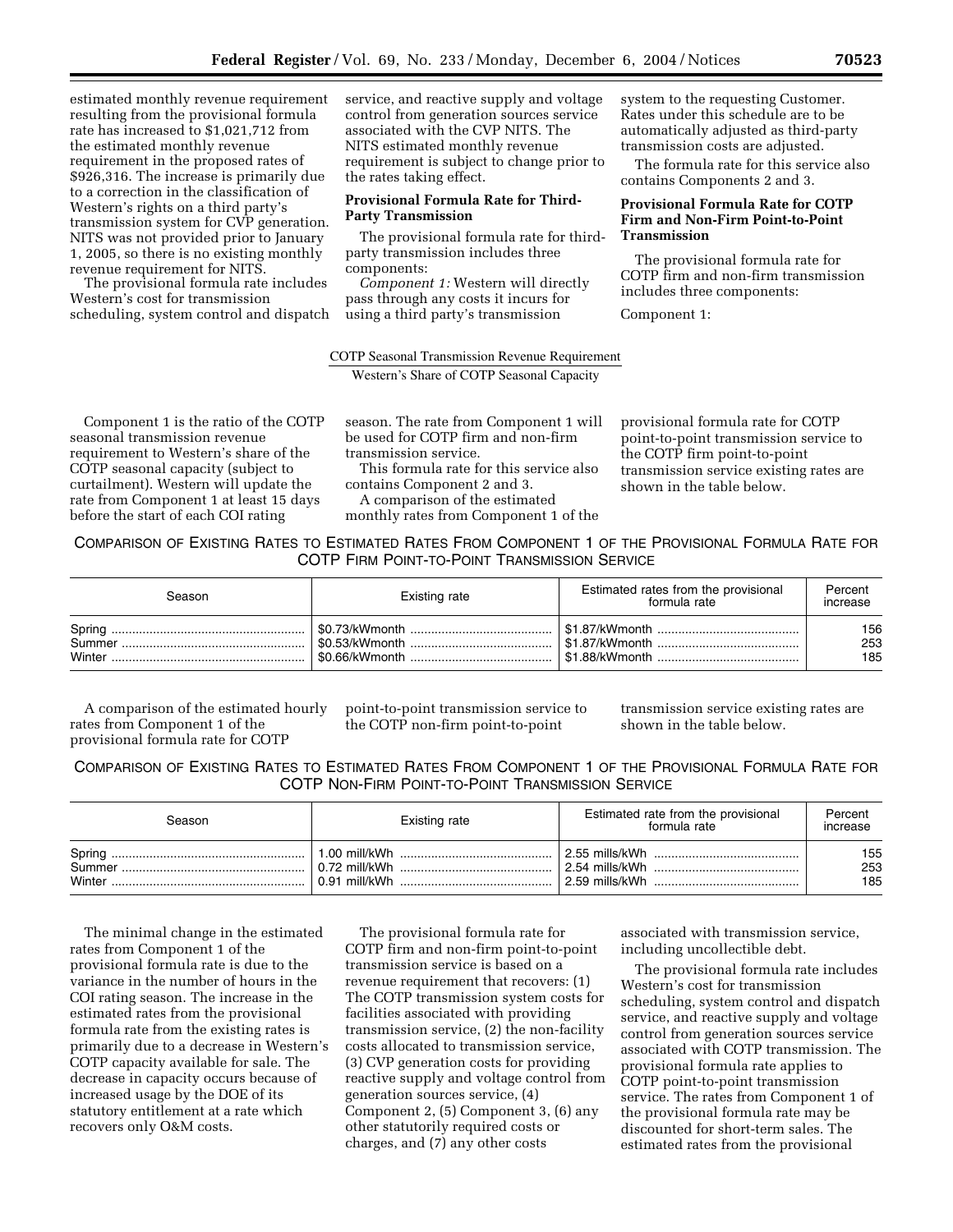formula rate are subject to change prior to the rate taking effect.

# **Provisional Formula Rate for PACI Firm and Non-Firm Transmission**

The provisional formula rate for PACI firm and non-firm transmission includes three components:

PACI Seaso nal Transmission Revenue Requirement

Western's PACI Seasonal Capacity

Component 1 is the ratio of the PACI seasonal transmission revenue requirement to Western's share of the PACI seasonal capacity. Western will update the rate from Component 1 at

least 15 days before the start of each COI rating season. The rate from Component 1 will be used for COTP firm and nonfirm transmission service. This formula rate for this service also

contains Components 2 and 3.

The estimated monthly and hourly rates resulting from Component 1 of the provisional formula rate for PACI transmission service are shown in the table below.

Component 1

| Season                     | Estimated monthly rate | <b>Estimated hourly</b><br>rate                      |
|----------------------------|------------------------|------------------------------------------------------|
| Spring<br>Summer<br>Winter |                        | 0.61 mill/kWh.<br>0.61 mill/kWh.<br>$0.62$ mill/kWh. |

The minimal change in the estimated seasonal rates from Component 1 of the provisional formula rate is due to the variance in the number of hours in the COI rating season. There are no existing rates for PACI transmission since it is currently covered under an existing contract. The provisional formula rate for PACI transmission service is based on a revenue requirement that recovers: (1) The PACI transmission system costs for facilities associated with providing transmission service, (2) the non-facility costs allocated to transmission service, (3) CVP generation costs for providing reactive supply and voltage control from generation sources service, (4) Component 2, (5) Component 3, (6) any other statutorily required costs or charges, and (7) any other costs associated with transmission service, including uncollectible debt.

The provisional formula rate includes Western's cost for transmission scheduling, system control and dispatch service, and reactive supply and voltage control from generation sources service associated with PACI transmission. The provisional formula rate applies to PACI point-to-point transmission service. The rates from Component 1 of the provisional formula rate may be discounted for short-term sales. The estimated rates from the provisional formula rate are subject to change prior to the rate taking effect.

# **Path 15 Transmission Upgrade**

Western intends to turn over operational control of its rights on the Path 15 Transmission Upgrade to the

CAISO under Amendment No. 48 of the CAISO Tariff. Transmission service for Western's rights on the Path 15 Transmission Upgrade must be obtained under the terms and conditions established by the CAISO. Under Amendment No. 48, the CAISO remits to Western wheeling, congestion, and Firm Transmission Rights auction revenues associated with Western's rights on the Path 15 Transmission Upgrade. While Western is turning over its rights on the Path 15 Transmission Upgrade under Amendment No. 48, Western desires to work with the CAISO to return revenues that are in excess of Western's costs associated with Western's use of the Path 15 Transmission Upgrade. As a result, if a significant overcollection occurs, Western will work with the CAISO on the treatment of the overcollection.

# **Comments**

The comments and responses regarding Western's entitlement on the Path 15 Transmission Upgrade, the CVP, COTP, and PACI firm and non-firm transmission, and CVP NITS formula rates, paraphrased for brevity when not affecting the meaning of the statement(s), are discussed below. Direct quotes from comment letters are used for clarification where necessary.

A. *Comment:* A large number of Customers indicated that Western should consider developing transmission rates that result in comparable delivery costs for all Federal Customers. It was suggested that Western consolidate both Federal

transmission costs and third-party transmission costs for delivering Base Resource energy when developing the CVP transmission revenue requirement. This consolidation would then allow for a sharing of costs between the Customers directly connected to the CVP transmission system, Customers that are not directly connected to the CVP transmission system, and any other users of the CVP transmission system. Another alternative was provided in the event that consolidation is not possible. That is, to provide the Customers that are not connected to the CVP transmission system relief by removing the CVP transmission costs from their Base Resource revenue requirement. By sharing costs, the Customers felt that all Customers would be treated equally and the legislative intent of limited development of the Federal transmission system would be preserved. Conversely, Western received several contrary opinions from Customers directly connected to the CVP transmission system. These Customers objected to the inequity of such a rate design.

*Response:* The 2004 Power Marketing Plan states that each entity is ultimately responsible for obtaining its own delivery arrangements to load. Western believes payment of Base Resource delivery costs, including CVP and thirdparty transmission, by the Customer receiving the Base Resource is consistent with the 2004 Power Marketing Plan and the appropriate method to recover such costs.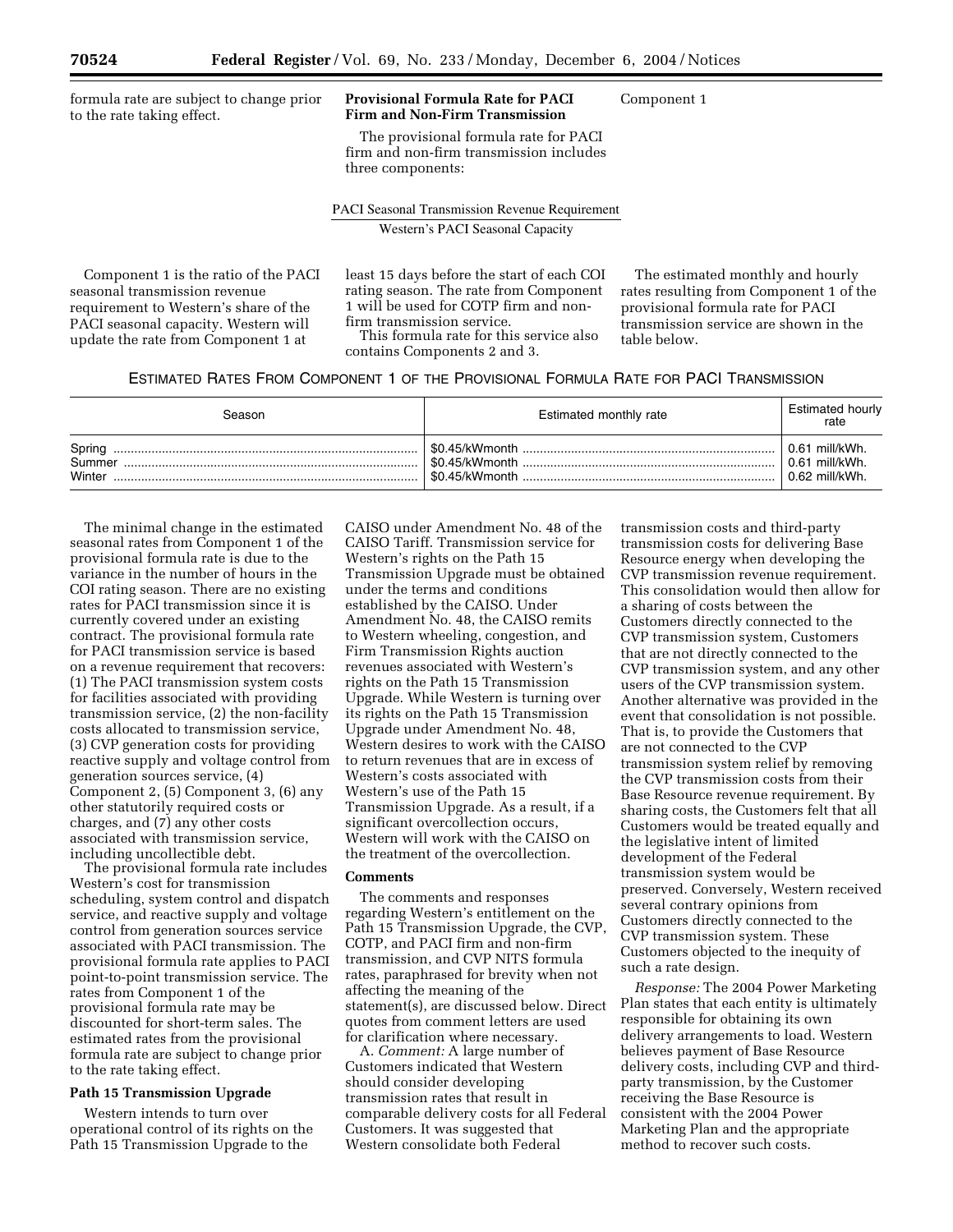B. *Comment:* In Western's original proposal provided in May 2003, certain CAISO and PG&E charges were originally included in the transmission service for the PACI. Western's proposed rates presented in May 2004 excluded these costs from the PACI revenue requirement. Since the Commission process to negotiate the PG&E charges and potential credits for Western's transmission facilities is expected to continue well after these rates are implemented, and the Customer has no desire to have the rates increase as a result of these Commission-sponsored negotiations, the Customer suggests including the potential credits in the revenue requirement.

*Response:* Western understands the Customer's concern regarding the potential credits for Western's transmission facilities that could decrease the costs for delivering Western power on the PG&E system. Western does not have a method to estimate the amount of potential credits and will not receive these credits unless they are approved by the Commission. If Western were to reduce the thirdparty pass-through costs to reflect these credits prior to the Commission's approval, Western would not be collecting the full cost being charged to Western by PG&E.

C. *Comment:* A comment asserted that the intent of the Federal legislation authorizing the PACI was that Western's Customers would pay costs that would not exceed the cost of Federal construction. To ensure that all Customers receive the benefit intended by the Federal legislation authorizing the PACI, certain Western power delivery costs should be included in the PACI annual revenue requirement. The Customer referred to Western's original May 2003 informal rates proposal containing this approach.

*Response:* When Western proposed including third-party transmission costs in the PACI revenue requirement, PG&E had taken the position that Western's end-use Customers would have to pay PG&E's retail tariff costs (excluding energy costs) for delivery of Western power. Under that scenario, Western contemplated including third-party transmission costs in the PACI revenue requirement. In March 2004, PG&E filed with the Commission a wholesale distribution tariff rate for delivery of Western power to Western's end-use Customers. Western will pursue credit for its facilities in the Commission proceedings on PG&E's filing.

D. *Comment:* Several Customers connected to the CVP transmission system asked that Western change the

CVP transmission formula rate determinant from forecasted CVP generation to ''maximum output from the CVP Base Resource generation.'' The comment indicated that the proper recovery methodology for the capital investment and ongoing O&M expenses associated with transmission facilities represents a capacity related investment that is based upon a firm-peak delivery capability of facilities.

*Response:* Western understands the Customers' concerns. Using the maximum operating capacity of the CVP northern power plants under normal operating conditions (annual peak) was appropriate under the 1994 Power Marketing Plan, due to contractual obligations under Contract 2948A. The 2004 Power Marketing Plan does not offer the same type of power service that is available under the 1994 Power Marketing Plan. Under the 2004 Power Marketing Plan, Base Resource and First Preference power is primarily the output of the CVP, which varies month to month. Under the 2004 Power Marketing Plan, Western has changed its use of the CVP transmission system for the delivery of CVP northern power plants generation from an annual peak to monthly peaks for rate design purposes. Western's treatment of its statutory obligations in the CVP transmission rate design is consistent with the 2004 Power Marketing Plan and NITS under Western's OATT.

E. *Comment:* A Customer informed Western of the significant financial impact the last increase in transmission rates had on its company and asked that Western charge all transmission Customers on the same basis to preserve equity and fairness. The Customer recommends that the proposed transmission rates be cost-based, allocated on cost causation principles, and recognize the transmission system investments made by Customers connected to the CVP transmission system. The Customer felt that Western's proposal to allocate transmission cost using a coincident peak billing determinant was discriminatory and unfairly shifted costs to contract transmission Customers.

*Response:* Western in its last rate case, as in this rate case, uses a Commissionapproved methodology of plant-based cost allocation. As demonstrated in the Rate Brochure, NITS and ETC Customers pay the same per unit cost. As mentioned in Western's response to the comment above, Western is marketing a different product under the 2004 Power Marketing Plan than was offered under the 1994 Power Marketing Plan. This change requires Western to

use a different type of transmission service for CVP generation and changes the billing determinant in the formula rate. Under the OATT, Customers can choose the type of transmission service that best fits its needs, NITS or point-topoint.

#### **Provisional Rates for Ancillary Services**

Western's costs for providing transmission scheduling, system control and dispatch service, and reactive supply and voltage control from generation sources service are included in the appropriate transmission revenue requirement.

# **Provisional Formula Rate for Spinning Reserve**

The provisional formula rate for spinning reserve is the price consistent with the CAISO market plus all costs incurred as a result of the sale of spinning reserves, such as Western's scheduling costs and Components 2 and 3.

For Customers that have a contractual obligation to provide reserves to Western and do not fulfill that obligation, the penalty for nonperformance will be the greater of actual costs or 150 percent of the market price.

Revenues from spinning reserve sales will offset the power revenue requirement. The cost for spinning reserve required to firm CVP generation for the current hour and the following hour is included in the power revenue requirement.

Based on comments received, Western has modified its proposed rate to the provisional rate stated above. Western believes this addresses the comments regarding the spinning reserve proposed formula rate and provides a benefit to all power Customers of the ancillary services available from the CVP.

# **Provisional Formula Rate for Non-Spinning Reserve**

The provisional formula rate for nonspinning reserve is the price consistent with the CAISO market plus all costs incurred as a result of the sale of nonspinning reserves, such as Western's scheduling costs and Components 2 and 3.

For Customers that have a contractual obligation to provide reserves to Western and do not fulfill that obligation, the penalty for nonperformance will be the greater of actual costs or 150 percent of the market price.

Revenues from non-spinning reserve sales will offset the power revenue requirement. The cost for non-spinning reserve required to firm CVP generation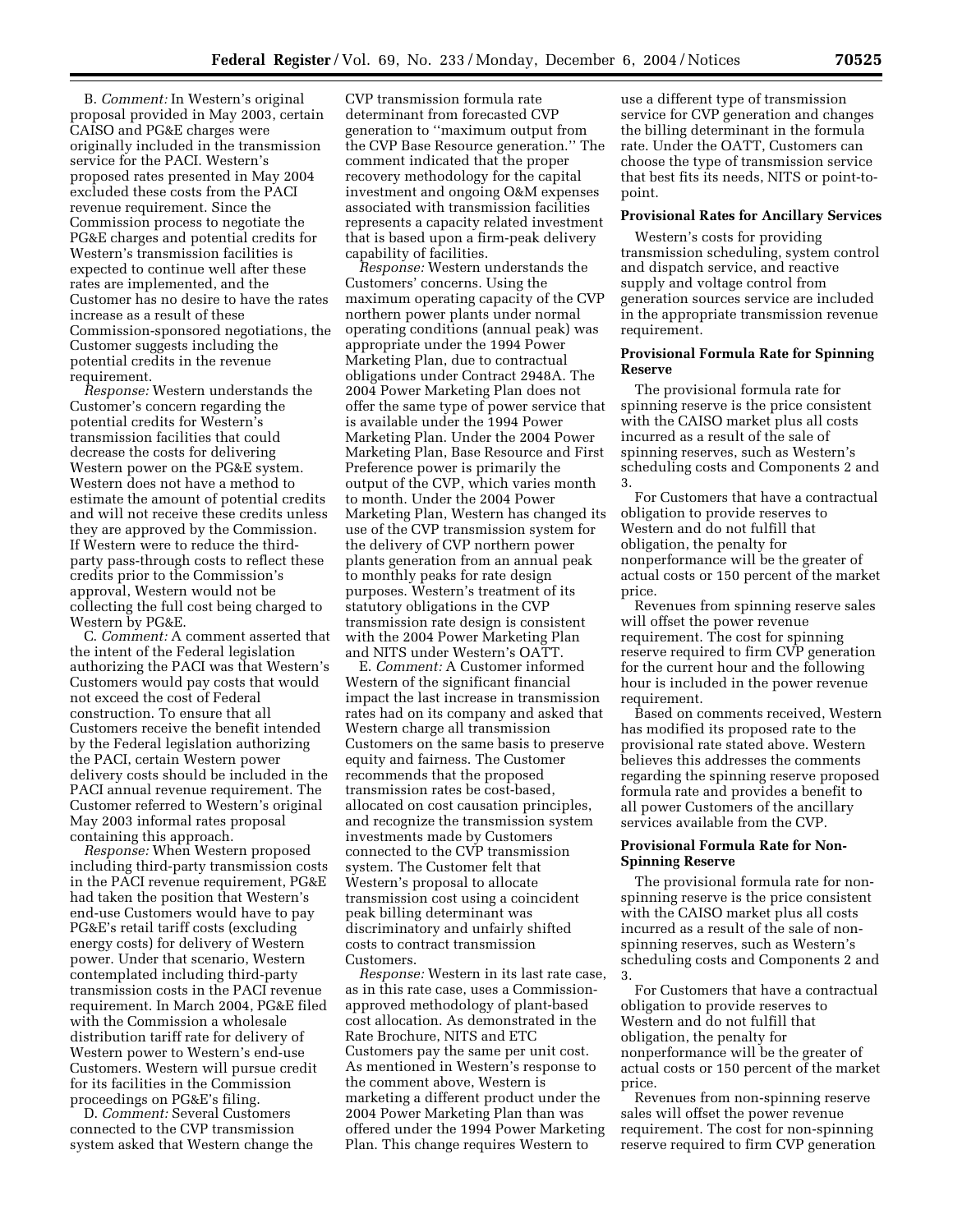for the current hour and the following hour is included in the power revenue requirement. Based on comments received, Western has modified its proposed rate to the provisional rate stated above. Western believes this addresses the comments regarding the non-spinning reserve proposed formula rate and provides a benefit to all power Customers of the ancillary services available from the CVP.

#### **Provisional Formula Rate for Regulation and Frequency Response Service**

The provisional formula rate for regulation and frequency response service includes three components:

#### Component 1

# Annual Revenue Requirement

Annual Regulating Capacity kW The revenue requirement includes: (1) The CVP generation costs associated with providing regulation and frequency response service, (2) the non-facility costs allocated to regulation and frequency response service, (3) Component 2, (4) Component 3, (5) any other statutorily required costs or charges, and (6) actual purchase costs. Western will revise the rate from Component 1 of the provisional formula rate based on either of the following two conditions: (a) updated financial data available in March of each year, and (b) a change in the rate of at least \$0.25 per kWmonth.

The annual regulating capacity is the total regulating capacity bandwidths provided by Western under the interconnected operations agreements with SCA members. The penalty for nonperformance by an SCA member who has committed to self-provide its regulating capacity requirement will be the greater of actual costs or 150 percent of the market price.

This formula rate also contains Components 2 and 3.

The regulation and frequency response service will be recovered from SCA members that have signed an interconnected operations agreement with Western. The revenues from regulation and frequency response service will be applied to the power revenue requirement. The estimated rate from the provisional formula rate is subject to change prior to the rate taking effect.

# **Provisional Formula Rate for Energy Imbalance Service**

The provisional formula rate for energy imbalance service includes three components:

*Component 1:* If there is an hourly average negative deviation (underdelivery) outside the bandwidth, the amount of the deviation outside of the bandwidth will be charged at the greater of 150 percent of market price or actual cost. If there is an hourly average positive deviation outside the bandwidth, the amount of the deviation outside of the bandwidth is lost to the system.

This formula rate also contains Components 2 and 3.

Under the provisional formula rate, deviations outside the bandwidth are energy calculations done on an average hourly basis. There is no financial charge for deviations within the bandwidth. The energy imbalance rate will apply to SCA members that have signed an interconnected operations agreement with Western. The revenues from energy imbalance service will be applied to the power revenue requirement.

#### *Comments*

The comments and responses regarding the spinning reserve, nonspinning reserve, regulation and frequency response service, and energy imbalance service formula rates, paraphrased for brevity when not affecting the meaning of the statement(s), are discussed below. Direct quotes from comment letters are used for clarification where necessary.

A. *Comment:* Several Customers indicated that the inclusion of purchases to support regulation and spinning and non-spinning reserve service was inappropriate given how Western expects to operate the SCA.

*Response:* Western considered these comments and removed the estimate for the purchases from the revenue requirements. If actual purchase costs are incurred to support these services, these costs will be recovered through the appropriate formula rate.

B. *Comment:* Several Customers expressed concern about the formula used to determine regulation capacity in the proposed rates. According to Western, this formula is used in practice by other wholesale utilities.

*Response:* Western considered this comment, and the formula for determining regulation capacity is no longer part of the regulation and frequency response service formula rate. Regulating capacity will be determined as provided for in the interconnected operations agreement with Western.

C. *Comment:* A large number of Customers commented that Western should consider providing a Base Resource share of ancillary service benefits regardless of control area

restrictions. These Customers indicated that Western's proposal to sell surplus ancillary services at prices consistent with CAISO markets is discriminatory to Customers not connected to the CVP transmission system. Western's proposed formula rates allow for SCA members to receive ancillary services at cost. These Customers that are not connected to the CVP transmission system requested that Western remedy this discriminatory treatment of ancillary service sales to Customers not connected to the CVP transmission system by allowing proportionate access to these ancillary services to all of its Customers at similar rates prior to selling to the market.

*Response:* Western has revised the formula rate for spinning and nonspinning reserve services from the proposed formula rates. As a result, spinning and non-spinning reserves are sold at a price consistent with the CAISO market regardless of whether a Customer is connected to the CVP transmission system. Due to existing scheduling constraints, Western is not able to provide regulation and frequency response and energy imbalance to Western Customers outside of the SCA/ HCA.

D. *Comment:* A Customer suggested that Western should consider a higher penalty for underdeliveries for energy imbalance service. The Customer recommended that Western charge 300 percent of actual cost as opposed to the greater of 150 percent of market price or actual cost, as indicated in the proposed formula rate for this service.

*Response:* Western understands the concern expressed by the Customer. Western believes that an increase to 300 percent may be more punitive than necessary. Western believes that actual cost or 150 percent of market price is sufficient incentive for Customers to remain inside the bandwidth.

E. *Comment:* A direct connected generation Customer noticed that the proposed formula rates did not have any crediting or offsetting mechanism for reactive supply and voltage control. The Customer requested that to the extent that Western compensates its own generation for providing the above services, then other Western Customers with generation that provide the same service must also be compensated.

*Response:* Western understands the Customer's concerns. The provisional rates do not provide for a credit for reactive supply and voltage control from generation sources to any party, including Western.

F. *Comment:* One Customer that is connected to the CVP transmission system requested that Western develop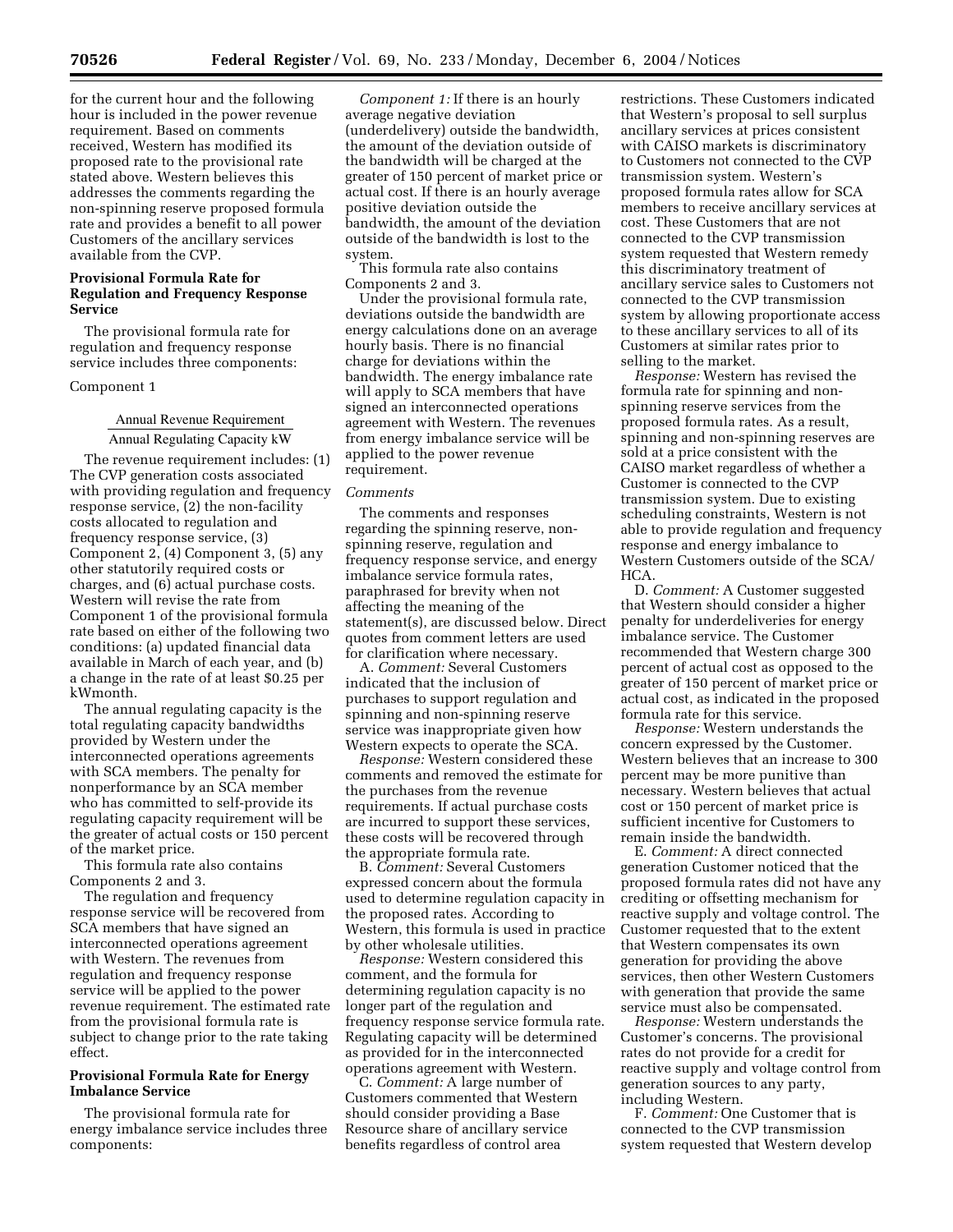provisions that would allow CVP transmission Customers to self-provide regulation and operating reserves.

*Response:* Western had provisions in the proposed rates to allow crediting of self-provided ancillary services. Selfprovision is included in the

interconnected operations agreement and has been taken out of the provisional rates.

F. *Comment:* A Customer indicated that the current proposed rates are several times higher than rates presented in 2003 and provided a table

ANCILLARY SERVICE PER UNIT COST COMPARISON

(*see below*). The Customer indicated that Western had not provided any explanation why the rates rose so dramatically since May 2003 and whether or not this volatility was expected to continue.

| Service                                                   | May 2003 per unit cost         | May 2004 per unit cost                               | Percent<br>increase |
|-----------------------------------------------------------|--------------------------------|------------------------------------------------------|---------------------|
|                                                           | \$60.00/E-tag<br>50.07/kWmonth | By contract<br>Assigned by transmission sys-<br>tem. | N/A<br>N/A          |
|                                                           | \$0.31/kWmonth                 | \$3.30/kWmonth                                       | 965                 |
| Operating Reserve-Supplemental Reserve Service (non-spin) |                                | \$2.52/kWmonth                                       | 1226                |
|                                                           | \$0.40/kWmonth                 | \$6.33/kWmonth                                       | 1483                |

*Response:* Western's provisional rates for spinning and non-spinning reserve service are based on prices consistent with the CAISO markets. As such, the comparison above is no longer applicable. For regulation and frequency response service, as Western explained during the public information forum and accompanying slides, the increase in comparative rates for regulation and frequency response service was primarily due to increased O&M costs used in the cost-of-service study. In

addition, Western used a Reclamation FY 2002 Ancillary Services Study to estimate hourly capacity amounts available from the CVP plants for regulation and frequency response service. These capacity amounts translated into purchase costs that were included in the estimated revenue requirements for the applicable services. In a letter to all interested parties on July 28, 2004, Western made a change to the revenue requirement for Component 1 of the formula rate for

regulation and frequency response service. Western removed the purchase costs for regulation and frequency response service, and the appropriate revenue requirement was adjusted. This change in revenue requirement is documented in the table below. If purchase costs are incurred in providing of this service, these costs will be included in the next revision to the revenue requirement.

CHANGE IN REVENUE REQUIREMENT FOR REGULATION AND FREQUENCY RESPONSE SERVICE

| Service | Revenue re-<br>quirement with<br>purchase<br>costs | Revised rev-<br>enue reguire-<br>ment without<br>purchase<br>costs |
|---------|----------------------------------------------------|--------------------------------------------------------------------|
|         | \$2,277,692                                        | \$905,613                                                          |

Since the publication of this letter, the revenue requirement was further revised to \$972,405. The estimated revenue requirement increased slightly as a result of an increase in the regulating capacity needed for SCA members. Based on the revised revenue requirement, a revised cost-of-service study, and the provisional formula rate for regulation and frequency response service, the estimated rate is now \$2.57 per kWmonth, which represents a 3 percent increase from Western's regulation and frequency response service existing rate.

# *General Comments*

General comments and responses regarding operational considerations, power scheduling, and extension of the comment period, paraphrased for brevity when not affecting the meaning of the statement(s), are discussed below. Direct quotes from comment letters are used for clarification where necessary.

#### **Operational Considerations**

A. *Comment:* A Customer was particularly concerned that an 'operational decision [regarding control] area participation] should not be made without consideration of the rate and cost impacts on the Customers. One of the criteria used by Western to make its operational decision was cost effectiveness.'' The Customer did not feel that the proposed rates demonstrated that the SCA is cost effective and Customers should not be forced to pay costs higher than the CAISO.

*Response:* Rates for CVP power and power-related services are designed to recover the costs associated with providing the service. Customers have the option to self-provide spinning and non-spinning reserves and regulation

and frequency response service, which gives them some flexibility to determine their own costs. The operational decision regarding Western's choice for joining a control area was set in a separate public process and is outside the scope of this public process.

B. *Comment:* A number of Customers expressed an interest in Western initiating a process to find additional ways to enhance the Western SCA: to ameliorate the uncertainty and ambiguities associated with the termination of Contracts 2947A, 2948A, and related contracts; to assess and promote the ability to dynamically schedule with the Western SCA load not directly connected to the CVP transmission system; to investigate ways to develop a ''grid best'' structure with regard to Western and all its Customers; and to explore mechanisms to assure needed future capital expenditures for transmission and power supply are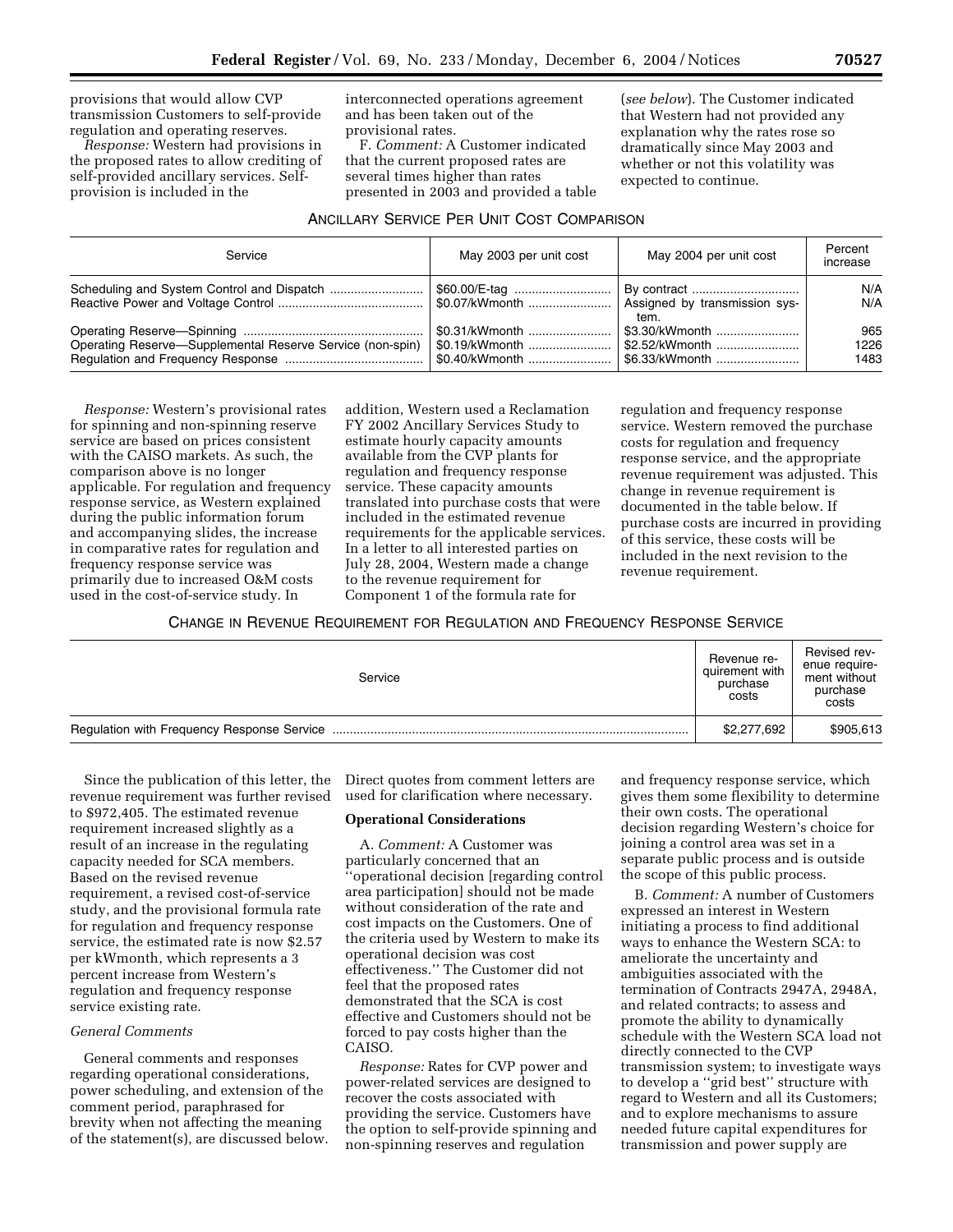provided in a timely manner. Another Customer asked that Western recognize that some Customers have existing agreements, like a metered subsystem, and should consider allowing these Customers to dynamically schedule their resources with the CAISO.

*Response:* These comments are outside the scope of this public process. The termination of Contracts 2947A, 2948A, and other related contracts is being addressed in the Commission technical conferences with the affected parties.

# **Power Scheduling**

A. *Comment:* A number of Customers not directly connected to the CVP transmission system stated that they expected Western to minimize its costs by scheduling the CVP generation located in the CAISO's control area to Customers in the CAISO control area.

*Response:* Western seeks to minimize costs for all activities relating to delivering Western power to its Customers. To the extent practicable, CVP generation in the CAISO control area will be scheduled to project use, First Preference, and Base Resource Customers in the CAISO control area.

#### **Extension of the Comment Period**

A. *Comment:* Several Customers requested an extension of the comment period for this public process. These requests were made primarily because entities are interested in evaluating the ancillary service formula rates in association with the recently signed Sacramento Municipal Utility District (SMUD) and Western interconnection agreement and soon to be negotiated intra-SCA agreements between Western and SCA members.

*Response:* Western understands the concern expressed by these Customers. Western has committed to providing updated revenue requirement and/or rate information on or before December 1, 2004, for all rates except COTP and PACI transmission. The COTP and PACI transmission rate information will be provided on or before December 15, 2004, when the winter COI rating information should be available. Western cannot afford a delay in this rate process given that service must begin January 1, 2005.

#### **Availability of Information**

Information about this rate adjustment, including power repayment studies, comments, letters, memorandums, and other supporting material made and kept by Western and

used to develop the provisional rates, is available for public review in the Sierra Nevada Regional Office, Western Area Power Administration, located at 114 Parkshore Drive, Folsom, California.

# **Regulatory Procedure Requirements**

#### *Regulatory Flexibility Analysis*

The Regulatory Flexibility Act of 1980 (5 U.S.C. 601, *et seq.*) requires Federal agencies to perform a regulatory flexibility analysis if a final rule is likely to have a significant economic impact on a substantial number of small entities and there is a legal requirement to issue a general notice of proposed rulemaking. Western has determined that this action does not require a regulatory flexibility analysis since it is a rulemaking of particular applicability involving rates or services applicable to public property.

#### *Environmental Compliance*

In compliance with the National Environmental Policy Act (NEPA) of 1969, (42 U.S.C. 4321, *et seq.*); Council on Environmental Quality Regulations (40 CFR 1500–1508); and DOE NEPA Regulations (10 CFR 1021), Western has determined that this action is categorically excluded from preparing an environmental assessment or an environmental impact statement.

# *Determination Under Executive Order 12866*

Western has an exemption from centralized regulatory review under Executive Order 12866; accordingly, no clearance of this notice by the Office of Management and Budget is required.

# *Small Business Regulatory Enforcement Fairness Act*

Western has determined that this rule is exempt from congressional notification requirements under 5 U.S.C. 801 because the action is a rulemaking of particular applicability relating to rates or services and involves matters of procedure.

# *Submission to the Federal Energy Regulatory Commission*

The interim rates herein confirmed, approved, and placed into effect, together with supporting documents, will be submitted to the Commission for confirmation and final approval.

#### **Order**

In view of the foregoing and under the authority delegated to me, I confirm and approve on an interim basis, effective January 1, 2005, Rate Schedules CV–

F11, CPP–1, CV–T1, CV–TPT6, CV– NWT3, COTP–T1, PACI–T1, CV–RFS3, CV–EID3, CV–SPR3, and CV–SUR3 for the Central Valley and the California-Oregon Transmission Projects, and the Pacific Alternating Current Intertie of the Western Area Power Administration. The rate schedules shall remain in effect on an interim basis, pending the Commission's confirmation and approval of them or substitute rates on a final basis through September 30, 2009.

Dated: November 18, 2004.

**Kyle E. McSlarrow,** 

#### *Deputy Secretary.*

**Rate Schedule CV–F11 (Supersedes Schedule CV–F10)** 

# **Central Valley Project; Schedule of Rates for Base Resource and First Preference Power**

*Effective:* January 1, 2005, through September 30, 2009.

*Available:* Within the marketing area served by the Sierra Nevada Customer Service Region.

*Applicable:* To the Base Resource (BR) and First Preference (FP) power Customers.

*Character and Conditions of Service:* Alternating current, 60 hertz, threephase, delivered and metered at the voltages and points established by contract. This service includes the Central Valley Project (CVP) transmission, spinning, and nonspinning reserve services.

*Power Revenue Requirement:* Western will develop the Power Revenue Requirement (PRR) prior to the start of each fiscal year (FY). The PRR will be divided into two 6-month periods, October through March and April through September. A monthly PRR will be calculated by dividing each 6-month PRR by six. The PRR for the April through September period will be reviewed in March of each year (except March 2005). The review will analyze financial data from the October through February period, to the extent information is available, as well as forecasted data for the March through September period. If there is a change of \$5 million or more, the PRR for the April through September period will be recalculated. For the January through September 2005 period, a monthly PRR will be calculated by dividing the PRR for that period by nine.

First Preference Power Formula Rate: Component 1: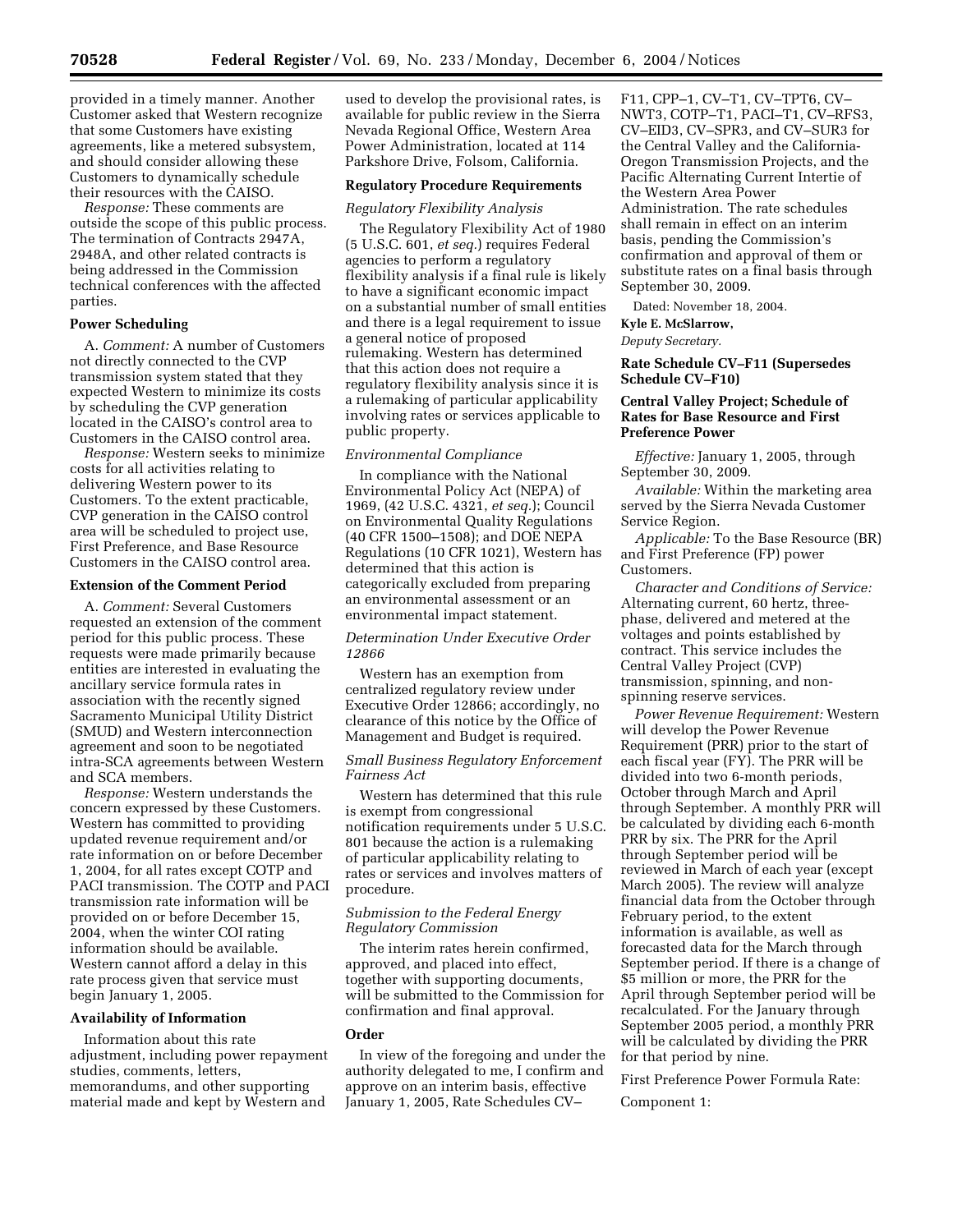FP CUSTOMERS' MAXIMUM **PERCENTAGES** 

FP Customer Percentage = FP Customer Load

Gen + Power Purchases - Project Use

FP Customer Charge = FP Customer Percentage  $\times$  MRR

Where:

FP Customer Load = An FP Customer's forecasted annual load in megawatthours (MWh).

Gen = The forecasted annual CVP and Washoe generation (MWh).

- Power Purchases = Power purchases for project use and FP loads (MWh).
- Project Use = The forecasted annual project use loads (MWh).
- MRR = Monthly Power Revenue Requirement.

Western will develop the FP Customer percentage prior to the start of each FY. During March of each FY (except March 2005), each FP Customer's percentage will be reviewed. If, as a result of the review, there is a change in the FP Customer's percentage of more than one-half of 1 percent, the percentage will be revised for the April through September period.

The percentages in the table below are the maximum percentages for each FP Customer that will be applied to the MRR. The maximum percentages were determined based on a critically dry year where there are hydrologic conditions that result in low CVP generation and, consequently, low levels of BR. These maximum percentages are not used in instances where individual FP Customer percentages increase due to load growth. If these maximum percentages are used for determining the FP Customer's charges for more than 1 year, then Western will evaluate their percentage from the formula rate versus the maximum percentage and make adjustments as appropriate.

| FP customers                                                    | Maximum FP<br>customer's<br>percentage<br>applied to the<br><b>MRR</b> |
|-----------------------------------------------------------------|------------------------------------------------------------------------|
| Sierra Conservation Center<br>Calaveras Public Power            | 1.39                                                                   |
| Agency                                                          | 3.49                                                                   |
| Trinity Public Utility District<br><b>Tuolumne Public Power</b> | 9.21                                                                   |
| Agency                                                          | 3.42                                                                   |
| Total                                                           | 17.51                                                                  |

Below is a sample calculation for an FP Customer monthly charge for power.

# FP CUSTOMER MONTHLY CHARGE SAMPLE CALCULATION

| Example: First preference<br>customer charge calculation                                                                                                                                   |                                                                                         |
|--------------------------------------------------------------------------------------------------------------------------------------------------------------------------------------------|-----------------------------------------------------------------------------------------|
| FP Customer Load-MWh<br>Washoe generation-MWh<br>CVP generation-MWh<br>Project Use Load-MWh<br>Project Use purchase-MWh<br>FP Customer percentage<br>MRR<br><br>FP Customer monthly charge | 10,000<br>2,500<br>3.700.000<br>1.200.000<br>47.000<br>0.39%<br>\$3,333,333<br>\$13.000 |
|                                                                                                                                                                                            |                                                                                         |

Component 2

Any charges or credits associated with the creation, termination, or modification to any tariff, contract, or schedule accepted or approved by the Federal Energy Regulatory Commission (Commission) or other regulatory body will be passed on to each appropriate Customer. The Commission or other regulatory body accepted or approved charges or credits apply to the service to which this rate methodology applies.

When possible, Western will pass through directly to the appropriate Customer, the Commission or other

regulatory body accepted or approved charges or credits in the same manner Western is charged or credited. If the Commission or other regulatory body accepted or approved charges or credits cannot be passed through directly to the appropriate Customer, the charges or credits will be passed through using Component 1 of the FP power formula rate.

#### Component 3

Any charges or credits from the Host Control Area (HCA) applied to Western for providing this service will be passed through directly to the appropriate Customer in the same manner Western is charged or credited, to the extent possible. If the HCA costs or credits cannot be passed through to the appropriate Customer in the same manner Western is charged or credited, the charges or credits will be passed through using Component 1 of the FP power formula rate.

BR Formula Rate

Component 1

BR Customer Charges =  $(BR RR \times BR \%)$ Where:

- BR RR = BR Monthly Revenue Requirement
- BR  $% = BR$  percentage for each Customer as indicated in the BR contract after adjustments for hourly exchange energy.

BR Customers will pay for exchange energy by adjusting the BR percentage that is applied to the BR RR. Adjustments to a Customer's BR percentage for seasonal exchanges will be reflected in the Customer's BR contract.

An illustration of the adjustment to a Customer's BR percentage for hourly Exchange Energy (EE) is shown in the table below.

# EXAMPLE OF BASE RESOURCE PERCENTAGE ADJUSTMENTS FOR EXCHANGE ENERGY

| <b>BR</b> customer | BR percentage<br>from contract | Hourly $BR =$<br>30 MWh | Customer's<br>BR in excess<br>of load | Customers re-<br>ceiving EE | <b>BR</b> delivered<br>(adjusting for<br>EE) | <b>Revised BR</b><br>percentage |
|--------------------|--------------------------------|-------------------------|---------------------------------------|-----------------------------|----------------------------------------------|---------------------------------|
|                    | 20<br>10<br>70                 | 21                      |                                       |                             | 23                                           | 10<br>13.33<br>76.67            |
| Total              | 100                            | 30                      |                                       | 3                           | 30                                           | 100                             |

After the FP Customers' share of the annual power revenue requirement has been determined, the remainder of the

annual power revenue requirement is recovered from the BR Customers. The BR revenue requirement will be

collected in two 6-month periods. For October through March, 25 percent of the BR revenue requirement will be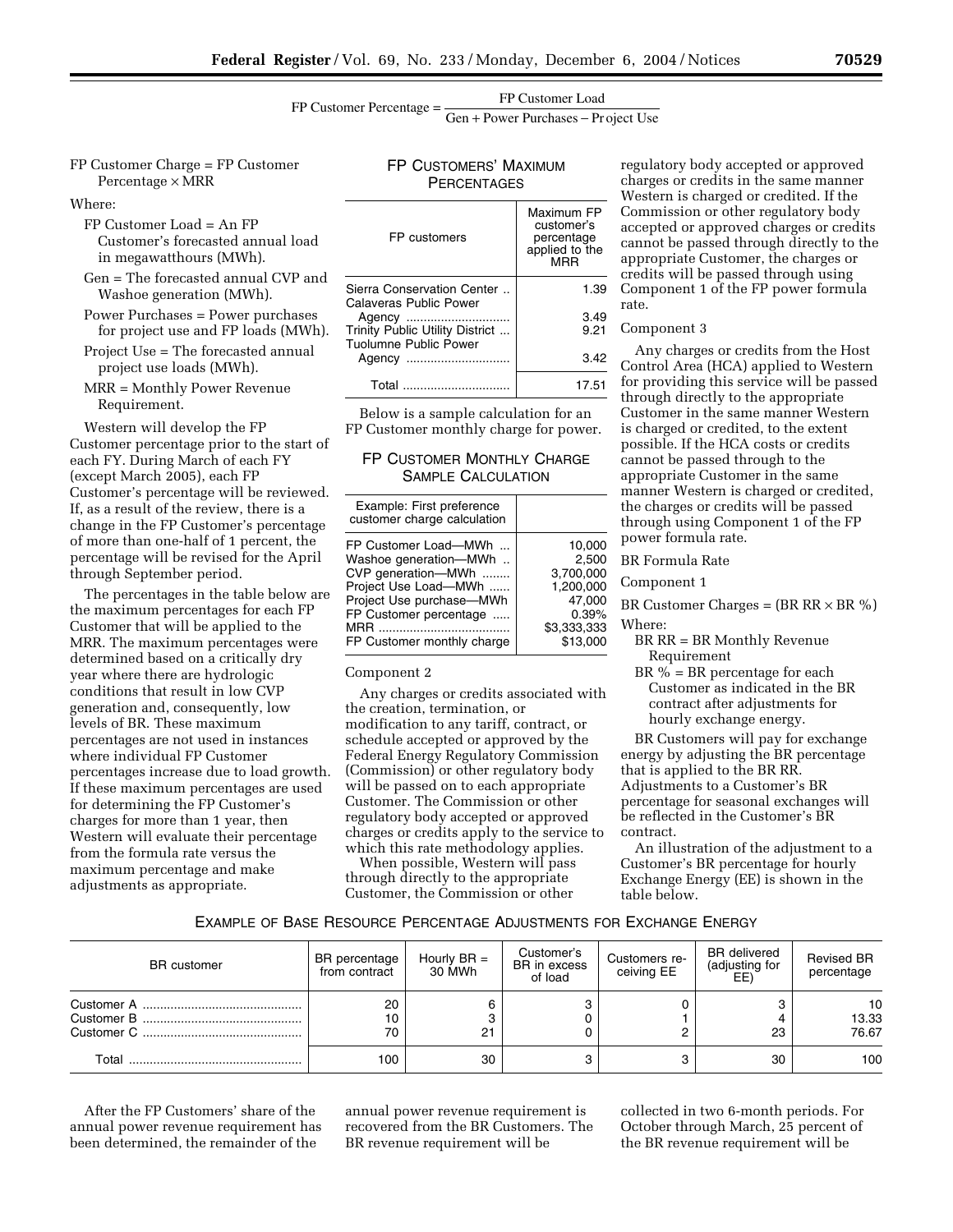collected. For April through September, 75 percent of the BR revenue requirement will be collected.

A BR RR is calculated by dividing the BR 6-month revenue requirement by six. The revenues from the sale of surplus BR will be applied to the annual BR RR for the following FY.

For January through September 2005, the BR RR will be allocated 25 percent to the 3-month period from January through March 2005 and 75 percent to the 6-month period, April through September 2005.

# Component 2

Any charges or credits associated with the creation, termination, or modification to any tariff, contract, or schedule accepted or approved by the Commission or other regulatory body will be passed on to each appropriate Customer. The Commission or other regulatory body accepted or approved charges or credits apply to the service to which this rate methodology applies.

When possible, Western will pass through directly to the appropriate Customer, the Commission or other regulatory body accepted or approved charges or credits in the same manner Western is charged or credited. If the Commission or other regulatory body accepted or approved charges or credits cannot be passed through directly to the appropriate Customer, the charges or credits will be passed through using Component 1 of the BR formula rate.

# Component 3

Any charges or credits from the HCA applied to Western for providing this service will be passed through directly

to the appropriate Customer in the same manner Western is charged or credited, to the extent possible. If the HCA costs or credits cannot be passed through to the appropriate Customer in the same manner Western is charged or credited, the charges or credits will be passed through using Component 1 of the BR formula rate.

*Billing:* Billing for BR and FP power will occur monthly using the respective formula rate.

*Adjustment for Losses:* Losses will be accounted for under this rate schedule as stated in the service agreement.

*Adjustment for Audit Adjustments:* Financial audit adjustments that apply to the revenue requirement under this rate schedule will be evaluated on a case-by-case basis to determine the appropriate treatment for repayment and cash flow management.

#### **Rate Schedule CPP–1**

# **Central Valley Project; Schedule of Rates for Custom Product Power**

*Effective:* January 1, 2005, through September 30, 2009.

*Available:* Within the marketing area served by the Sierra Nevada Customer Service Region.

*Applicable:* To Customers that contract with the Western Area Power Administration (Western) for Custom Product Power.

*Character and Conditions of Service:* Alternating current, 60 hertz, threephase, delivered and metered at the voltages and points established by contract.

*Formula Rate:* The Customer will pay all costs incurred in the provision of

Custom Product Power. These costs will be passed through to the Customer. The methodology used to calculate the amount of the pass through will be based on the type of funding used to purchase the Custom Product Power. Custom Product Power includes, but is not limited to, supplemental power and Base Resource (BR) firming power.

*Advance Funding:* Costs for Custom Product Power funded in advance by the Customer(s) will be passed through to that Customer(s) based on the power forecasted for the Customer(s). Unless otherwise agreed to by Western, Custom Product Power funded in advance that is surplus to the load requirements of the Customer(s) will be sold. If the Customer(s) fail to have an account available to receive the proceeds from the sale of surplus Custom Product Power, the proceeds are forfeited to Western and will be applied to the Custom Product Power cost for the Customer(s), to the extent possible.

The table below illustrates the pass through of the Custom Product Power costs for three Customers and the treatment of proceeds from the sale of surplus Custom Product Power. As depicted in the table below, Customers A, B, and C have payment responsibility for a Custom Product Power purchase that was made for them as a group and forecasted for them individually. Customer C must pay for the 3 megawatthours (MWh) even though the Custom Product Power could not be used. The proceeds from the sale of the surplus 3 MWh are deposited into Customer C's account.

CPP COST RECOVERY WITH PROCEEDS FROM SALES OF SURPLUS CPP ADVANCED CUSTOMER FUNDING WITH ACCOUNT [Western made a CPP purchase of 13 megawatts (MW) for the hour @ \$10/MWh=\$130]

|             | CPP fore-<br>casted (MWh) | Customer<br>charged for<br>CPP | CPP RR   | Surplus CPP<br>sales | Proceeds from<br>excess CPP<br>sales | Proceeds de-<br>posited into<br>acct |
|-------------|---------------------------|--------------------------------|----------|----------------------|--------------------------------------|--------------------------------------|
| Customer C. |                           | \$60<br>40<br>30               | <br><br> |                      | \$0                                  | \$0<br>0<br>$12 \overline{ }$        |
| ⊤otai       | 13                        | 130                            | \$130    |                      |                                      | 12                                   |

**Notes:**

1. Western sold 3 MWh of CPP at \$4/MWh=\$12.

2. Proceeds are deposited into Customer C's escrow account because Customer C's CPP amount was surplus.

The table below illustrates the pass through of the Custom Product Power costs for three Customers and the treatment of proceeds from the sale of surplus Custom Product Power for the Customer(s) that have not established an account. As depicted in the table below, all Customers must pay for the Custom Product Power forecasted for them

individually. Customer C must pay for the 3 MWh even though the Custom Product Power could not be used by Customer C. The proceeds from the sale of the surplus 3 MWh are used to reduce the Custom Product Power costs for the group to the extent possible, since Customer C does not have an account available for the proceeds. If the costs of

the Custom Product Power are fully recovered and proceeds remain from the sale of surplus Custom Product Power, the remaining proceeds will be used to reduce the power revenue requirement.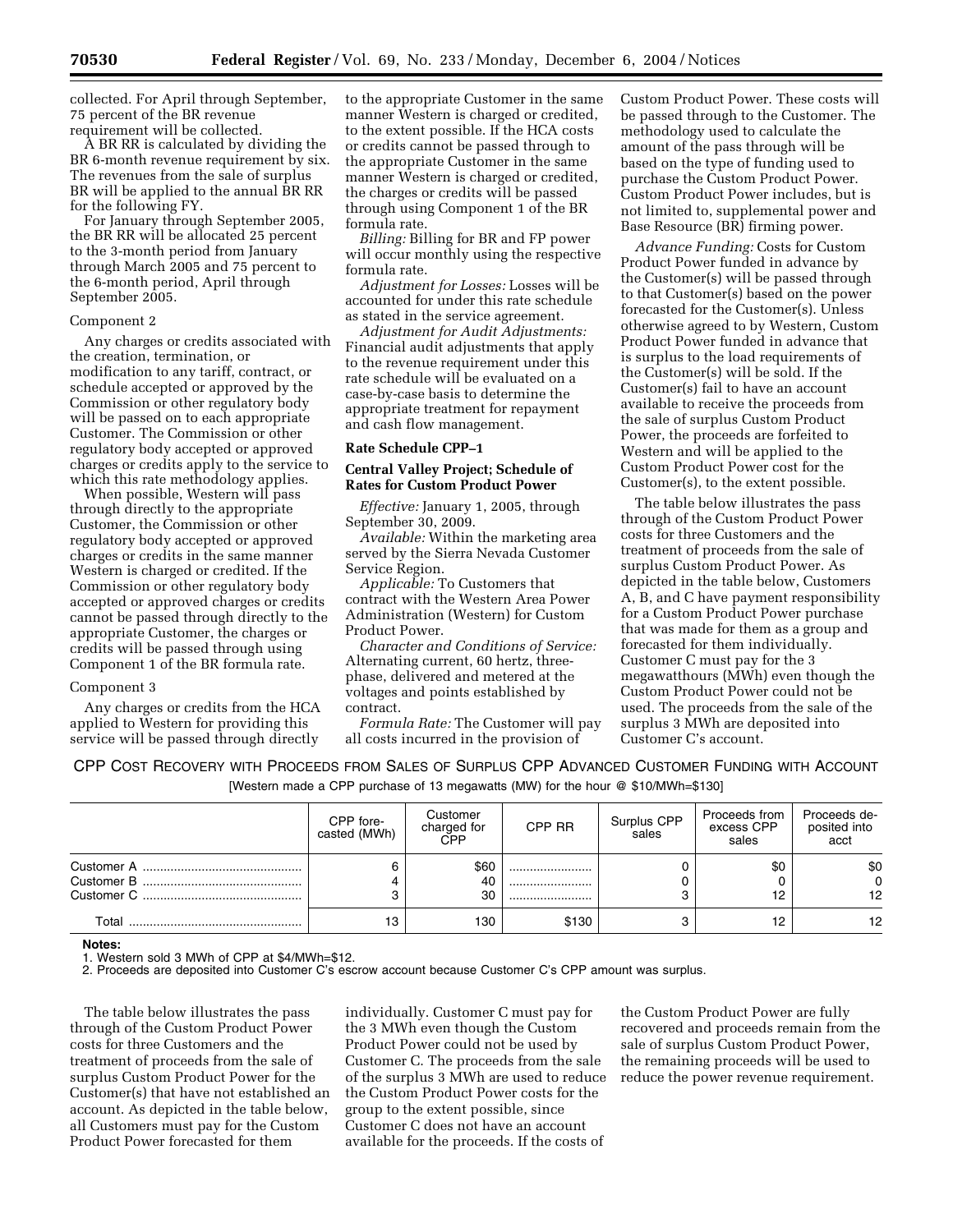CPP COST RECOVERY WITH PROCEEDS FROM SALES OF SURPLUS CPP ADVANCED CUSTOMER FUNDING WITHOUT ACCOUNT

[Western made a CPP purchase of 13 MW for the hour @ \$10/MWh=\$130]

|                          | CPP fore-<br>casted (MWh) | CPP cost         | Surplus CPP | Proceeds from<br>excess CPP<br>sales | Charge per<br>customer      |
|--------------------------|---------------------------|------------------|-------------|--------------------------------------|-----------------------------|
| Customer B<br>Customer C | ◠                         | \$60<br>40<br>30 | 3           | <br><br>                             | \$54.46<br>36.31<br>\$27.23 |
| Total                    | 13                        | 130              |             | \$12                                 | \$118.00                    |

#### **Notes:**

1. Western sold 3 MWh of surplus CPP at \$4/MWh = \$12.

2. Proceeds reduce the CPP cost because no account is available for the proceeds of the sale of surplus CPP.

3. Proceeds from surplus sales reduce CPP costs and are allocated to each Customer based on the amount of CPP forecasted.

# *Use of Receipts, Federal Reimbursable, or Appropriations Authority:*

If the Custom Product Power is funded through appropriations, Federal reimbursable, or use of receipts authority, the cost of the Custom Product Power is passed through to the Customer(s) that have this power in their final schedule. Custom Product Power funded through appropriations, Federal reimbursable, or use of receipts authority that is surplus to the load requirements of the Customer(s) will be sold. Proceeds from the sale of surplus Custom Product Power funded through use of receipts, Federal reimbursable, or

appropriations authority will be applied to the Custom Product Power purchase cost for the Customer(s) to the extent possible. If the cost of the Custom Product Power is fully recovered and proceeds remain from the sale of surplus Custom Product Power, the remaining proceeds will be used to reduce the power revenue requirement. The table below illustrates the pass through of the Custom Product Power costs to each Customer and the treatment of proceeds from the sale of surplus Custom Product Power funded through appropriations, Federal reimbursable, or use of receipts authority. As shown, Customers A and

B are responsible for paying the full costs of the Custom Product Power purchase made by Western (Total Custom Product Power revenue requirement is \$130) because they are the only Customers that had the Custom Product Power in their final schedules. The Custom Product Power revenue requirement of \$130 is reduced by the sales of \$12, which reduces the Custom Product Power revenue requirement to \$118. Therefore, the reduced Custom Product Power revenue requirement of \$118 is prorated to each Customer based on the amount of Custom Product Power in their final schedules.

CPP COST RECOVERY WITH PROCEEDS FROM SALES OF SURPLUS CPP USE OF RECEIPTS, FEDERAL REIMBURSABLE, OR APPROPRIATIONS AUTHORITY

[Western made a CPP purchase of 13 MW for the hour  $@$  \$10/MWh = \$130]

|             | CPP pur-<br>chased<br>(MWh) | CPP used<br>(MWh) | CPP costs | Surplus CPP<br>sold | Proceeds from<br>excess CPP<br>sales | CPP customer<br>charges  |
|-------------|-----------------------------|-------------------|-----------|---------------------|--------------------------------------|--------------------------|
| Customer C. |                             | 6                 | <br><br>  | c<br>د،             | <br>                                 | \$70.80<br>47.20<br>0.00 |
| Total       |                             | 10                | \$130     |                     | \$12                                 | 118.00                   |

**Notes:**

Western sold 3 MWh of CPP at  $$4/MWh = $12$ .

2. Proceeds from the sale of surplus CPP reduce the CPP Costs prorated based on the amount of CPP used.

Western will charge \$31.07 per schedule per day to cover its administrative costs for procuring and scheduling Custom Product Power if the Customer has not contracted with Western for this type of service through other agreements. If the actual number of schedules for the month is not available, Western will estimate the number of schedules for the month and apply the \$31.07 per schedule charge to the estimated number of schedules.

*Billing:* Billing for Custom Product Power will occur monthly using the formula rate.

*Adjustments for Losses:* All losses incurred for delivery of Custom Product Power under this rate schedule shall be the responsibility of the Customer that has contracted for this service.

*Adjustment for Audit Adjustments:* Financial audit adjustments that apply to the revenue requirement under this rate schedule will be evaluated on a case-by-case basis to determine the appropriate treatment for repayment and cash flow management.

# **Rate Schedule CV–T1 (Supersedes Schedules CV–FT4 and CV–NFT4)**

# **Central Valley Project; Schedule of Rate for Transmission Service**

*Effective:* January 1, 2005, through September 30, 2009.

*Available:* Within the marketing area served by the Sierra Nevada Customer Service Region.

*Applicable:* To Customers receiving Central Valley Project (CVP) firm and/or non-firm transmission service.

*Character and Conditions of Service:* Transmission service for three-phase, alternating current at 60 hertz, delivered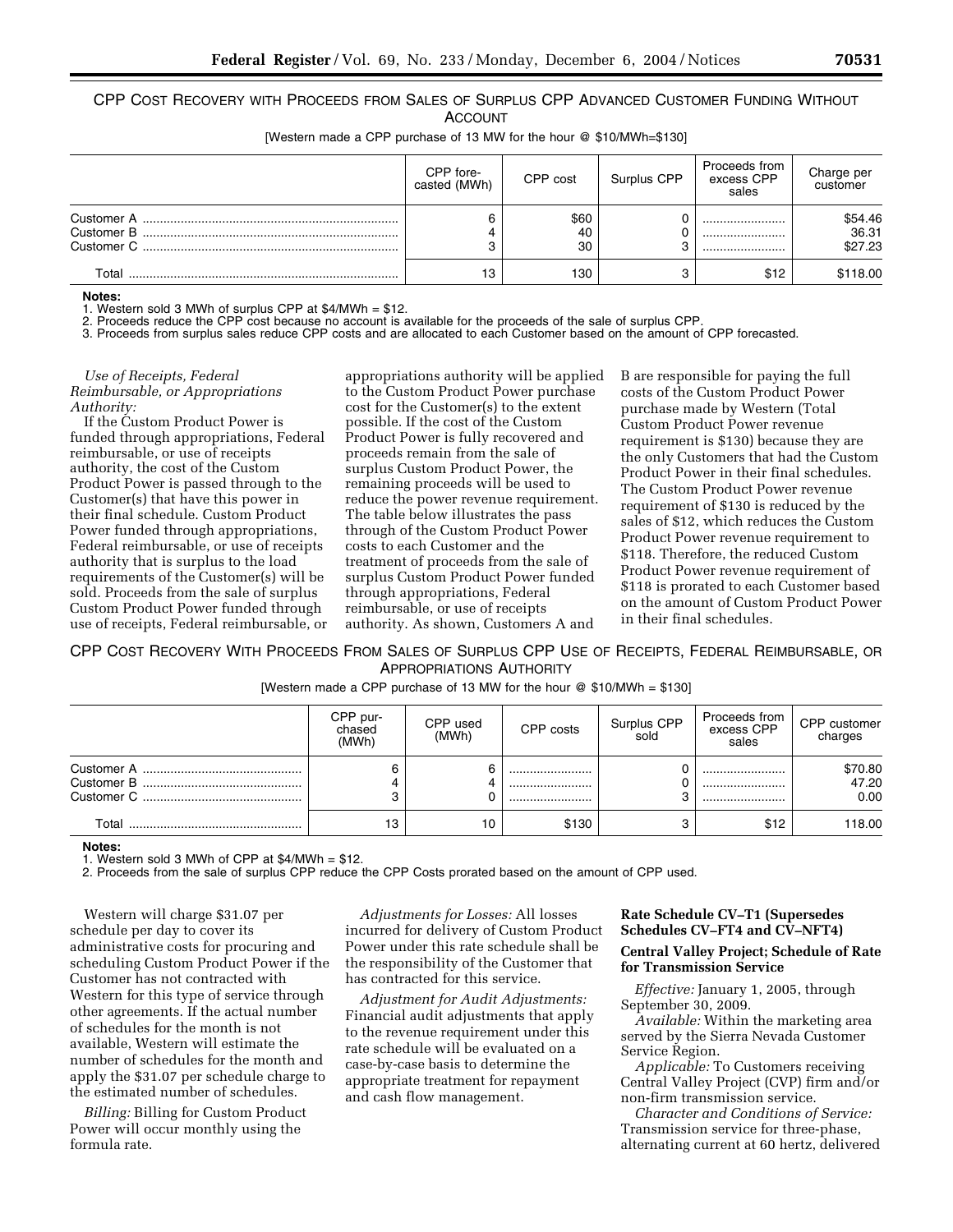and metered at the voltages and points of delivery or receipt, adjusted for losses, and delivered to points of delivery. This service includes scheduling, system control and dispatch service, and reactive supply and voltage control from generation sources service needed to support the transmission service.

*Formula Rate:* The formula rate for CVP firm and non-firm transmission service includes three components:

#### Component 1

# CVP TRR  $TTc + NITSc$

Where:

- CVP TRR = Transmission Revenue Requirement is the costs associated with facilities that support the transfer capability of the CVP transmission system, excluding generation facilities and radial lines.
- TTc = Total Transmission Capacity is the total transmission capacity under long-term contract between the Western Area Power Administration (Western) and other parties.
- NITSc = Average 12-month coincident peaks of network integrated transmission service (NITS) Customers at the time of the monthly CVP transmission system peak. For rate design purposes, Western's use of the transmission system to meet its statutory obligations is treated as NITS.

Western will revise the rate from Component 1 based on either of the following two conditions: (a) Updated financial data available in March of each year, and (b) a change in the numerator or denominator that results in a rate change of at least \$0.05 per kilowattmonth. Rate change notifications will be posted on the Open Access Same-Time Information System.

#### Component 2

Any charges or credits associated with the creation, termination, or modification to any tariff, contract, or rate schedule accepted or approved by the Federal Energy Regulatory Commission (Commission) or other regulatory body will be passed on to each appropriate Customer. The Commission or other regulatory body accepted or approved charges or credits apply to the service to which this rate methodology applies. When possible, Western will pass through directly to the appropriate Customer, the Commission or other regulatory body accepted or approved charges or credits

in the same manner Western is charged or credited. If the Commission or other regulatory body accepted or approved charges or credits cannot be passed through directly to the appropriate Customer in the same manner Western is charged or credited, the charges or credits will be passed through using Component 1 of the CVP transmission service formula rate.

#### Component 3

Any charges or credits from the Host Control Area (HCA) applied to Western for providing this service will be passed through directly to the appropriate Customer in the same manner Western is charged or credited, to the extent possible. If the HCA costs or credits cannot be passed through to the appropriate Customer in the same manner Western is charged or credited, the charges or credits will be passed through using Component 1 of the CVP transmission service formula rate.

*Billing:* The formula rate above applies to the maximum amount of capacity reserved for periods ranging from 1 hour to 1 month, payable whether used or not. Billing will occur monthly.

*Adjustment for Losses:* Losses incurred for service under this rate schedule will be accounted for as agreed to by the parties in accordance with the service agreement.

*Adjustment for Audit Adjustments:* Financial audit adjustments that apply to the revenue requirement under this rate schedule will be evaluated on a case-by-case basis to determine the appropriate treatment for repayment and cash flow management.

# **Rate Schedule CV–NWT3 (Supersedes Schedule CV–NWT2)**

# **Central Valley Project; Schedule of Rate for Network Integration Transmission Service**

*Effective:* January 1, 2005, through September 30, 2009.

*Available:* Within the marketing area served by the Sierra Nevada Customer Service Region.

*Applicable:* To Customers who receive Central Valley Project (CVP) Network Integration Transmission Service (NITS), to points of delivery and receipt as specified in the service agreement.

*Character and Conditions of Service:* Transmission service for three-phase, alternating current at 60 hertz, delivered and metered at the voltages and points of delivery or receipt, adjusted for losses, and delivered to points of delivery. This service includes scheduling, system control and dispatch

service, and reactive supply and voltage control from generation sources service needed to support the transmission service.

*Formula Rate:* The formula rate for CVP NITS includes three components:

#### Component 1

NITS Customer's monthly demand charge = NITS Customer's load ratio share times one-twelfth (1/12) of the Annual Network TRR.

Where:

- NITS Customer's load ratio share = The NITS Customer's hourly load (including behind the meter generation minus the NITS Customer's hourly Base Resource) coincident with the monthly CVP transmission system peak minus the coincident peak for all firm CVP (including reserved transmission capacity) transmission service, expressed as a ratio.
- Annual Network TRR = Total CVP transmission revenue requirement, less revenues from long-term contracts for CVP transmission between the Western Area Power Administration (Western) and other parties.

The Annual Network TRR will be revised when the rate from Component 1 of the CVP transmission rate under Rate Schedule CV–T1 is revised.

#### Component 2

Any charges or credits associated with the creation, termination, or modification to any tariff, contract, or rate schedule accepted or approved by the Commission or other regulatory body will be passed on to each appropriate Customer. The Commission accepted or approved charges or credits apply to the service to which this rate methodology applies.

When possible, Western will pass through directly to the appropriate Customer, the Commission or other regulatory body accepted or approved charges or credits in the same manner Western is charged or credited. If the Commission or other regulatory body accepted or approved charges or credits cannot be passed through directly to the appropriate Customer in the same manner Western is charged or credited, the charges or credits will be passed through using Component 1 of the CVP NITS formula rate.

#### Component 3

Any charges or credits from the Host Control Area (HCA) applied to Western for providing this service will be passed through directly to the appropriate Customer in the same manner Western is charged or credited, to the extent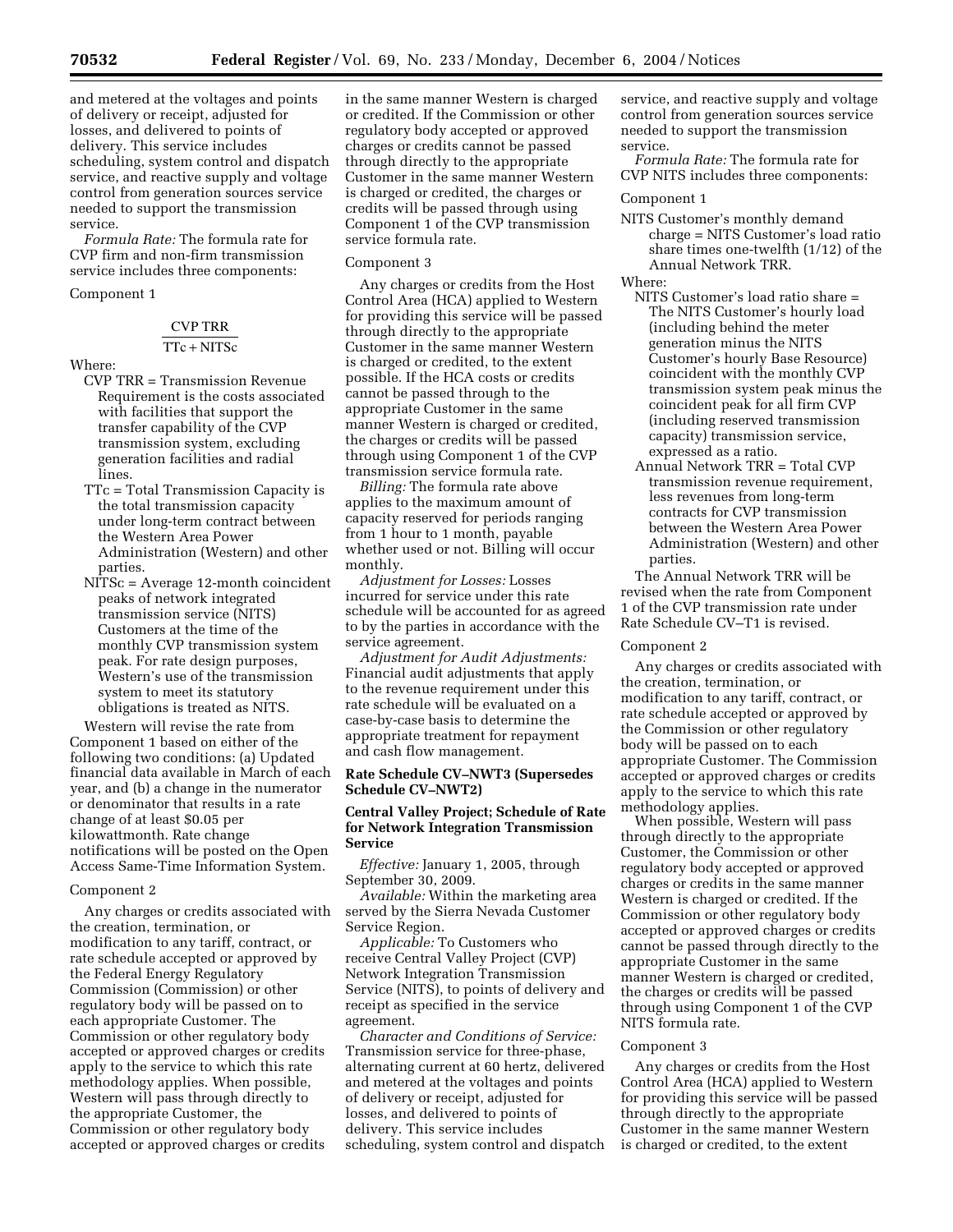possible. If the HCA charges or credits cannot be passed through to the appropriate Customer in the same manner Western is charged or credited, the charges or credits will be passed through using Component 1 of the CVP NITS formula rate.

*Billing:* NITS will be billed monthly under the formula rate.

*Adjustment for Losses:* Losses incurred for service under this rate schedule will be accounted for as agreed to by the parties in accordance with the service agreement.

*Adjustment for Audit Adjustments:* Financial audit adjustments that apply to the revenue requirement under this rate schedule will be evaluated on a case-by-case basis to determine the appropriate treatment for repayment and cash flow management.

# **Rate Schedule COTP–T1 (Supersedes Schedules COTP–FT2 and COTP NFT– 2)**

# **California-Oregon Transmission Project; Schedule of Rate for Transmission Service**

*Effective:* January 1, 2005, through September 30, 2009.

*Available:* Within the marketing area served by the Sierra Nevada Customer Service Region.

*Applicable:* To Customers receiving California-Oregon Transmission Project (COTP) firm and/or non-firm transmission service.

*Character and Conditions of Service:* Transmission service for three-phase, alternating current at 60 hertz, delivered and metered at the voltages and points of delivery or receipt, adjusted for losses, and delivered to points of delivery. This service includes scheduling, system control and dispatch service, and reactive supply and voltage control from generation sources service needed to support the transmission service.

*Formula Rate:* The formula rate for COTP firm and non-firm transmission service includes three components:

#### Component 1

#### COTP TRR

Western's COTP Seasonal Capacity Where:

- COTP TRR = COTP Seasonal Transmission Revenue Requirement (the Western Area Power Administration's (Western) costs associated with facilities that support the transfer capability of the COTP).
- Western's share of COTP Seasonal Capacity = Western's share of COTP capacity (subject to curtailment)

under the then current California-Oregon Intertie (COI) transfer capability for the season. Seasonal definitions for summer, winter, and spring are June through October, November through March, and April through May, respectively.

Western will update the rate from Component 1 of the formula rate for COTP firm transmission service at least 15 days before the start of each COI rating season. Rate change notifications will be posted on the Open Access Same-Time Information System.

# Component 2

Any charges or credits associated with the creation, termination, or modification to any tariff, contract, or rate schedule accepted or approved by the Federal Energy Regulatory Commission (Commission) or other regulatory body will be passed on to each appropriate Customer. The Commission accepted or approved charges or credits apply to the service to which this rate methodology applies.

When possible, Western will pass through directly to the appropriate Customer, the Commission or other regulatory body accepted or approved charges or credits in the same manner Western is charged or credited. If the Commission or other regulatory body accepted or approved charges or credits cannot be passed through directly to the appropriate Customer in the same manner Western is charged or credited, the charges or credits will be passed through using Component 1 of the COTP transmission service formula rate.

#### Component 3

Any charges or credits from the Host Control Area (HCA) applied to Western for providing this service will be passed through directly to the appropriate Customer in the same manner Western is charged or credited, to the extent possible. If the HCA charges or credits cannot be passed through to the appropriate Customer in the same manner Western is charged or credited, the charges or credits will be passed through using Component 1 of the COTP transmission service formula rate.

*Billing:* The formula rate above applies to the maximum amount of capacity reserved for periods ranging from 1 hour to 1 month, payable whether used or not. Billing will occur monthly.

*Adjustment for Losses:* Losses incurred for service under this rate schedule will be accounted for as agreed to by the parties in accordance with the service agreement.

*Adjustment for Audit Adjustments:* Financial audit adjustments that apply

to the revenue requirement under this rate schedule will be evaluated on a case-by-case basis to determine the appropriate treatment for repayment and cash flow management.

#### **Rate Schedule PACI–T1**

# **Pacific Alternating Current Intertie Project; Schedule of Rate for Transmission Service**

*Effective:* January 1, 2005, through September 30, 2009.

*Available:* Within the marketing area served by the Sierra Nevada Customer Service Region.

*Applicable:* To Customers receiving the Pacific Alternating Current Intertie (PACI) firm and/or non-firm transmission service.

*Character and Conditions of Service:* Transmission service for three-phase, alternating current at 60 hertz, delivered and metered at the voltages and points of delivery or receipt, adjusted for losses, and delivered to points of delivery. This service includes scheduling, system control and dispatch service, and reactive supply and voltage control from generation sources service needed to support the transmission service.

*Formula Rate:* The formula rate for PACI firm and non-firm transmission service includes three components:

#### Component 1

#### PACI TRR

Western's PACI Seasonal Capacity Where:

- PACI TRR = PACI Seasonal Transmission Revenue Requirement, the Western Area Power Administration's (Western) costs associated with facilities that support the transfer capability of the PACI.
- Western's PACI Seasonal Capacity = Western's share of PACI capacity (subject to curtailment) under the then current California-Oregon Intertie (COI) transfer capability for the season. Seasonal definitions for summer, winter, and spring are June through October, November through March, and April through May, respectively.

Western will update the rate from Component 1 of the formula rate for PACI firm transmission service at least 15 days before the start of each COI rating season. Rate change notifications will be posted on the Open Access Same-Time Information System.

#### Component 2

Any charges or credits associated with the creation, termination, or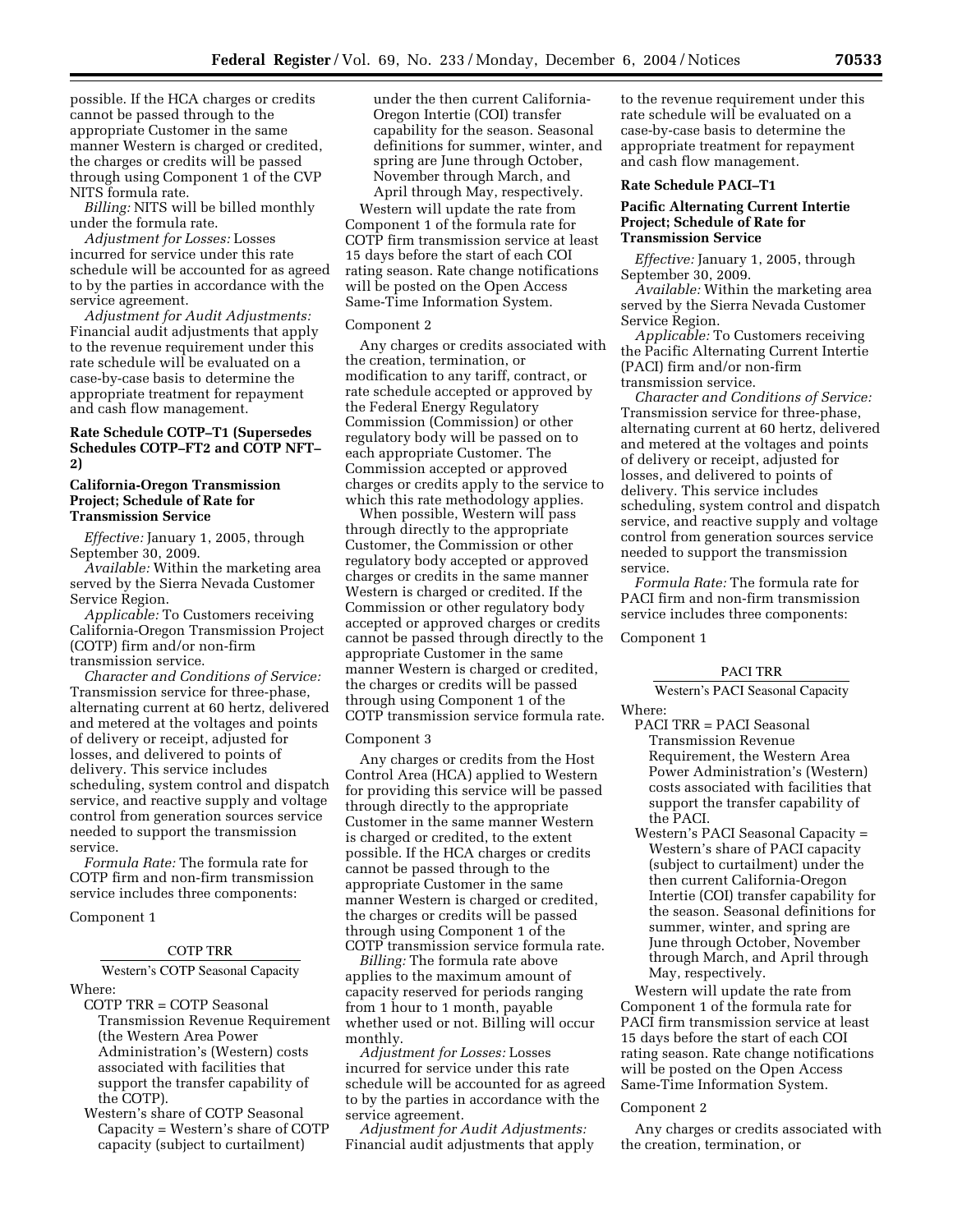modification to any tariff, contract, or rate schedule accepted or approved by the Federal Energy Regulatory Commission (Commission) or other regulatory body will be passed on to each appropriate Customer. The Commission accepted or approved charges or credits apply to the service to which this rate methodology applies.

When possible, Western will pass through directly to the appropriate Customer, the Commission or other regulatory body accepted or approved charges or credits in the same manner Western is charged or credited. If the Commission or other regulatory body accepted or approved charges or credits cannot be passed through directly to the appropriate Customer in the same manner Western is charged or credited, the charges or credits will be passed through using Component 1 of the PACI transmission service formula rate.

#### Component 3

Any charges or credits from the Host Control Area (HCA) applied to Western for providing this service will be passed through directly to the appropriate Customer in the same manner Western is charged or credited, to the extent possible. If the HCA costs or credits cannot be passed through to the appropriate Customer, the charges or credits will be passed through using Component 1 of the PACI transmission service formula rate.

*Billing:* The formula rate above applies to the maximum amount of capacity reserved for periods ranging from 1 hour to 1 month, payable whether used or not. Billing will occur monthly.

*Adjustment for Losses:* Losses incurred for service under this rate schedule will be accounted for as agreed to by the parties in accordance with the service agreement.

*Adjustment for Audit Adjustments:* Financial audit adjustments that apply to the revenue requirement under this rate schedule will be evaluated on a case-by-case basis to determine the appropriate treatment for repayment and cash flow management.

#### **Rate Schedule CV–TPT6 (Supersedes CV–TPT5)**

# **Central Valley Project; Schedule of Rate for Transmission of Western Power by Others**

*Effective:* January 1, 2005, through September 30, 2009.

*Available:* Within the marketing area served by the Sierra Nevada Customer Service Region.

*Applicable:* To the Western Area Power Administration's (Western)

power service Customers who require transmission service by a third party to receive power sold by Western.

*Character and Conditions of Service:* Transmission service for three-phase, alternating current at 60 hertz, delivered and metered at the voltages and points of delivery or receipt, adjusted for losses, and delivered to points as agreed to by the parties.

# *Formula Rate*

#### Component 1

When Western uses transmission facilities other than its own in supplying Western power, and costs are incurred by Western for the use of such facilities, the Customer will pay all costs, including transmission losses, incurred in the delivery of such power.

#### Component 2

Any charges or credits associated with the creation, termination, or modification to any tariff, contract, or rate schedule accepted or approved by the Federal Energy Regulatory Commission (Commission) or other regulatory body will be passed on to each appropriate Customer. The Commission accepted or approved charges or credits apply to the service to which this rate methodology applies.

When possible, Western will pass through directly to the appropriate Customer, the Commission or other regulatory body accepted or approved charges or credits in the same manner Western is charged or credited. If the Commission or other regulatory body accepted or approved charges or credits cannot be passed through directly to the appropriate Customer in the same manner Western is charged or credited, the charges or credits will be passed through using Component 1 of the thirdparty transmission service formula rate.

#### Component 3

Any charges or credits from the Host Control Area (HCA) applied to Western for providing this service will be passed through directly to the appropriate Customer in the same manner Western is charged or credited, to the extent possible. If the HCA charges or credits cannot be passed through to the appropriate Customer, the charges or credits will be passed through using Component 1 of the third-party transmission service formula rate.

*Billing:* Third-party transmission will be billed monthly under the formula rate.

*Adjustments for Losses:* All losses incurred for delivery of power under this rate schedule shall be the responsibility of the Customer that received the power.

*Adjustment for Audit Adjustments:* Financial audit adjustments that apply to the revenue requirement under this rate schedule will be evaluated on a case-by-case basis to determine the appropriate treatment for repayment and cash flow management.

# **Rate Schedule CV–SPR3 (Supersedes Schedule CV–SPR2)**

# **Central Valley Project; Schedule of Rate for Spinning Reserve Service**

*Effective:* January 1, 2005, through September 30, 2009.

*Available:* Within the marketing area served by the Sierra Nevada Customer Service Region.

*Applicable:* To Customers receiving spinning reserve service.

*Character and Conditions of Service:* Spinning reserve service supplies capacity that is available immediately to take load and is synchronized with the power system.

*Formula Rate:* The provisional formula rate for spinning reserve service is the price consistent with the California Independent System Operator's market plus all costs incurred as a result of the sale of spinning reserves, such as: (1) The Western Area Power Administration's (Western) scheduling costs, (2) any charges or credits associated with the creation, termination, or modification to any tariff, contract, or rate schedule accepted or approved by the Federal Energy Regulatory Commission (Commission) or other regulatory body to which this rate methodology applies, and (3) any charges or credits from the Host Control Area applied to Western for providing this service.

For Customers that have a contractual obligation to provide spinning reserve service to Western and do not fulfill that obligation, the penalty for nonperformance will be the greater of actual costs or 150 percent of the market price.

*Billing:* The formula rate above will be applied to the amount of spinning reserve sold. Billing will occur monthly.

*Adjustment for Audit Adjustments:* Financial audit adjustments that apply to formula rate in this rate schedule will be evaluated on a case-by-case basis to determine the appropriate treatment for repayment and cash flow management.

# **Rate Schedule CV–SUR3 (Supersedes Schedule CV–SUR2)**

# **Central Valley Project; Schedule of Rate for Non-Spinning Reserve Service**

*Effective:* January 1, 2005, through September 30, 2009.

*Available:* Within the marketing area served by the Sierra Nevada Customer Service Region.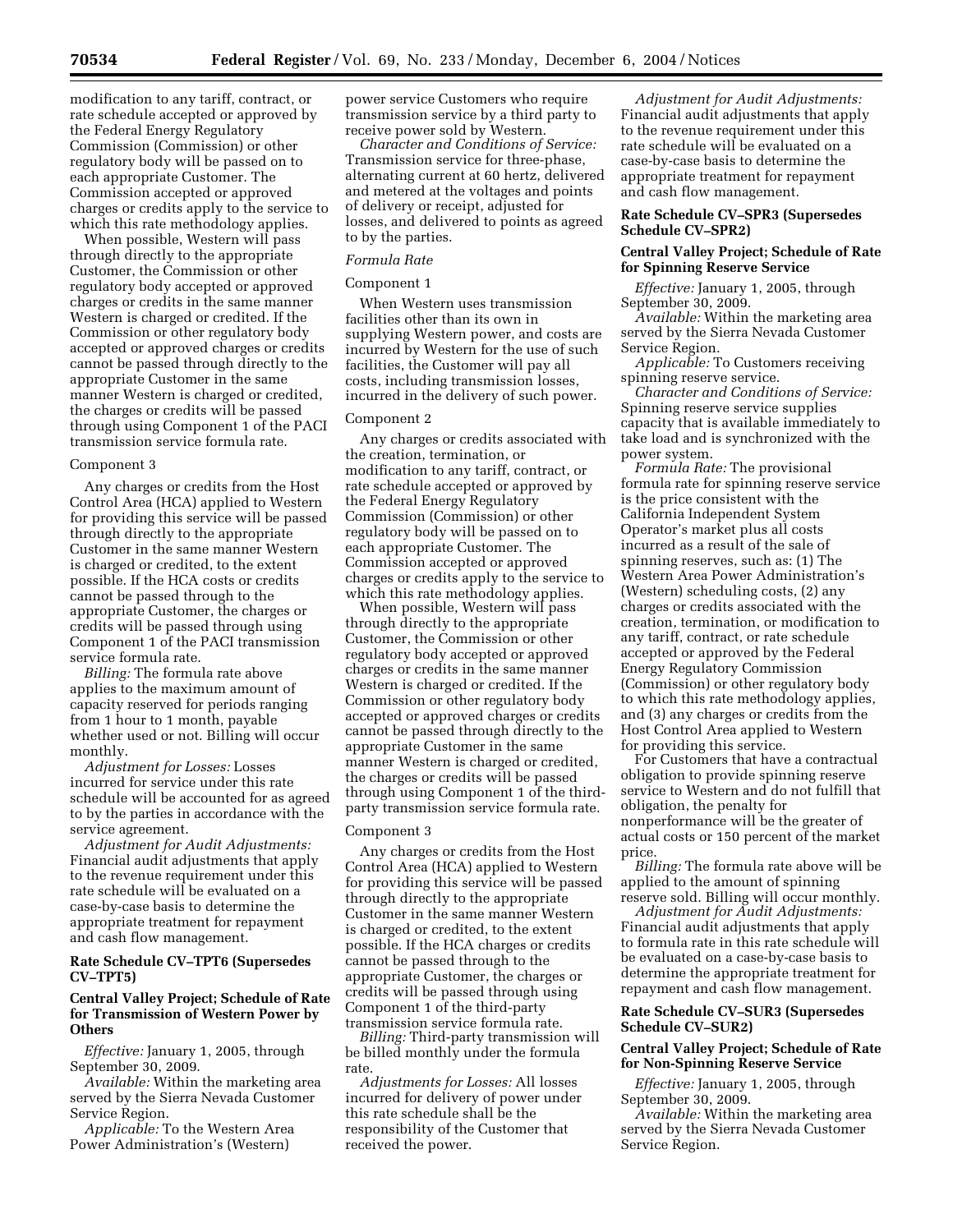*Applicable:* To Customers receiving non-spinning reserve service.

*Character and Conditions of Service:* Non-spinning reserve service supplies capacity that is available within the first 10 minutes to take load and is synchronized with the power system.

*Formula Rate:* The provisional formula rate for non-spinning reserve service is the price consistent with the California Independent System Operator's market plus all costs incurred as a result of the sale of spinning reserves, such as: (1) The Western Area Power Administration's (Western) scheduling costs, (2) any charges or credits associated with the creation, termination, or modification to any tariff, contract, or rate schedule accepted or approved by the Federal Energy Regulatory Commission or other regulatory body to which this rate methodology applies, and (3) any charges or credits from the Host Control Area applied to Western for providing this service.

For Customers with a contractual obligation to provide non-spinning reserve service to Western and who do not fulfill that obligation, the penalty for nonperformance will be the greater of actual costs or 150 percent of the market price.

*Billing:* The formula rate above will be applied to the amount of non-spinning reserve sold. Billing will occur monthly.

*Adjustment for Audit Adjustments:* Financial audit adjustments that apply to formula rate under this rate schedule will be evaluated on a case-by-case basis to determine the appropriate treatment for repayment and cash flow management.

# **Rate Schedule CV–RFS3 (Supersedes Schedule CV–RFS2)**

# **Central Valley Project; Schedule of Rate for Regulation and Frequency Response Service**

*Effective:* January 1, 2005, through September 30, 2009.

*Available:* Within the marketing area served by the Sierra Nevada Customer Service Region.

*Applicable:* To Customers receiving Regulation and Frequency Response Service (Regulation).

*Character and Conditions of Service:* Regulation is necessary to provide for the continuous balancing of resources and interchange with load and for maintaining scheduled interconnection frequency at 60 cycles per second.

*Formula Rate:* The provisional formula rate for Regulation includes three components:

Component 1

# Annual Revenue Requirement

Annual Regulating Capacity kW The annual regulating capacity is the total regulating capacity bandwidths provided by the Western Area Power Administration (Western) under the interconnected operations agreements with sub-control area (SCA) members. The penalty for nonperformance by an SCA Customer that has committed to self-provision for its regulating capacity requirement will be the greater of actual costs or 150 percent of the market price.

Western will revise the rate resulting from Component 1 based on either of the following two conditions: (a) updated financial data available in March of each year, and (b) a change in the numerator or denominator that results in a rate change of at least \$0.25 per kilowattmonth.

#### Component 2

Any charges or credits associated with the creation, termination, or modification to any tariff, contract, or rate schedule accepted or approved by the Federal Energy Regulatory Commission (Commission) or other regulatory body will be passed on to each appropriate Customer. The Commission accepted or approved charges or credits apply to the service to which this rate methodology applies.

When possible, Western will pass through directly to the appropriate Customer, the Commission or other regulatory body accepted or approved charges or credits in the same manner Western is charged or credited. If the Commission or other regulatory body accepted or approved charges or credits cannot be passed through directly to the appropriate Customer in the same manner Western is charged or credited, the charges or credits will be passed through using Component 1 of the regulation and frequency response service formula rate.

#### Component 3

Any charges or credits from the Host Control Area (HCA) applied to Western for providing this service will be passed through directly to the appropriate Customer in the same manner Western is charged or credited, to the extent possible. If the HCA charges or credits cannot be passed through to the appropriate Customer in the same manner Western is charged or credited, the charges or credits will be passed through using Component 1 of the Regulation formula rate.

*Billing:* The formula rate above will be applied to the regulating capacity

bandwidth contained in the service agreement. Billing will occur monthly.

*Adjustment for Audit Adjustments:* Financial audit adjustments that apply to the revenue requirement under this rate schedule will be evaluated on a case-by-case basis to determine the appropriate treatment for repayment and cash flow management.

#### **Rate Schedule CV–EID3 (Supersedes Schedule CV–EID2)**

# **Central Valley Project Schedule of Rate for Energy Imbalance Service**

*Effective:* January 1, 2005, through September 30, 2009.

*Available:* Within the marketing area served by the Sierra Nevada Customer Service Region.

*Applicable:* To Customers receiving energy imbalance service.

*Character and Conditions of Service:* Energy imbalance service is provided when a difference occurs between the scheduled and the actual delivery of energy to a load or from a generation resource over an hour. The hourly deviation, in megawatts, is the net scheduled amount of energy for the hour minus the hourly net metered (actual delivered) amount.

Energy imbalance service uses the regulating capacity bandwidth that is established in the service agreement.

*Formula Rate:* The formula rate for Energy Imbalance Service has three components:

#### Component 1

An hourly average negative deviation (underdelivery) outside the regulating capacity bandwidth will be charged the greater of 150 percent of market price or actual cost. An hourly average positive deviation (overdelivery) outside the bandwidth is lost to the system.

#### Component 2

Any charges or credits associated with the creation, termination, or modification to any tariff, contract, or rate schedule accepted or approved by the Federal Energy Regulatory Commission (Commission) or other regulatory body will be passed on to each appropriate Customer. The Commission accepted or approved charges or credits apply to the service to which this rate methodology applies.

To the extent possible, the Western Area Power Administration (Western) will pass through directly to the appropriate Customer, the Commission or other regulatory body accepted or approved charges or credits in the same manner Western is charged or credited.